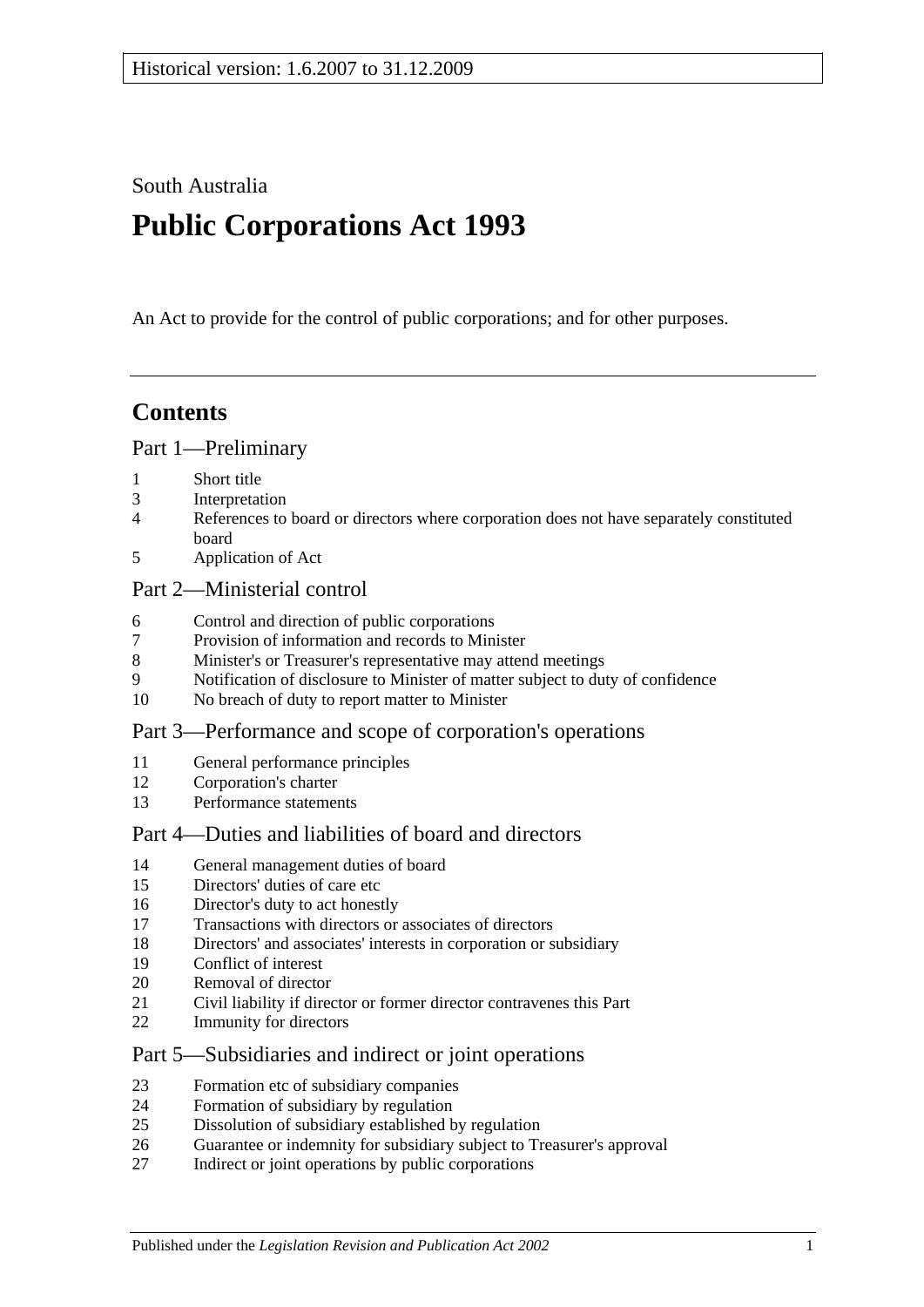### [Part 6—Financial and other provisions](#page-15-2)

- [Guarantee by Treasurer of corporation's liability](#page-15-3)
- [Tax and other liabilities of corporation](#page-15-4)
- [Dividends](#page-16-0)
- [Internal audits and audit committee](#page-16-1)
- [Accounts and external audit](#page-17-0)
- [Annual reports](#page-17-1)
- [Remuneration of corporation's directors](#page-18-0)
- [Minister to be consulted as to appointment or removal of chief executive officer](#page-18-1)
- [Delegation](#page-18-2)
- 36A [Duty of employees to act honestly](#page-19-0)
- 36B [Duty of senior executives with respect to conflict of interest](#page-19-1)
- [Transactions with executives or associates of executives](#page-21-0)
- [Executives' and associates' interests in corporation or subsidiary](#page-22-0)
- 38A [Duty of employees with respect to conflict of interest](#page-23-0)
- [Validity of transactions of corporation](#page-24-0)
- [Power to investigate corporation's or subsidiary's operations](#page-24-1)
- [Approvals and exemptions](#page-26-0)
- [Proceedings for offences](#page-26-1)<br>43 Regulations
- **[Regulations](#page-27-0)**

#### [Schedule—Provisions applicable to subsidiaries](#page-27-1)

- [Application and interpretation](#page-27-2)
- [Direction by board of parent corporation](#page-27-3)
- [General management duties of board](#page-27-4)
- [Directors' duties of care etc](#page-28-0)
- [Directors' duties of honesty](#page-28-1)
- [Transactions with directors or associates of directors](#page-29-0)
- [Directors' and associates' interests in subsidiary or parent corporation](#page-30-0)
- [Conflict of interest](#page-30-1)
- [Removal of director or board](#page-31-0)
- [Civil liability if director or former director of subsidiary contravenes this Schedule](#page-31-1)
- [Immunity for directors of subsidiaries](#page-32-0)
- [Tax and other liabilities of subsidiary](#page-32-1)
- [Accounts and external audit](#page-32-2)
- [Delegation](#page-33-0)
- 14A [Duty of employees to act honestly](#page-34-0)
- 14B [Duty of senior executives with respect to conflict of interest](#page-34-1)
- [Transactions with executives or associates of executives](#page-36-0)
- [Executives' and associates' interests in subsidiary or parent corporation](#page-37-0)
- 16A [Duty of employees with respect to conflict of interest](#page-38-0)
- [Validity of transactions of subsidiary](#page-39-0)

#### [Legislative history](#page-41-0)

#### [Appendix—Divisional penalties and expiation fees](#page-43-0)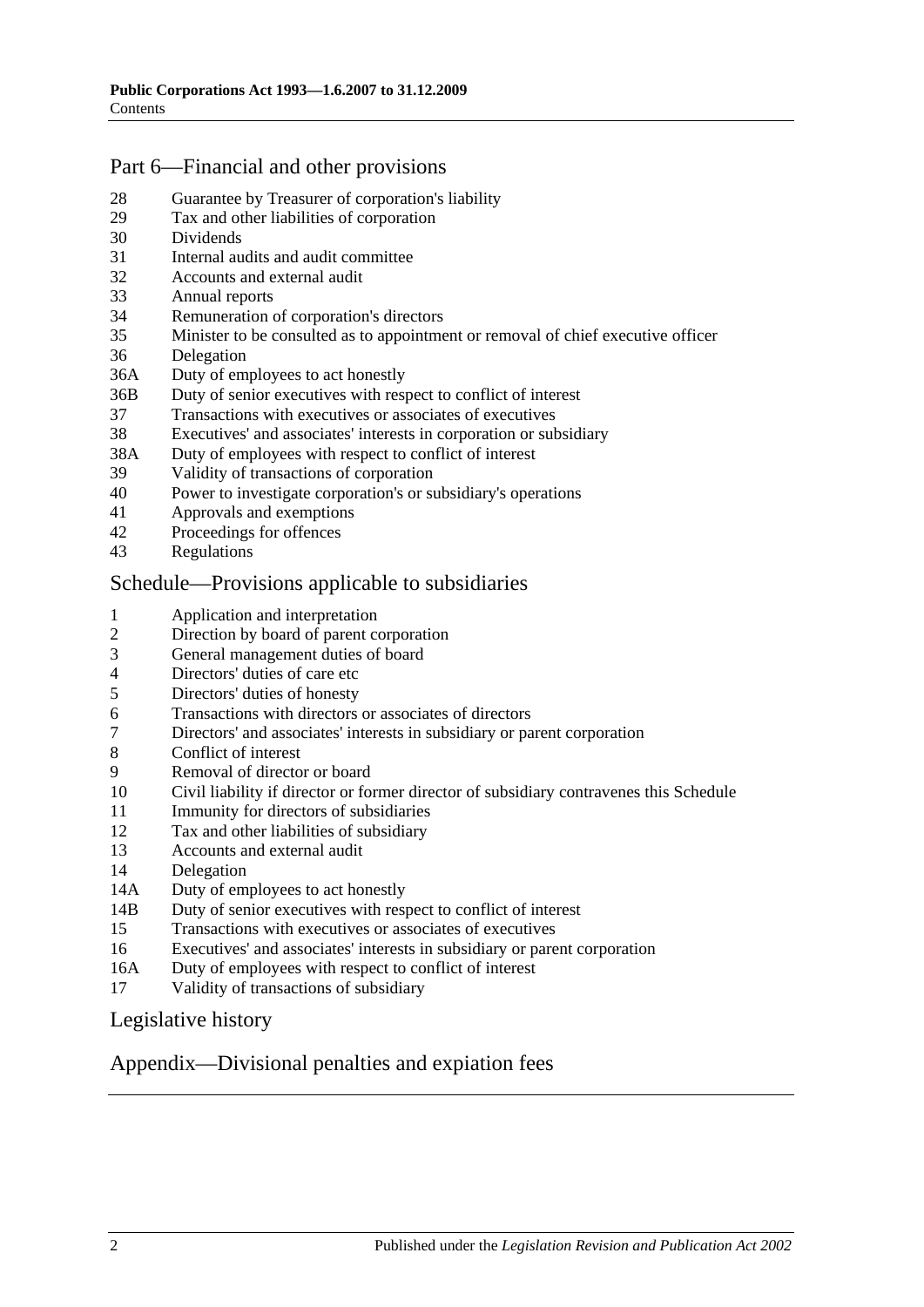#### <span id="page-2-0"></span>**The Parliament of South Australia enacts as follows:**

# **Part 1—Preliminary**

#### <span id="page-2-1"></span>**1—Short title**

This Act may be cited as the *Public Corporations Act 1993*.

#### <span id="page-2-2"></span>**3—Interpretation**

(1) In this Act—

*associate*—see [subsection](#page-3-0) (2);

*beneficial interest* in property includes a potential beneficial interest in property subject to a discretionary trust;

*beneficiary* includes a person who is an object of a discretionary trust;

*board* in relation to a public corporation, means the board of directors of the corporation (also see [section](#page-4-0) 4);

*council* means a municipal or district council;

*debenture* has the same meaning as in the *Corporations Act 2001* of the Commonwealth;

*director* in relation to a public corporation, means a person appointed as a member of the board of the corporation (also see [section](#page-4-0) 4);

*dividend* means payment out of profit (whether earned in the current or a previous financial year) or payment in the nature of a return of capital;

*domestic partner* means a person who is a domestic partner within the meaning of the *[Family Relationships Act](http://www.legislation.sa.gov.au/index.aspx?action=legref&type=act&legtitle=Family%20Relationships%20Act%201975) 1975*, whether declared as such under that Act or not;

*executive* in relation to a public corporation or a subsidiary of a public corporation, means an employee of the corporation or subsidiary who is concerned or takes part in the management of the corporation or subsidiary;

*financial year* in relation to a public corporation, means—

- (a) the period of 12 months ending on 30 June in any year; or
- (b) any other period of 12 months prescribed by regulation in relation to the corporation;

*incorporating Act* in relation to a statutory corporation or public corporation, means the Act by or under which the corporation is established;

*liability* includes contingent liability;

*managed investment scheme* has the same meaning as in the *Corporations Act 2001* of the Commonwealth;

*Minister* in relation to a public corporation, means the Minister to whom the administration of the corporation's incorporating Act is for the time being committed;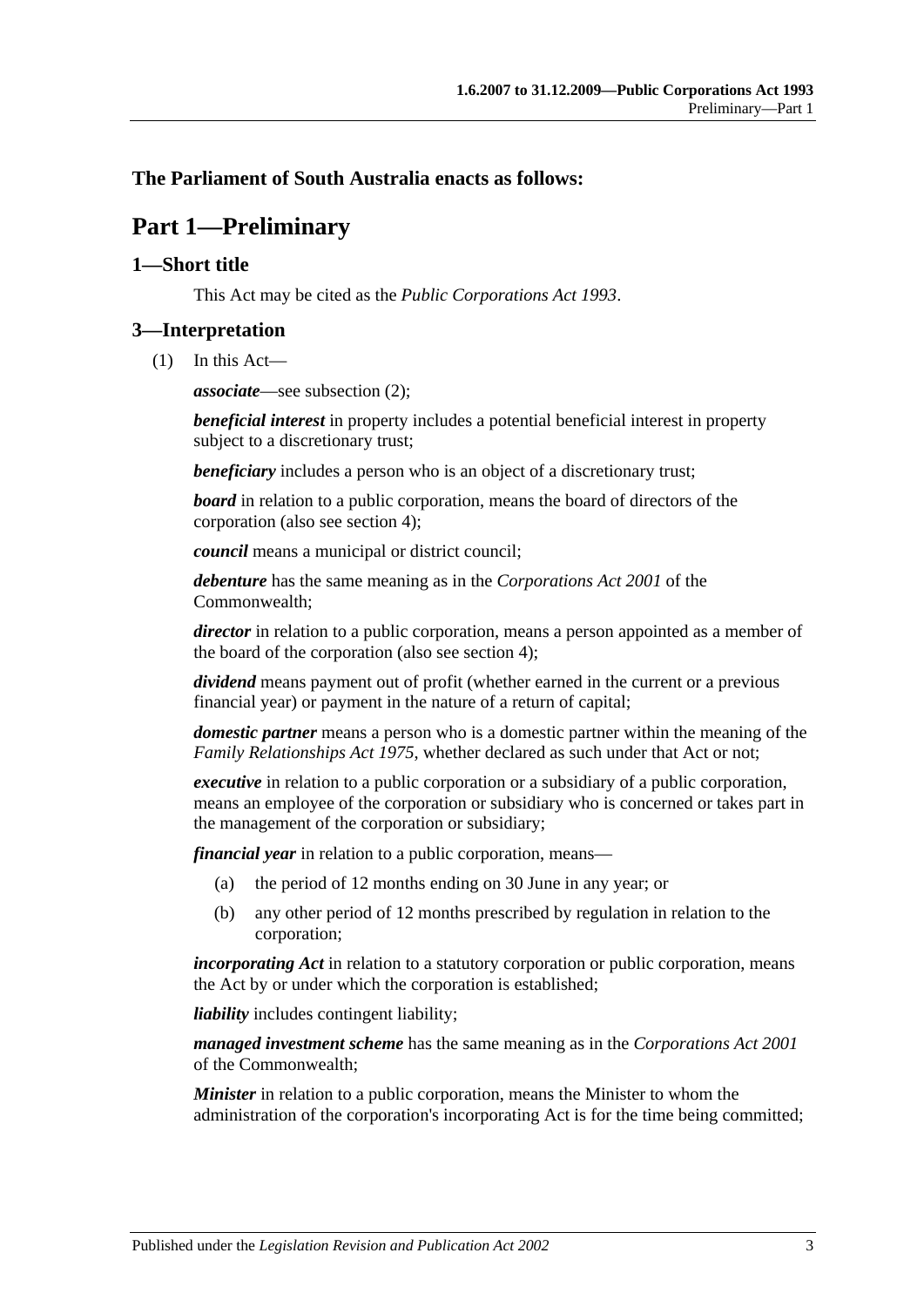*operations* of a public corporation or any of its subsidiaries includes, for any purposes specified by regulation, any operations carried out by a specified company or entity or pursuant to a specified trust scheme, partnership, joint venture or other scheme or arrangement and declared by regulation to form part of the operations of the corporation or any of its subsidiaries for those purposes;

#### *public corporation*—see [section](#page-4-2) 5(3);

*record* includes—

- (a) information stored or recorded by a computer or any other means; and
- (b) a computer tape or disk or any other device on or by which information is stored or recorded;

*relative* in relation to a person, means the spouse, domestic partner, parent or remoter linear ancestor, son, daughter or remoter issue or brother or sister of the person;

*relevant interest* has the same meaning as in the *Corporations Act 2001* of the Commonwealth;

*remuneration* in relation to an office or employment, includes any benefit of pecuniary value attaching to the office or employment;

*senior executive* in relation to a public corporation or a subsidiary of a public corporation, means an employee of the corporation or subsidiary holding or acting in—

- (a) the position of chief executive of the corporation or subsidiary; or
- (b) an executive position declared to be a senior executive's position by the corporation's Minister by notice in the Gazette (which notice may be varied or revoked by subsequent notice in the Gazette);

*spouse*—a person is the spouse of another if they are legally married;

*statutory corporation* means a body corporate (other than a council or university) that—

- (a) is established by or under another Act; and
- (b) comprises or includes, or has a governing body that comprises or includes, a Minister or a person or body appointed by the Governor or a Minister;

*subsidiary* in relation to a public corporation, means—

- (a) a company that is a subsidiary of the public corporation within the meaning of the *Corporations Act 2001* of the Commonwealth; or
- (b) a body corporate established as a subsidiary of the public corporation by regulation under [Part 5.](#page-13-3)
- <span id="page-3-1"></span><span id="page-3-0"></span>(2) For the purposes of this Act, a person is an associate of another person if—
	- (a) the other person is a relative of the person or of the person's spouse or domestic partner; or
	- (b) the other person—
		- (i) is a body corporate; and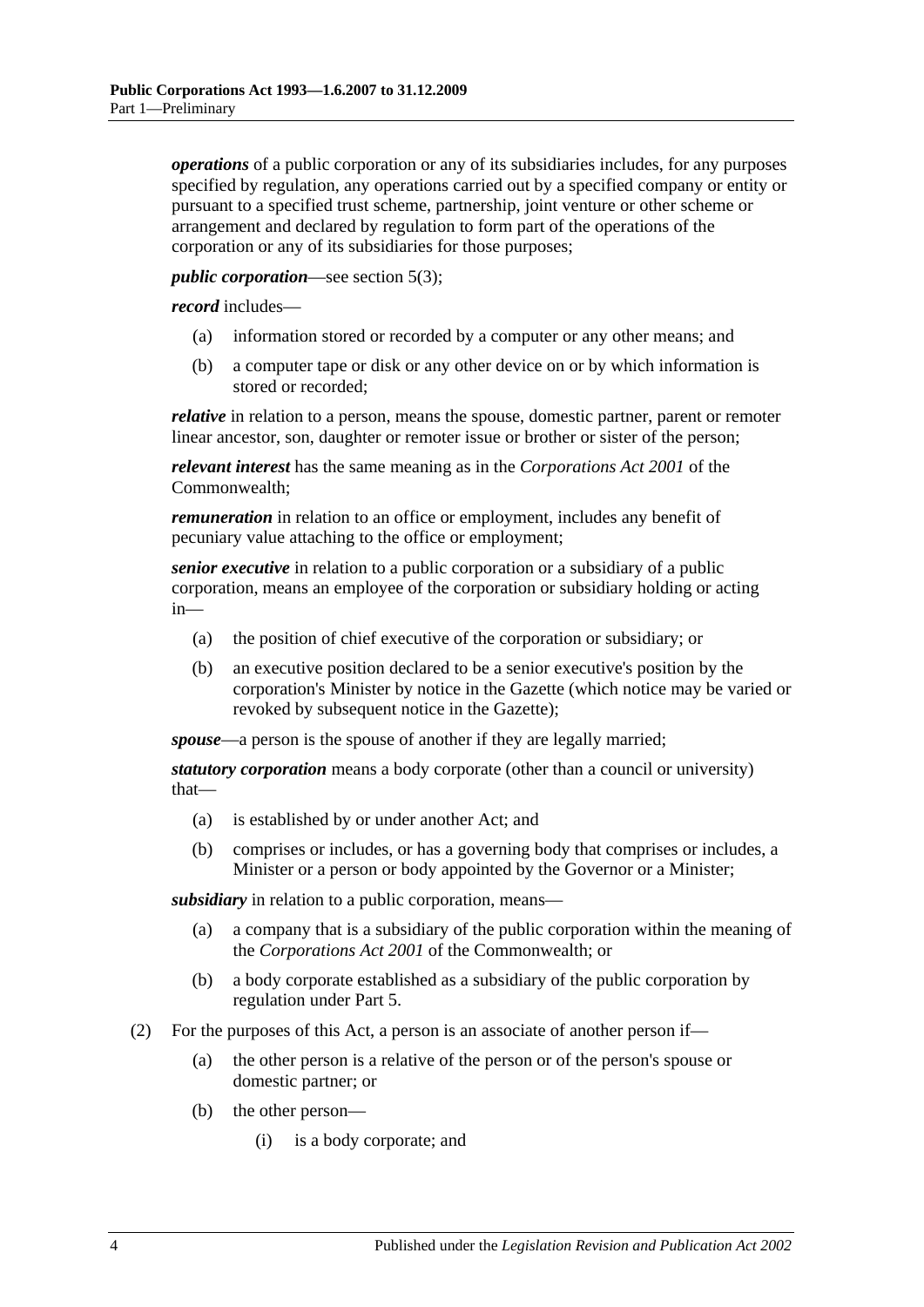- (ii) the person or a relative of the person or of the person's spouse or domestic partner has, or two or more such persons together have, a relevant interest or relevant interests in shares in the body corporate the nominal value of which is not less than 10 per cent of the nominal value of the issued share capital of the body corporate; or
- (c) the other person is a trustee of a trust of which the person, a relative of the person or of the person's spouse or domestic partner or a body corporate referred to in [paragraph](#page-3-1) (b) is a beneficiary; or
- (d) the person is declared by the regulations to be an associate of the other person.
- (3) For the purposes of this Act, in determining whether a company is a subsidiary of a public corporation, any shares held, or powers exercisable by, the corporation or any other body are not to be taken to be held or exercisable in a fiduciary capacity by reason of the fact that the corporation is an instrumentality of the Crown and holds its property on behalf of the Crown.

#### **Note—**

For definition of divisional penalties (and divisional expiation fees) see Appendix.

#### <span id="page-4-0"></span>**4—References to board or directors where corporation does not have separately constituted board**

Where a board of directors is not separately constituted as the governing body of a public corporation—

- (a) a reference in this Act to a board is, in relation to that corporation, a reference to the corporation; and
- (b) a reference in this Act to a director is, in relation to that corporation, a reference to a member of the corporation.

#### <span id="page-4-1"></span>**5—Application of Act**

- (1) A provision of this Act applies to a statutory corporation to which the provision is declared to apply—
	- (a) by the corporation's incorporating Act; or
	- (b) by regulation.
- (1a) If a provision of this Act is declared to apply to a statutory corporation (other than a corporation sole), [Part 4](#page-8-1) and [sections](#page-19-0) 36A to [38A](#page-23-0) (inclusive) apply to the corporation subject to any modifications prescribed by or under the corporation's incorporating Act or this Act.
- (2) Where a provision of this Act is declared by regulation to apply to a statutory corporation, the provision prevails to the extent of any inconsistency over the provisions of the corporation's incorporating Act.
- <span id="page-4-2"></span>(3) A reference in a provision of this Act to a public corporation is a reference to a statutory corporation to which the provision applies.
- (4) A declaration may not be made by regulation for the purposes of this section in a form such that a provision of this Act is declared to apply to more than one statutory corporation by the same regulation.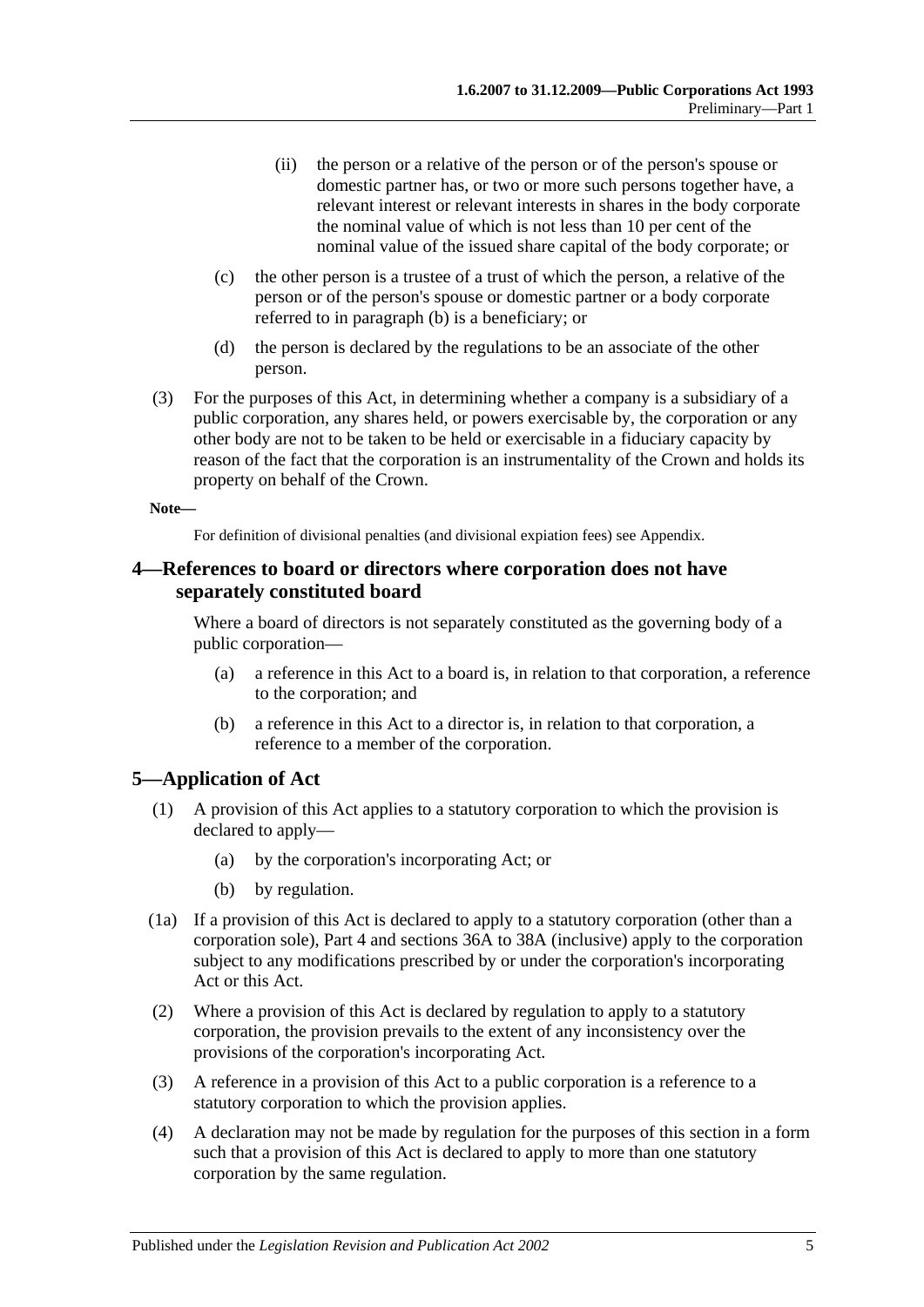# <span id="page-5-0"></span>**Part 2—Ministerial control**

#### <span id="page-5-1"></span>**6—Control and direction of public corporations**

- (1) A public corporation—
	- (a) is an instrumentality of the Crown and holds its property on behalf of the Crown; and
	- (b) is subject to control and direction by its Minister.
- (2) A direction may not be given by the Minister under this section contrary to the provisions of another Act.
- (3) The corporation may not be directed by its Minister to do anything that would be beyond its powers as provided by its incorporating Act and any other Act.
- (4) A direction given by the Minister under this section must be in writing.
- <span id="page-5-4"></span>(5) Subject to [subsection](#page-5-2) (7), where the Minister gives a direction to a public corporation under this section—
	- (a) the Minister must cause the direction to be published—
		- (i) by notice in the Gazette within 14 days after the direction was given; and
		- (ii) by tabling the direction in both Houses of Parliament within six sitting days after its publication in the Gazette; and
	- (b) the corporation must cause the direction to be published in its next annual report.
- <span id="page-5-3"></span>(6) Where the corporation is of the opinion that a direction should not be published for the reason that its publication—
	- (a) might detrimentally affect the corporation's commercial interests; or
	- (b) might constitute breach of a duty of confidence; or
	- (c) might prejudice an investigation of misconduct or possible misconduct,

the corporation may advise the Minister of that opinion giving the reason for the opinion.

- <span id="page-5-2"></span>(7) Where the Minister is satisfied that a direction should not be published for a reason referred to in [subsection](#page-5-3) (6), the direction need not be published by the Minister or the corporation as required by [subsection](#page-5-4) (5) but—
	- (a) the Minister must cause a copy of the direction to be presented to the Economic and Finance Committee of the Parliament within 14 days after the direction was given; and
	- (b) the corporation must cause a statement of the fact that the direction was given to be published in its next annual report.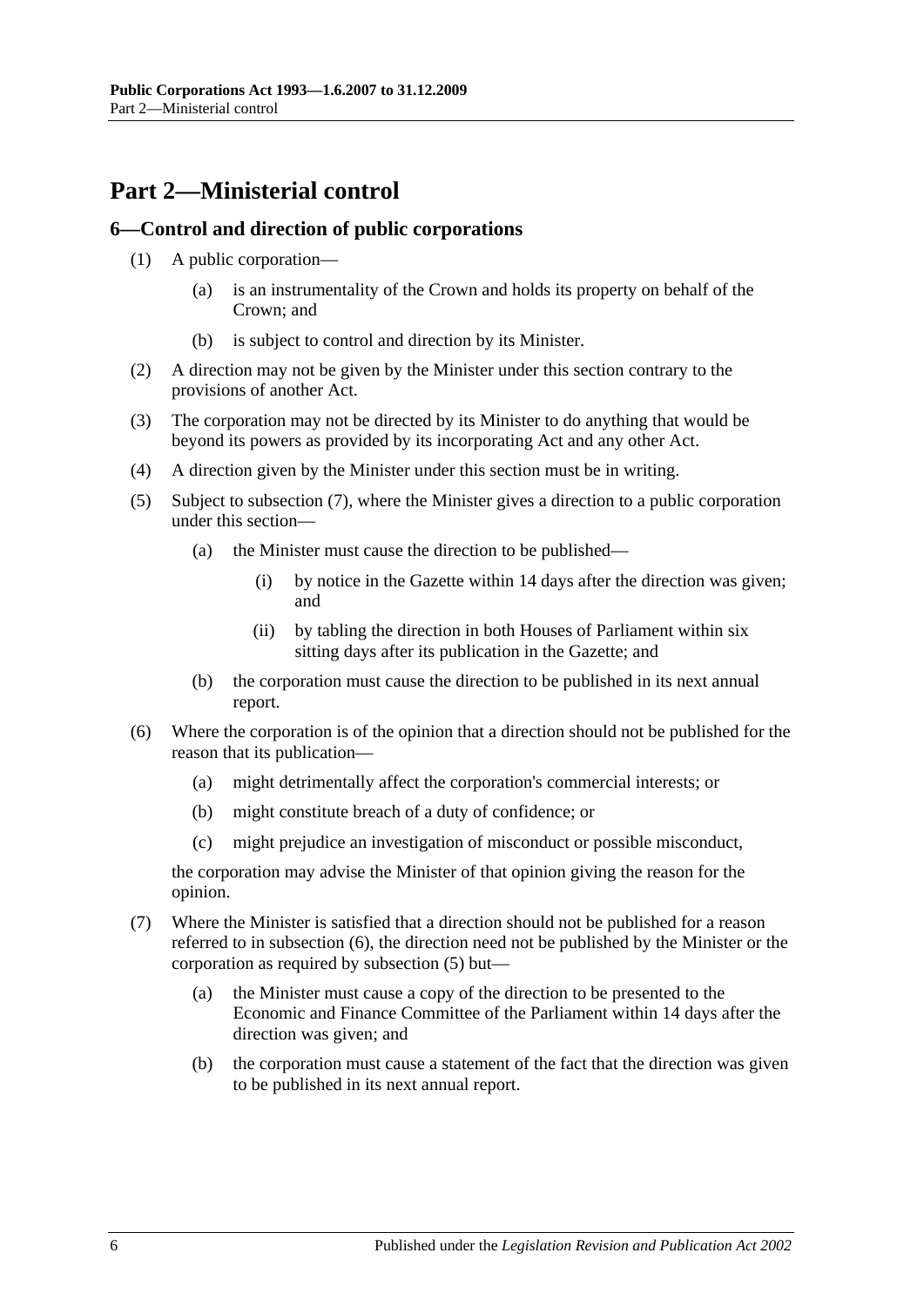#### <span id="page-6-0"></span>**7—Provision of information and records to Minister**

- (1) A public corporation must, at the request in writing of its Minister, furnish the Minister with such information or records in the possession or control of the corporation as the Minister may require in such manner and form as the Minister may require.
- (2) Where a record in the possession or control of the corporation is furnished to the Minister under this section, the Minister may make, retain and deal with copies of the record as the Minister thinks fit.
- <span id="page-6-5"></span>(3) Where the corporation considers that any information or record furnished under this section contains matters that should be treated for any reason as confidential, the corporation may advise the Minister of that opinion giving the reason for the opinion, and the Minister may, subject to [subsection](#page-6-4) (4), act on that advice as the Minister thinks fit.
- <span id="page-6-4"></span>(4) Where the Minister is satisfied on the basis of the corporation's advice under [subsection](#page-6-5) (3) that the corporation owes a duty of confidence in respect of a matter, the Minister must ensure the observance of that duty in respect of the matter, but this subsection does not prevent the Minister from disclosing the matter as required in the proper performance of ministerial functions or duties.

#### <span id="page-6-1"></span>**8—Minister's or Treasurer's representative may attend meetings**

- (1) A person authorised in writing by a public corporation's Minister or the Treasurer may attend (but not participate in) any meeting of the board of the corporation and may have access to papers provided to directors for the purposes of the meeting.
- <span id="page-6-7"></span>(2) Where the board considers that a matter dealt with at a meeting attended by a representative of the Minister or the Treasurer should be treated for any reason as confidential, the board may advise the Minister or the Treasurer, as the case may require, of that opinion giving the reason for the opinion, and the Minister or the Treasurer may, subject to [subsection](#page-6-6) (3), act on that advice as the Minister or the Treasurer thinks fit.
- <span id="page-6-6"></span>(3) Where the Minister or the Treasurer is satisfied on the basis of the board's advice under [subsection](#page-6-7) (2) that the corporation owes a duty of confidence in respect of a matter, the Minister or the Treasurer, as the case may be, must ensure the observance of that duty in respect of the matter, but this subsection does not prevent the Minister or the Treasurer from disclosing the matter as required in the proper performance of ministerial functions or duties.

#### <span id="page-6-2"></span>**9—Notification of disclosure to Minister of matter subject to duty of confidence**

Where a public corporation discloses to its Minister in pursuance of this Act a matter in respect of which the corporation owes a duty of confidence, the corporation must give notice in writing of the disclosure to the person to whom the duty is owed.

#### <span id="page-6-3"></span>**10—No breach of duty to report matter to Minister**

A director of a public corporation does not commit any breach of duty by reporting a matter relating to the affairs of the corporation or a subsidiary of the corporation to the corporation's Minister.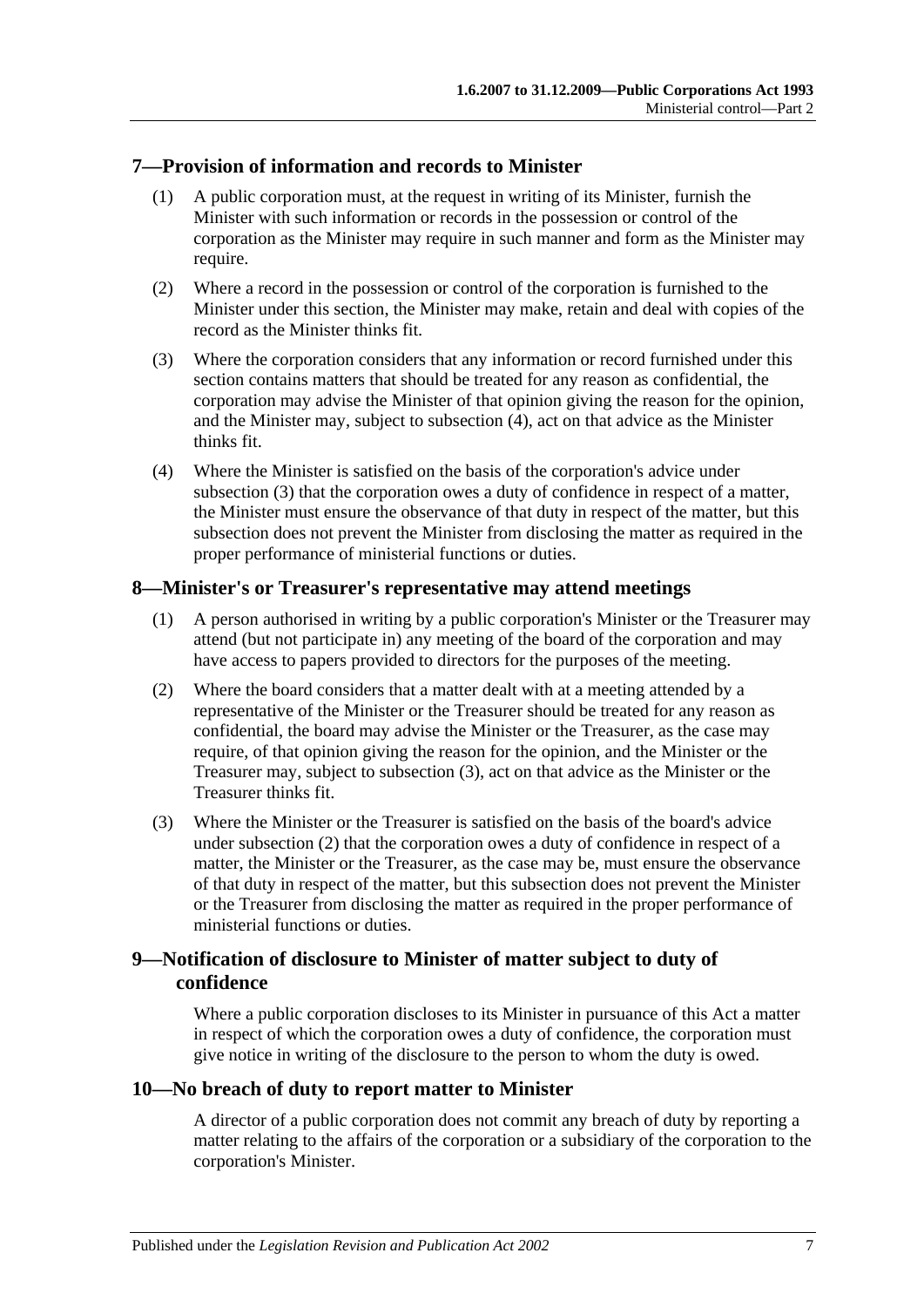# <span id="page-7-0"></span>**Part 3—Performance and scope of corporation's operations**

#### <span id="page-7-1"></span>**11—General performance principles**

- (1) A public corporation must perform its commercial operations in accordance with prudent commercial principles and use its best endeavours to achieve a level of profit consistent with its functions.
- (2) A public corporation must perform its non-commercial operations (if any) in an efficient and effective manner consistent with the requirements of its charter.
- (3) Where a public corporation's charter identifies any operations of the corporation as non-commercial operations, the operations are to be regarded as such for the purposes of this section.

#### <span id="page-7-2"></span>**12—Corporation's charter**

- (1) A charter must be prepared for a public corporation by its Minister and the Treasurer after consultation with the corporation.
- <span id="page-7-3"></span>(2) The charter must deal with the following matters:
	- (a) the nature and scope of the commercial operations to be undertaken, including—
		- (i) the nature and scope of any investment activities;
		- (ii) the nature and scope of any operations or transactions outside the State:
		- (iii) the nature and scope of any operations or transactions that may be undertaken by subsidiaries of the corporation, by other companies or entities associated with the corporation or pursuant to a trust scheme or a partnership or other scheme or arrangement for sharing of profits, co-operation or joint venture with another person; and
	- (b) the nature and scope of any non-commercial operations to be undertaken and the arrangements for their costing and funding; and
	- (c) all requirements of the corporation's Minister or the Treasurer as to—
		- (i) the corporation's obligations to report on its operations;
		- (ii) the form and contents of the corporation's accounts and financial statements;
		- (iii) any accounting, internal auditing or financial systems or practices to be established or observed by the corporation;
		- (iv) the setting of fees or charges, the acquisition or disposal of capital or assets or the borrowing or lending of money.
- (3) The charter may—
	- (a) limit the functions or powers of the corporation; and
	- (b) deal with any other matter not specifically referred to in [subsection](#page-7-3) (2).
- (4) The charter may not extend the functions or powers of the corporation as provided by the corporation's incorporating Act and any other Act.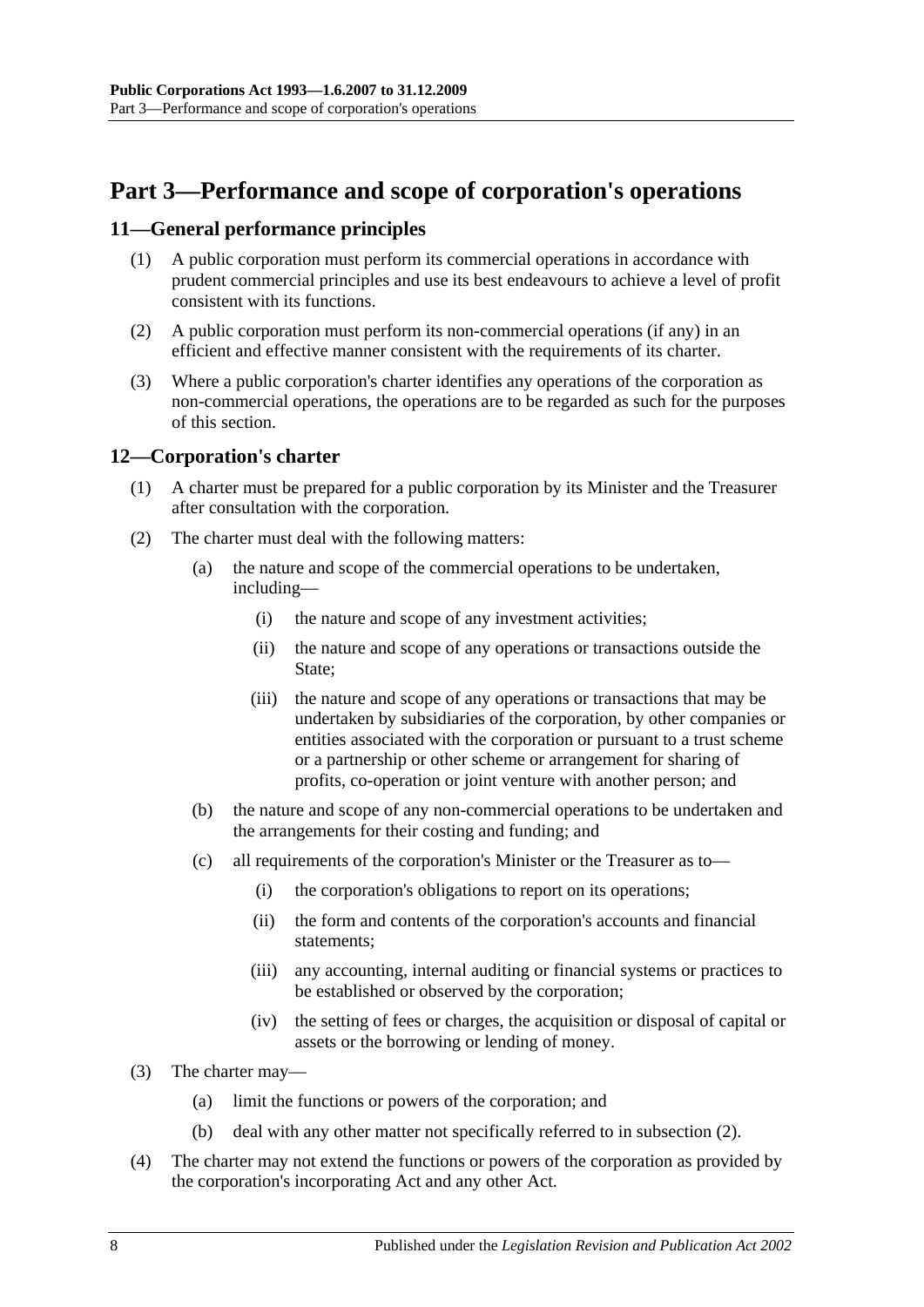- (5) The corporation's Minister and the Treasurer must, after consultation with the corporation, review the charter at the end of each financial year.
- (6) The corporation's Minister and the Treasurer may, after consultation with the corporation, amend the charter at any time.
- (7) The charter or any amendment to the charter comes into force and is binding on the corporation on a day specified in the charter or amendment (but without affecting any contractual obligations previously incurred by the corporation).
- <span id="page-8-3"></span>(8) On the charter or an amendment to the charter coming into force, the corporation's Minister must—
	- (a) within six sitting days, cause a copy of the charter, or the charter in its amended form, to be laid before both Houses of Parliament; and
	- (b) within 14 days (unless such a copy is sooner laid before both Houses of Parliament under [paragraph](#page-8-3) (a)), cause a copy of the charter, or the charter in its amended form, to be presented to the Economic and Finance Committee of the Parliament.

#### <span id="page-8-0"></span>**13—Performance statements**

- (1) The corporation's Minister and the Treasurer must, when preparing the charter for a public corporation, also prepare, after consultation with the corporation, a performance statement setting the various performance targets that the corporation is to pursue in the coming financial year or other period specified in the statement and dealing with such other matters as the Minister and the Treasurer consider appropriate.
- (2) The corporation's Minister and the Treasurer must, after consultation with the corporation, review the performance statement when reviewing the corporation's charter.
- (3) The corporation's Minister and the Treasurer may, after consultation with the corporation, amend the performance statement at any time.

# <span id="page-8-1"></span>**Part 4—Duties and liabilities of board and directors**

#### <span id="page-8-4"></span><span id="page-8-2"></span>**14—General management duties of board**

- (1) The board of a public corporation is responsible to its Minister for overseeing the operations of the corporation and its subsidiaries with the goal of—
	- (a) securing continuing improvements of performance; and
	- (b) protecting the long term viability of the corporation and the Crown's financial interests in the corporation.
- (2) Without limiting the effect of [subsection](#page-8-4) (1), the board must for that purpose ensure as far as practicable—
	- (a) that appropriate strategic and business plans and targets are established that are consistent with the corporation's charter and performance statement; and
	- (b) that the corporation and its subsidiaries have appropriate management structures and systems for monitoring management performance against plans and targets and that corrective action is taken when necessary; and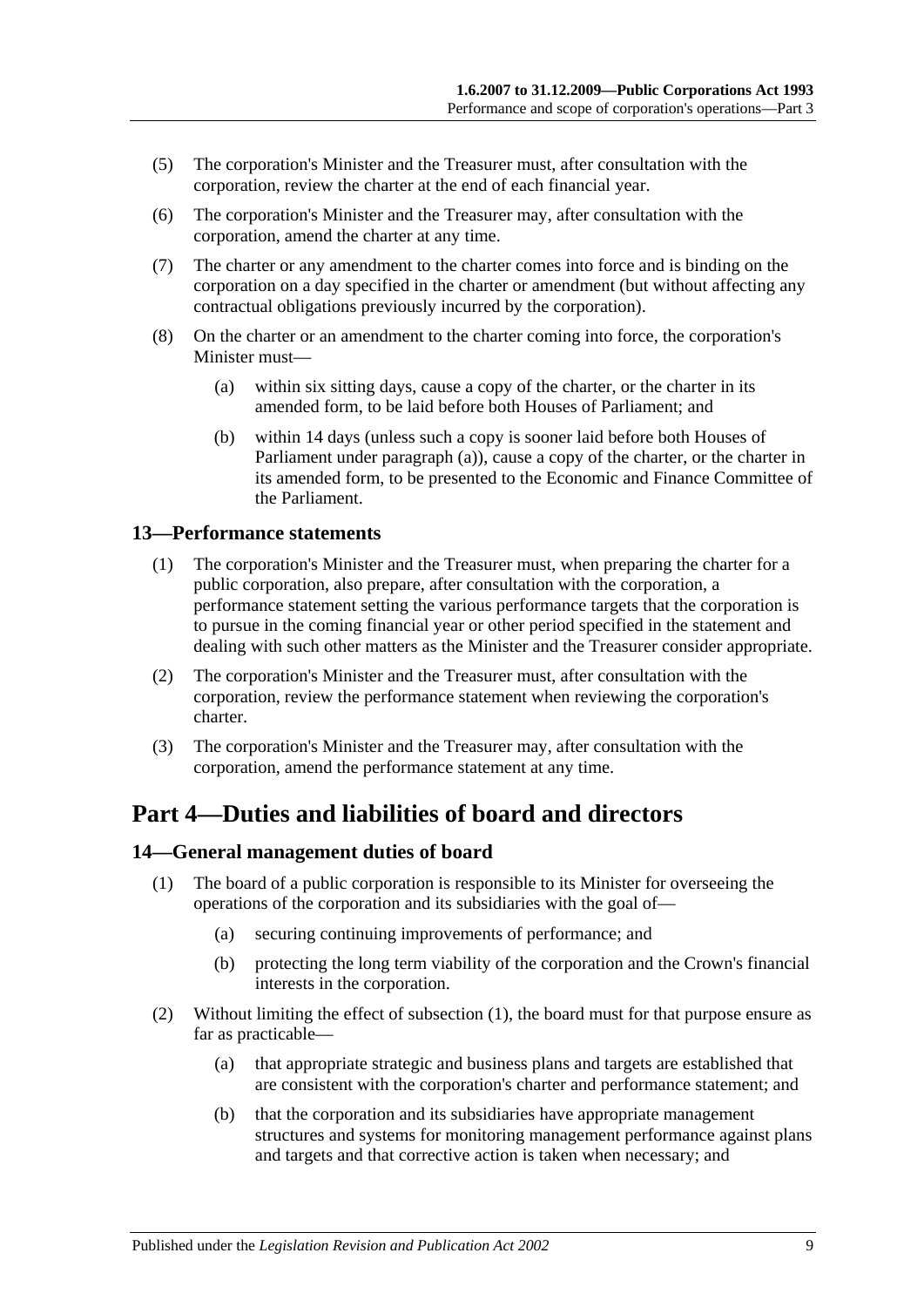- (c) that appropriate systems and practices are established for management and financial planning and control, including systems and practices for the maintenance of accurate and comprehensive records of all transactions, assets and liabilities and physical and human resources of the corporation and its subsidiaries; and
- (d) that all such plans, targets, structures, systems and practices are regularly reviewed and revised as necessary to address changing circumstances and reflect best current commercial practices; and
- (e) that the corporation and its subsidiaries operate within the limits imposed by the corporation's incorporating Act and charter and comply with the requirements imposed by or under this or any other Act or law; and
- (f) that the corporation and its subsidiaries observe high standards of corporate and business ethics; and
- (g) that the corporation's Minister receives regular reports on the performance of the corporation and its subsidiaries and on the initiatives of the board; and
- (h) that the corporation's Minister is advised, as soon as practicable, of any material development that affects the financial or operating capacity of the corporation or any of its subsidiaries or gives rise to an expectation that the corporation or any of its subsidiaries may not be able to meet its debts as and when they fall due; and
- (i) that all information furnished to the corporation's Minister by the corporation or any of its subsidiaries is accurate and comprehensive.

#### <span id="page-9-0"></span>**15—Directors' duties of care etc**

- (1) A director of a public corporation must at all times exercise a reasonable degree of care and diligence in the performance of his or her functions, and (without limiting the effect of the foregoing) for that purpose—
	- (a) must take reasonable steps to inform himself or herself about the corporation and its subsidiaries, their businesses and activities and the circumstances in which they operate; and
	- (b) must take reasonable steps through the processes of the board to obtain sufficient information and advice about all matters to be decided by the board or pursuant to a delegation to enable him or her to make conscientious and informed decisions; and
	- (c) must exercise an active discretion with respect to all matters to be decided by the board or pursuant to a delegation.
- (2) A director is not bound to give continuous attention to the affairs of the corporation but is required to exercise reasonable diligence in attendance at and preparation for board meetings.
- (3) In determining the degree of care and diligence required to be exercised by a director, regard must be had to the skills, knowledge or acumen possessed by the director and to the degree of risk involved in any particular circumstances.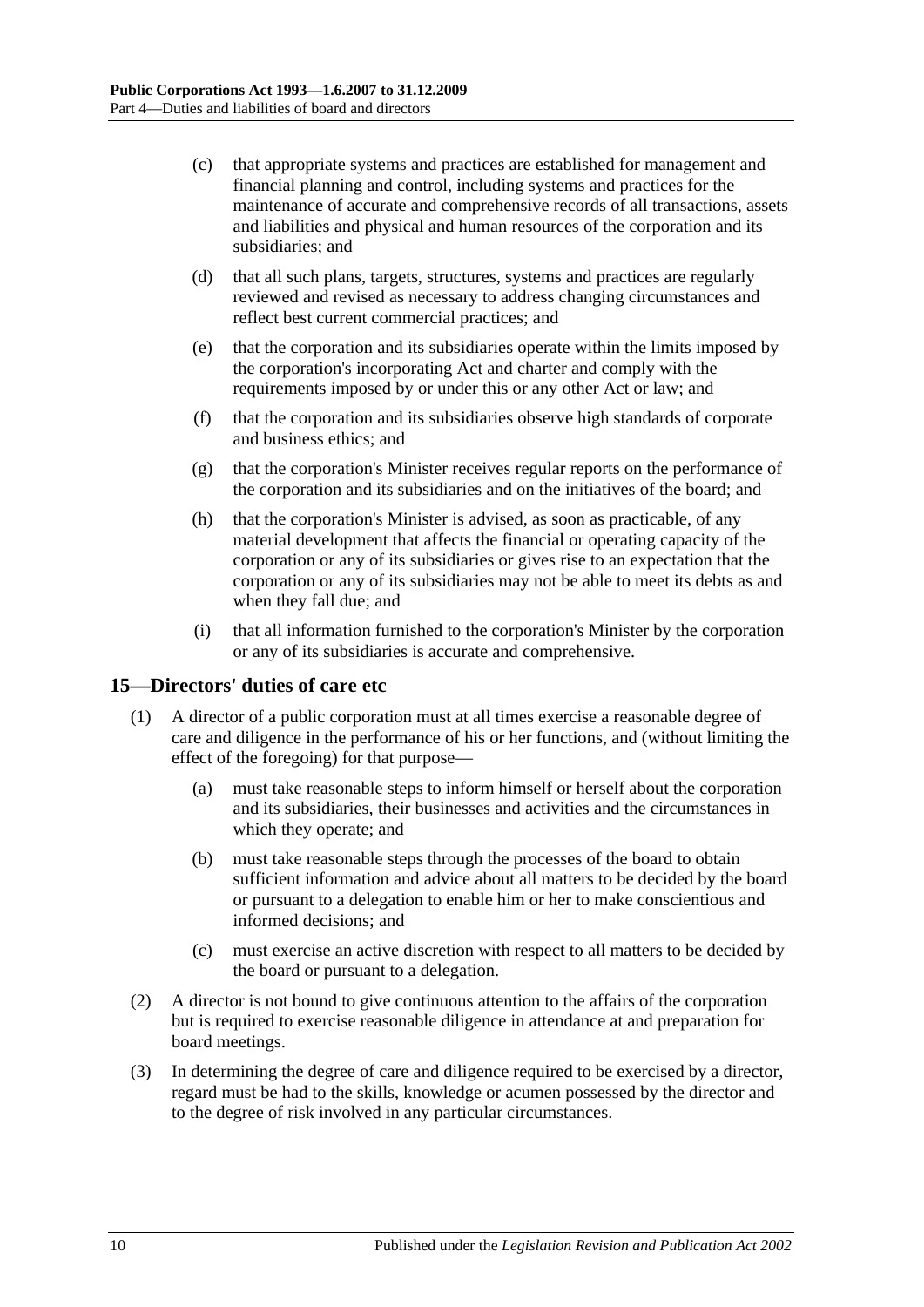<span id="page-10-2"></span>(4) If a director of a public corporation is culpably negligent in the performance of his or her functions, the director is guilty of an offence.

Penalty: Division 4 fine.

- (5) A director is not culpably negligent for the purposes of [subsection](#page-10-2) (4) unless the court is satisfied the director's conduct fell sufficiently short of the standards required under this Act of the director to warrant the imposition of a criminal sanction.
- (6) A director of a public corporation does not commit any breach of duty under this section by acting in accordance with a direction or requirement of the Minister or the Treasurer under this Act.

#### <span id="page-10-3"></span><span id="page-10-0"></span>**16—Director's duty to act honestly**

(1) A director of a public corporation must at all times act honestly in the performance of the functions of his or her office, whether within or outside the State.

Penalty: Division 4 fine or division 4 imprisonment, or both.

(2) [Subsection](#page-10-3) (1) does not apply to conduct that is merely of a trivial character and does not result in significant detriment to the public interest.

#### <span id="page-10-4"></span><span id="page-10-1"></span>**17—Transactions with directors or associates of directors**

- (1) Neither a director of a public corporation nor an associate of a director of a public corporation may, without the approval of the corporation's Minister, be directly or indirectly involved in a transaction with the corporation or a subsidiary of the corporation.
- (2) A person will be treated as being indirectly involved in a transaction for the purposes of [subsection](#page-10-4) (1)—
	- (a) if the person initiates, promotes or takes any part in negotiations or steps leading to the making of the transaction with a view to that person or an associate of that person gaining some financial or other benefit (whether immediately or at a time after the making of the transaction); and
	- (b) despite the fact that neither that person nor an agent, nominee or trustee of that person becomes a party to the transaction.
- (3) [Subsection](#page-10-4) (1) does not apply—
	- $(a)$  to
		- (i) the receipt by the corporation or a subsidiary of the corporation of deposits of money or investments;
		- (ii) the provision of loans or other financial accommodation by the corporation or a subsidiary of the corporation for domestic or non-commercial purposes;
		- (iii) the provision of accident, health, life, property damage or income protection insurance or insurance against other risks (excluding credit or financial risks) by the corporation or a subsidiary of the corporation;
		- (iv) the provision of services (other than financial or insurance services) by the corporation or a subsidiary of the corporation,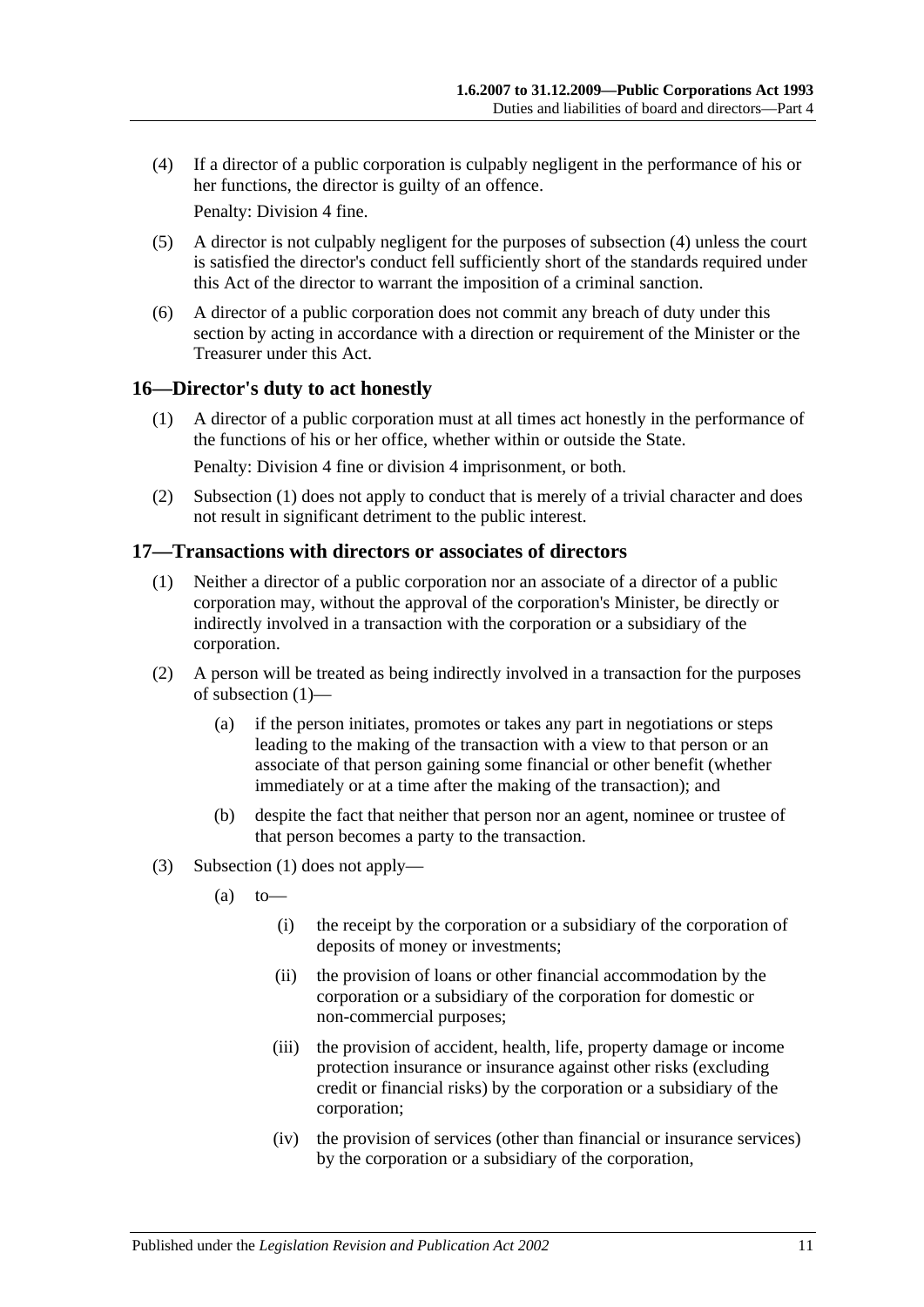in the ordinary course of its ordinary business and on ordinary commercial terms; or

- (ab) to the employment of a person under a contract of service with the corporation or a subsidiary of the corporation or to a transaction that is ancillary or incidental to such employment; or
- (b) to transactions of a prescribed class.
- <span id="page-11-1"></span>(4) If a transaction is made with a public corporation or a subsidiary of a public corporation in contravention of [subsection](#page-10-4) (1), the transaction is liable to be avoided by the corporation or by the corporation's Minister.
- (5) A transaction may not be avoided under [subsection](#page-11-1) (4) if a person has acquired an interest in property the subject of the transaction in good faith for valuable consideration and without notice of the contravention.
- (6) A director of a public corporation must not counsel, procure, induce or be in any way (whether by act or omission or directly or indirectly) knowingly concerned in, or party to, a contravention of [subsection](#page-10-4) (1).

Penalty:

If an intention to deceive or defraud is proved—Division 4 fine or division 4 imprisonment, or both.

In any other case—Division 6 fine.

#### <span id="page-11-2"></span><span id="page-11-0"></span>**18—Directors' and associates' interests in corporation or subsidiary**

- (1) Neither a director of a public corporation nor an associate of a director of a public corporation may, without the approval of the corporation's Minister—
	- (a) have or acquire a beneficial interest in shares in, debentures of or managed investment schemes of the corporation or any subsidiary of the corporation; or
	- (b) have or hold or acquire (whether alone or with another person or persons) a right or option in respect of the acquisition or disposal of shares in, debentures of or interests in managed investment schemes of the corporation or any of its subsidiaries; or
	- (c) be a party to, or entitled to a benefit under, a contract under which a person has a right to call for or make delivery of shares in, debentures of or interests in managed investment schemes of the corporation or any of its subsidiaries.
- (2) A director of a public corporation must not counsel, procure, induce or be in any way (whether by act or omission or directly or indirectly) knowingly concerned in, or party to, a contravention of [subsection](#page-11-2) (1).

Penalty:

If an intention to deceive or defraud is proved—Division 4 fine or division 4 imprisonment, or both.

In any other case—Division 6 fine.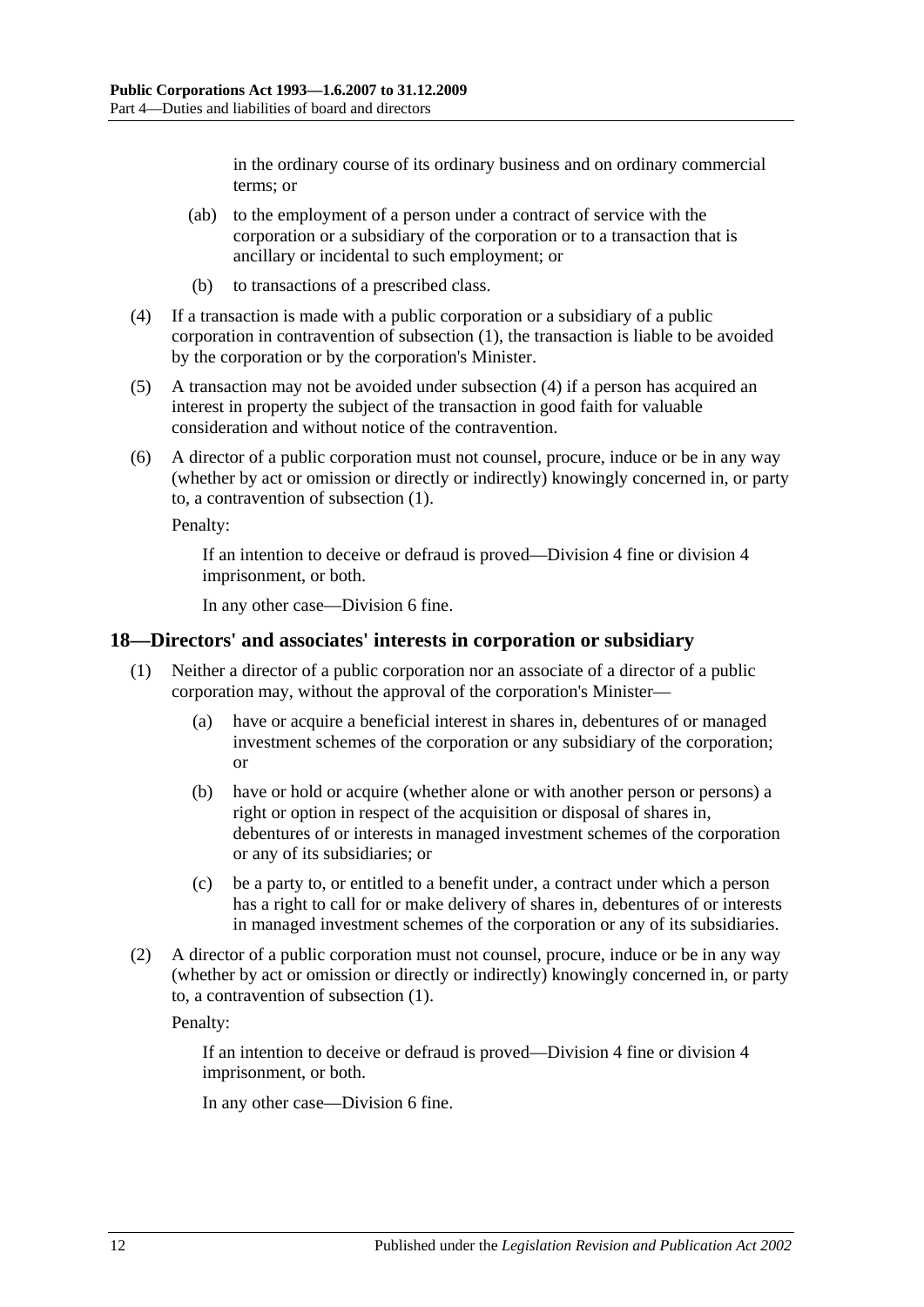#### <span id="page-12-1"></span><span id="page-12-0"></span>**19—Conflict of interest**

- (1) A director of a public corporation who has a direct or indirect personal or pecuniary interest in a matter decided or under consideration by the board—
	- (a) must, as soon as reasonably practicable, disclose in writing to the board full and accurate details of the interest; and
	- (b) must not take part in any discussion by the board relating to that matter; and
	- (c) must not vote in relation to that matter; and
	- (d) must be absent from the meeting room when any such discussion or voting is taking place.

Penalty: Division 4 fine.

- (2) If a director makes a disclosure of interest and complies with the other requirements of [subsection](#page-12-1) (1) in respect of a proposed contract—
	- (a) the contract is not liable to be avoided by the corporation; and
	- (b) the director is not liable to account to the corporation for profits derived from the contract.
- <span id="page-12-2"></span>(3) If a director fails to make a disclosure of interest or fails to comply with any other requirement of [subsection](#page-12-1) (1) in respect of a proposed contract, the contract is liable to be avoided by the corporation or by the corporation's Minister.
- (4) A contract may not be avoided under [subsection](#page-12-2) (3) if a person has acquired an interest in property the subject of the contract in good faith for valuable consideration and without notice of the contravention.
- (5) Where a director of a public corporation has or acquires a personal or pecuniary interest, or is or becomes the holder of an office, such that it is reasonably foreseeable that a conflict might arise with his or her duties as a director of the corporation, the director must, as soon as reasonably practicable, disclose in writing to the board of the corporation full and accurate details of the interest or office.

Penalty: Division 4 fine.

- (6) A disclosure under this section must be recorded in the minutes of the board and reported to the corporation's Minister.
- (7) If, in the opinion of the corporation's Minister, a particular interest or office of a director is of such significance that the holding of the interest or office is not consistent with the proper discharge of the duties of the director, the Minister may require the director either to divest himself or herself of the interest or office or to resign from the board (and non-compliance with the requirement constitutes misconduct and hence a ground for removal of the director from the board).
- (8) Without limiting the effect of this section, a director will be taken to have an interest in a matter for the purposes of this section if an associate of the director has an interest in the matter.
- (9) This section does not apply in relation to a matter in which a director has an interest while the director remains unaware that he or she has an interest in the matter, but in any proceedings against the director the burden will lie on the director to prove that he or she was not, at the material time, aware of his or her interest.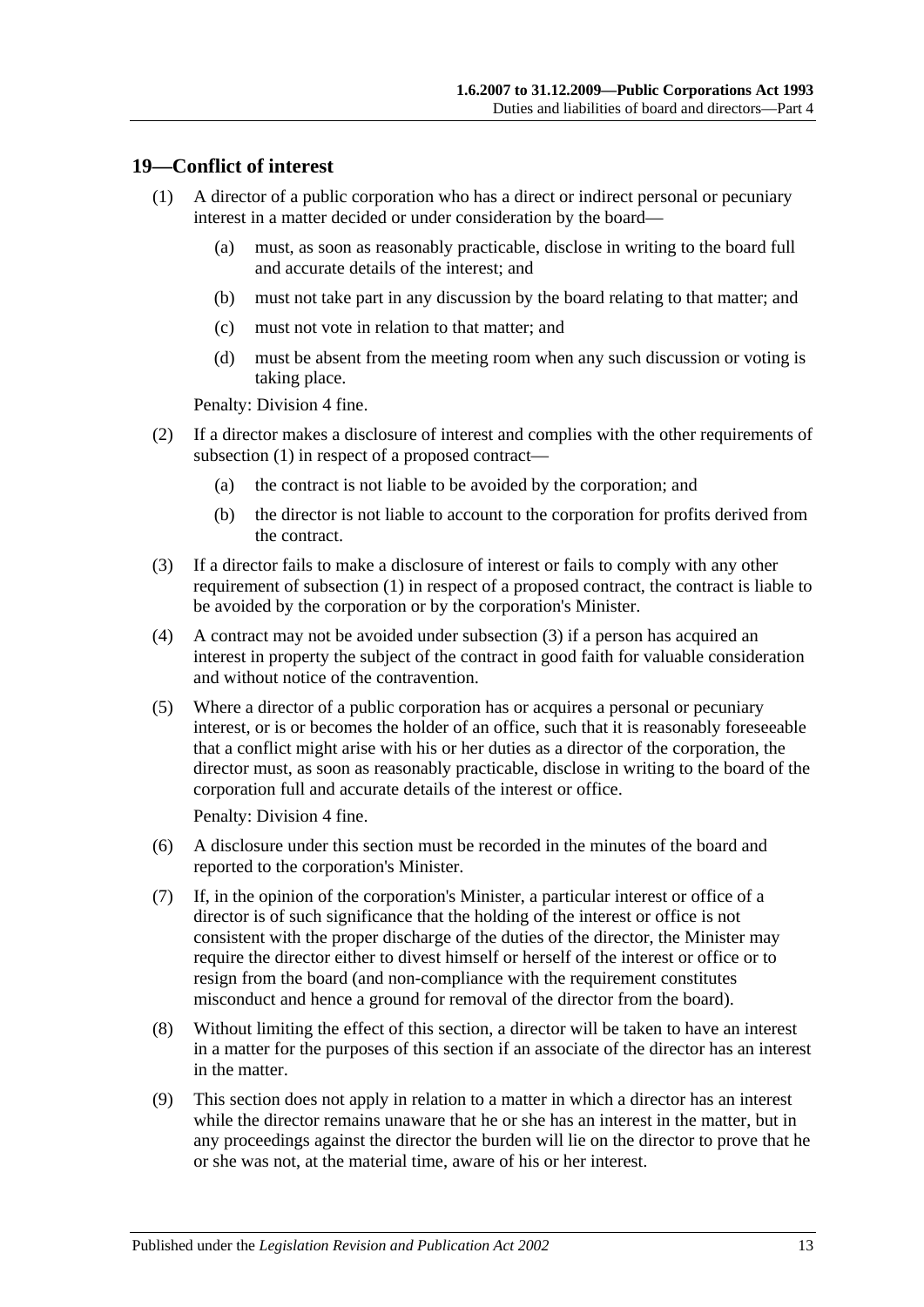#### <span id="page-13-0"></span>**20—Removal of director**

Non-compliance by a director of a public corporation with a duty imposed by this Act constitutes a ground for removal of the director from office in accordance with the provisions of the corporation's incorporating Act.

#### <span id="page-13-1"></span>**21—Civil liability if director or former director contravenes this Part**

- (1) If a person who is a director or former director of a public corporation is convicted of an offence for a contravention of this Part (other than an offence consisting of culpable negligence), the court by which the person is convicted may, in addition to imposing a penalty, order the convicted person to pay to the corporation—
	- (a) if the court is satisfied that the person or any other person made a profit as a result of the contravention—an amount equal to the profit; and
	- (b) if the court is satisfied that the corporation or a subsidiary of the corporation suffered loss or damage as a result of the contravention—compensation for the loss or damage.
- (2) If a person who is a director or former director of a public corporation is guilty of a contravention of this Part for which a criminal penalty is fixed (other than a contravention consisting of culpable negligence), the corporation or the corporation's Minister may (whether or not proceedings have been brought for the offence) recover from the person by action in a court of competent jurisdiction—
	- (a) if the person or any other person made a profit as a result of the contravention—an amount equal to the profit; and
	- (b) if the corporation or a subsidiary of the corporation suffered loss or damage as a result of the contravention—compensation for the loss or damage.

#### <span id="page-13-5"></span><span id="page-13-2"></span>**22—Immunity for directors**

- (1) Except as otherwise provided by this Act, a director of a public corporation incurs no civil liability for an honest act or omission in the performance or discharge, or purported performance or discharge, of functions or duties as such a director.
- (2) A liability that would, but for [subsection](#page-13-5) (1), lie against a director of a public corporation lies instead against the corporation.

# <span id="page-13-3"></span>**Part 5—Subsidiaries and indirect or joint operations**

#### <span id="page-13-4"></span>**23—Formation etc of subsidiary companies**

- (1) A public corporation must not, without the approval of the Treasurer—
	- (a) form a subsidiary company; or
	- (b) acquire, or enter into any arrangement under which it will at a future time or would on the happening of some contingency hold, relevant interests in shares in a company such that the company becomes a subsidiary of the corporation.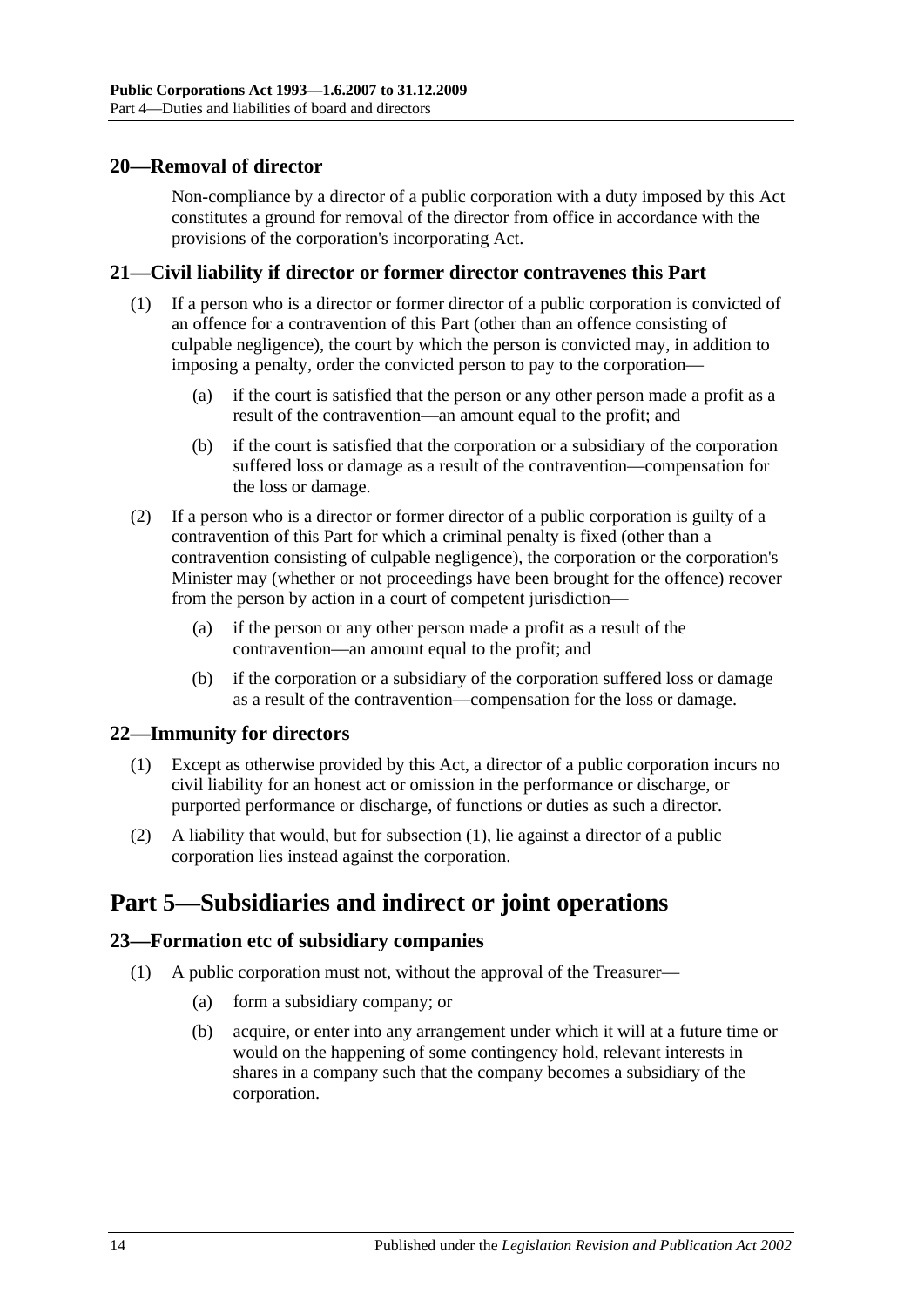- (2) The Treasurer may, as a condition of approval under this section, or by direction, require a public corporation to take steps to include in a subsidiary company's memorandum or articles of association such provisions as the Treasurer considers appropriate—
	- (a) imposing limitations on the nature or scope of the company's operations; or
	- (b) imposing other controls or practices,

consistent with those applicable to the corporation.

#### <span id="page-14-0"></span>**24—Formation of subsidiary by regulation**

- (1) The Governor may, by regulation, establish a body corporate as a subsidiary of a public corporation to which this section applies.
- (2) Regulations establishing a subsidiary of a public corporation—
	- (a) must name the body; and
	- (b) must constitute a board of directors as the body's governing body and provide for the appointment, term and conditions of office and removal of the directors; and
	- (c) must provide for the procedures governing the board's proceedings; and
	- (d) may limit the powers and functions of the body; and
	- (e) may make any other provision (not inconsistent with this Act or the public corporation's incorporating Act) that is necessary or expedient for the purposes of the subsidiary.
- (3) Subject to any limitations in the regulations establishing the subsidiary and any directions given by its parent corporation, the powers and functions of a subsidiary of a public corporation established by regulation under this section are the same as those of the public corporation.
- (4) A subsidiary of a public corporation established by regulation under this section is an instrumentality of the Crown and holds its property on behalf of the Crown.
- (5) If a regulation establishing a subsidiary of a public corporation under this section is disallowed by either House of Parliament, the assets and liabilities of the subsidiary become assets and liabilities of the public corporation.

#### <span id="page-14-1"></span>**25—Dissolution of subsidiary established by regulation**

- (1) The Governor may, by regulation, dissolve a subsidiary established by regulation under this Part.
- <span id="page-14-2"></span>(2) The regulations may—
	- (a) provide for the disposition of the assets and liabilities of the subsidiary; and
	- (b) make any transitional or other provision that is necessary or expedient in connection with the dissolution of the subsidiary.
- (3) Notwithstanding [subsection](#page-14-2) (2), on the dissolution of a subsidiary under this section, the liabilities of the subsidiary become liabilities of its parent corporation subject to any provision made by regulation transferring the liabilities to the Crown or some other instrumentality of the Crown.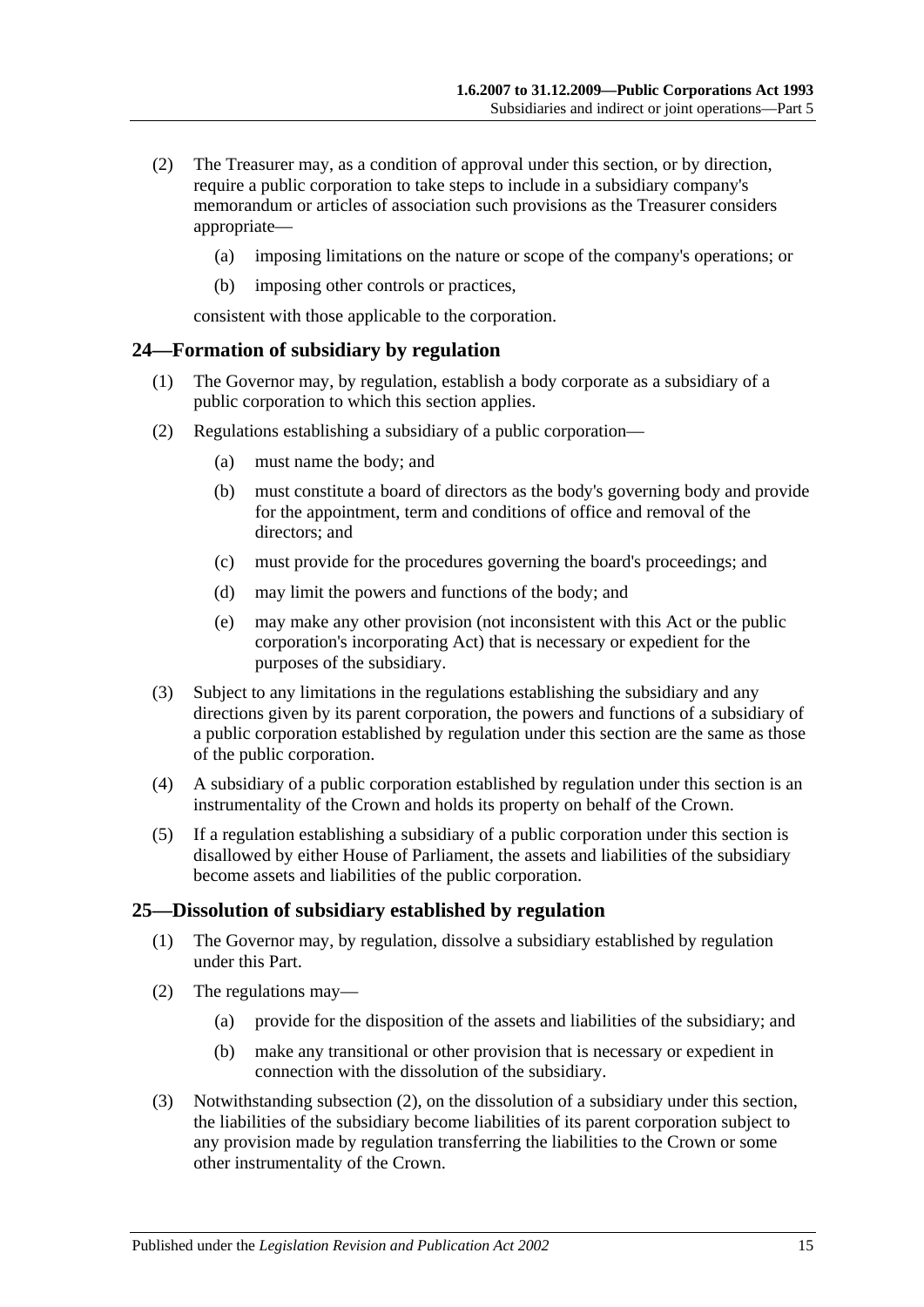#### <span id="page-15-0"></span>**26—Guarantee or indemnity for subsidiary subject to Treasurer's approval**

A public corporation must not, without the approval of the Treasurer, give a guarantee or provide an indemnity in respect of liabilities of a company that is a subsidiary of the corporation.

#### <span id="page-15-1"></span>**27—Indirect or joint operations by public corporations**

A public corporation must not, without the approval of the Treasurer, establish a trust scheme or a partnership or other scheme or arrangement for sharing of profits or joint venture with another person or undertake any operations or transactions pursuant to such a scheme or arrangement.

# <span id="page-15-2"></span>**Part 6—Financial and other provisions**

#### <span id="page-15-5"></span><span id="page-15-3"></span>**28—Guarantee by Treasurer of corporation's liability**

- (1) The liabilities of a public corporation are guaranteed by the Treasurer.
- (2) A liability of the Treasurer arising by virtue of a guarantee under [subsection](#page-15-5) (1) will be satisfied out of the Consolidated Account which is appropriated by this section to the necessary extent.
- (3) The Treasurer may, from time to time, after consultation with the board of a public corporation, fix charges to be paid by the corporation in respect of the guarantee provided under this section and determine the times and manner of their payment.

#### <span id="page-15-4"></span>**29—Tax and other liabilities of corporation**

- (1) Except as otherwise determined by the Treasurer, a public corporation is liable to all such rates (other than rates that would be payable to a council), duties, taxes and imposts and has all such other liabilities and duties as would apply under the law of the State if the corporation were not an instrumentality of the Crown.
- <span id="page-15-6"></span>(2) Except as otherwise determined by the Treasurer, a public corporation is liable to pay to the Treasurer, for the credit of the Consolidated Account, such amounts as the Treasurer from time to time determines to be equivalent to—
	- (a) income tax and any other taxes or imposts that the corporation does not pay to the Commonwealth but would be liable to pay under the law of the Commonwealth if it were constituted and organised in such manner as the Treasurer determines to be appropriate for the purposes of this subsection as a public company or group of public companies carrying on the business carried on by the corporation; and
	- (b) rates that the corporation would be liable to pay to a council if the corporation were not an instrumentality of the Crown.
- (3) Amounts determined by the Treasurer to be payable under [subsection](#page-15-6) (2) must be paid by the corporation at the times and in the manner determined by the Treasurer.
- (4) This section does not affect any liability that the corporation would have apart from this section to pay rates to a council.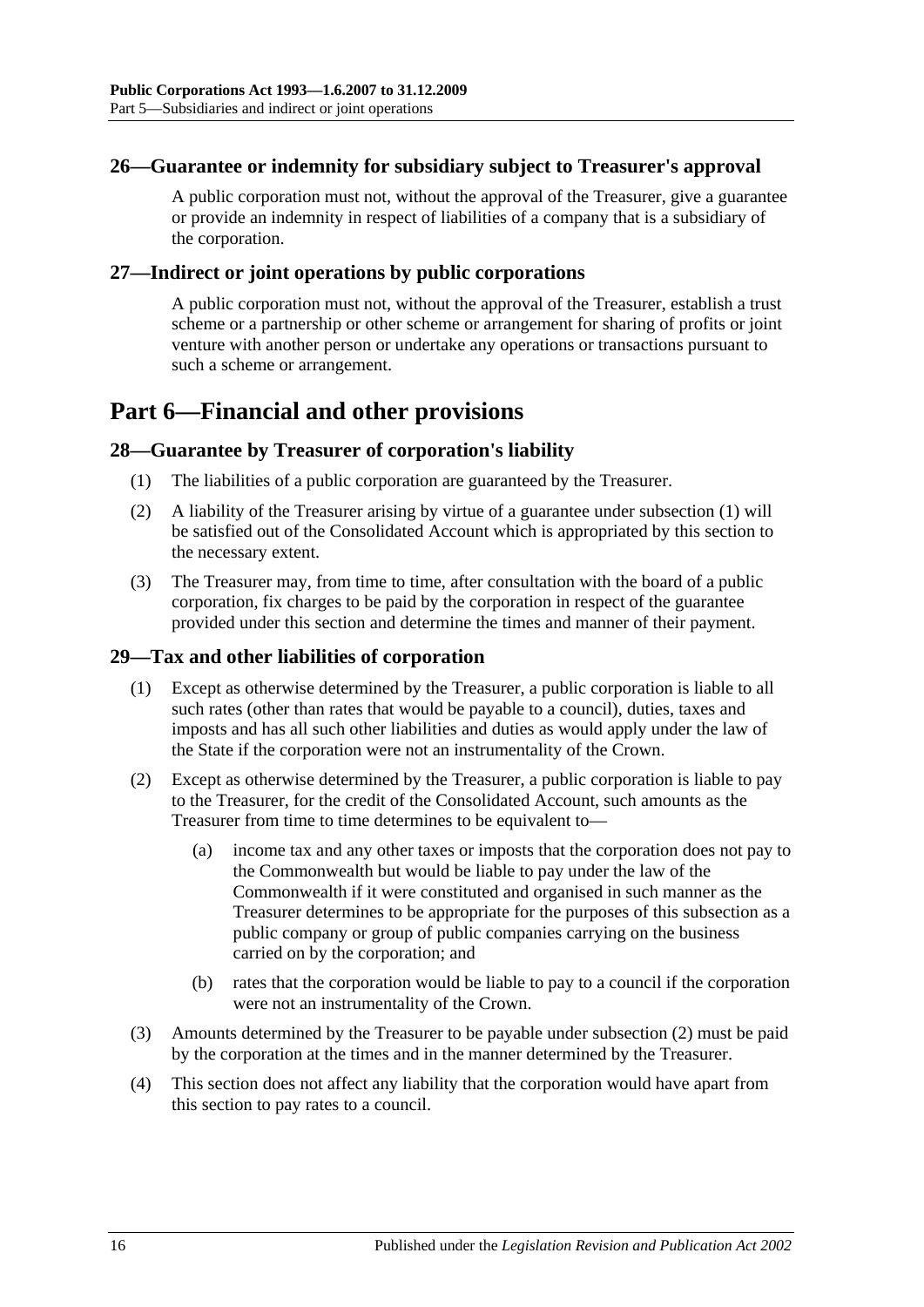#### <span id="page-16-2"></span><span id="page-16-0"></span>**30—Dividends**

- (1) A public corporation must, before the end of each financial year, recommend by writing to the Treasurer, that the corporation pay a specified dividend, or not pay any dividend, for that financial year, as the corporation considers appropriate.
- (2) The Treasurer may, after consultation with the corporation's Minister, by notice in writing to the corporation—
	- (a) approve a recommendation of the corporation under [subsection](#page-16-2) (1); or
	- (b) determine that a dividend specified by the Treasurer be paid, or that no dividend be paid,

as the Treasurer considers appropriate.

- <span id="page-16-3"></span>(3) The corporation must, if so required by the Treasurer by notice in writing to the corporation at any time during a financial year, recommend by writing to the Treasurer that a specified interim dividend or specified interim dividends be paid by the corporation for that financial year, or that no such dividend or dividends be paid by the corporation, as the corporation considers appropriate.
- (4) The Treasurer may, after consultation with the corporation's Minister, by notice in writing to the corporation—
	- (a) approve a recommendation of the corporation under [subsection](#page-16-3) (3); or
	- (b) determine that an interim dividend or interim dividends specified by the Treasurer be paid, or that no interim dividend be paid,

as the Treasurer considers appropriate.

- (5) Where the Treasurer approves a recommendation or determines under this section that a dividend or interim dividend or dividends be paid by the corporation, the dividend or interim dividend or dividends must be paid by the corporation to the Treasurer for the credit of the Consolidated Account in the manner and at the time or times determined by the Treasurer after consultation with the corporation.
- (6) A recommendation under this section must be made by the board of the corporation and may not be made by any person or committee pursuant to a delegation.

#### <span id="page-16-1"></span>**31—Internal audits and audit committee**

- (1) A public corporation must, unless exempted by the Treasurer, establish and maintain effective internal auditing of its operations and the operations of its subsidiaries.
- (2) A public corporation must, unless exempted by the Treasurer, establish an audit committee.
- (3) The audit committee will comprise—
	- (a) the board of the corporation, or such members of the board, as the board may from time to time determine; and
	- (b) such other person or persons as the board may from time to time appoint,

but may not include the chief executive officer of the corporation.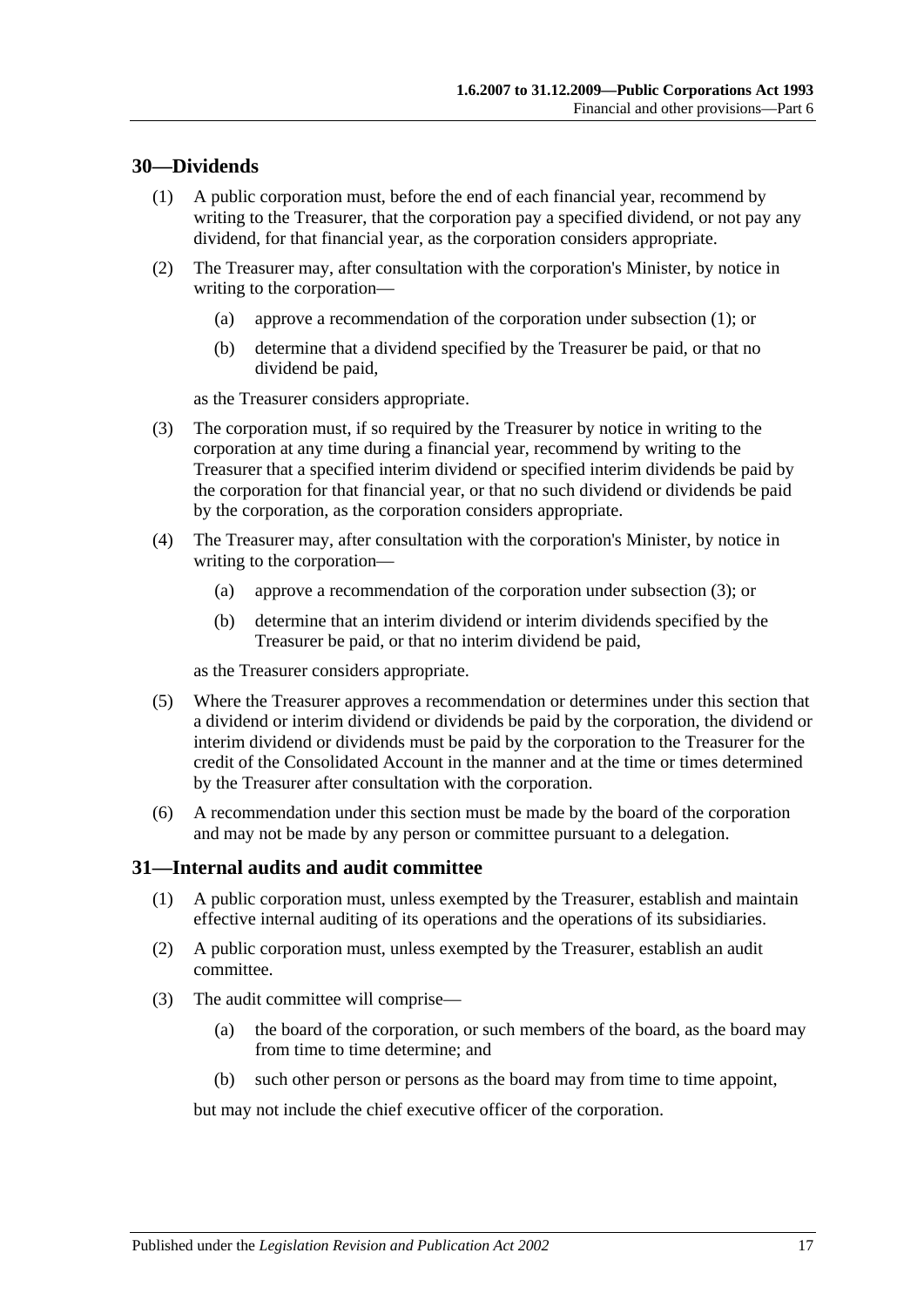- (4) The functions of a corporation's audit committee include—
	- (a) the reviewing of annual financial statements prior to their approval by the board to ensure that the statements provide a true and fair view of the state of affairs of the corporation and its subsidiaries; and
	- (b) liaising with external auditors on all matters concerning the conduct and outcome of annual audits of the corporation and its subsidiaries; and
	- (c) regular reviewing of the adequacy of the accounting, internal auditing, reporting and other financial management systems and practices of the corporation and its subsidiaries.

#### <span id="page-17-0"></span>**32—Accounts and external audit**

- (1) A public corporation must cause proper accounts to be kept of its financial affairs and financial statements to be prepared in respect of each financial year.
- (2) Unless exempted by the Treasurer, the corporation must include in its financial statements the financial statements of its subsidiaries on a consolidated basis.
- (3) The accounts and financial statements must comply with—
	- (a) the requirements of the Treasurer contained in the corporation's charter; and
	- (b) any applicable instructions of the Treasurer issued under the *[Public Finance](http://www.legislation.sa.gov.au/index.aspx?action=legref&type=act&legtitle=Public%20Finance%20and%20Audit%20Act%201987)  [and Audit Act](http://www.legislation.sa.gov.au/index.aspx?action=legref&type=act&legtitle=Public%20Finance%20and%20Audit%20Act%201987) 1987*.
- (4) The Auditor-General may at any time, and must in respect of each financial year, audit the accounts and financial statements of the corporation.

#### <span id="page-17-1"></span>**33—Annual reports**

- (1) A public corporation must, within three months after the end of each financial year, deliver to its Minister a report on the operations of the corporation and its subsidiaries during that financial year.
- (2) The report must—
	- (a) incorporate the audited accounts and financial statements of the corporation and each subsidiary (if any) of the corporation for the financial year; and
	- (b) incorporate the corporation's charter as in force for that financial year; and
	- (c) set out any approval or exemption given or determination made by its Minister or the Treasurer under this Act or the corporation's incorporating Act in respect of the corporation or any of its subsidiaries during that financial year or that has effect in respect of that financial year; and
	- (d) set out any disclosure made during that financial year by a director of the corporation or a subsidiary of the corporation of an interest in a matter decided or under consideration by the board of the corporation or subsidiary; and
	- (e) contain the prescribed information relating to the remuneration of executives of the corporation and executives of its subsidiaries; and
	- (f) contain any other information required by or under the provisions of this or any other Act.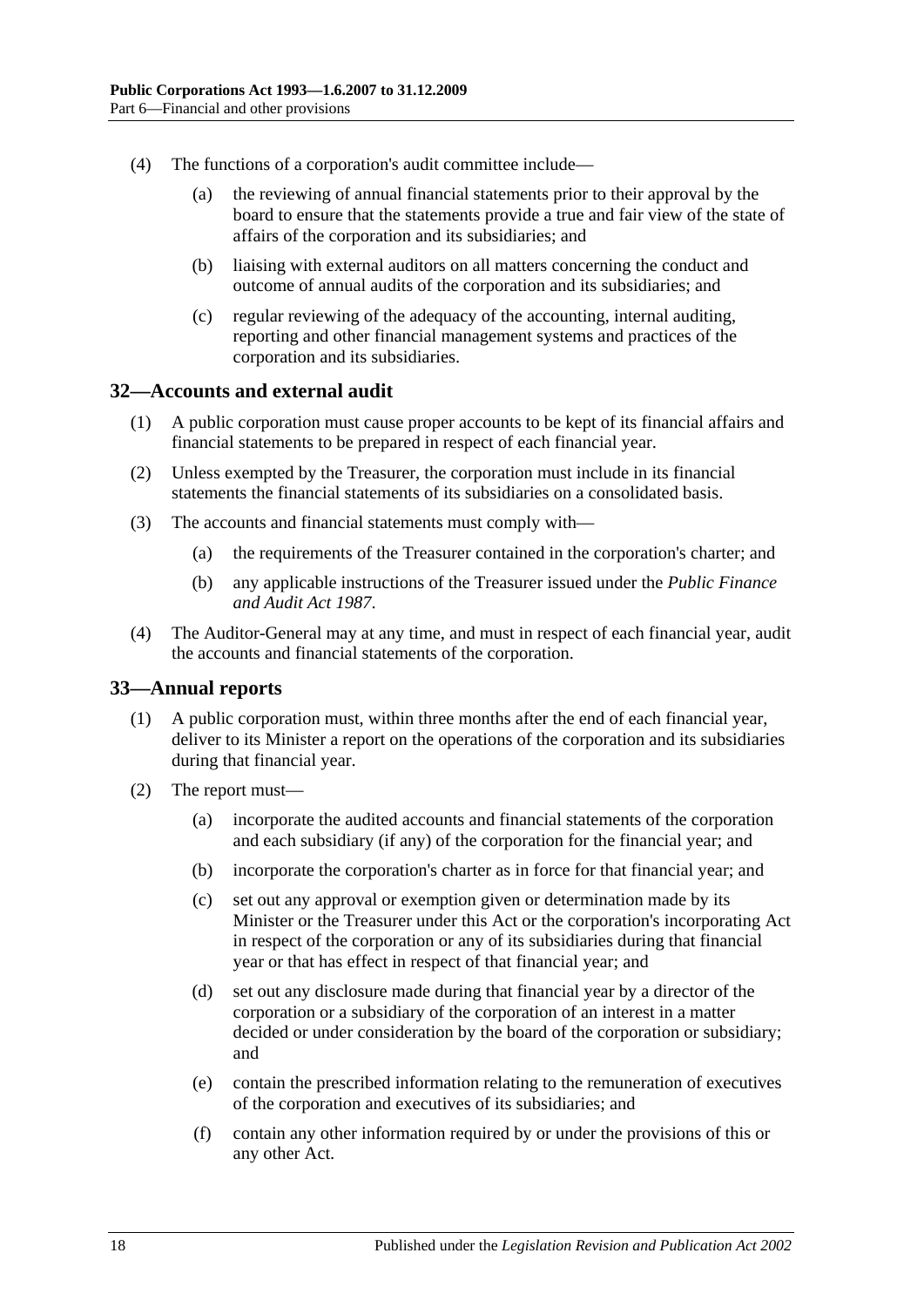(3) The Minister must cause a copy of the report to be laid before both Houses of Parliament within 12 sitting days after his or her receipt of the report.

#### <span id="page-18-0"></span>**34—Remuneration of corporation's directors**

Except with the approval of the corporation's Minister, a director of a public corporation is not entitled to any remuneration (in addition to the remuneration determined by the Governor) for or in connection with—

- (a) membership of the board of the corporation; or
- (b) membership of the board of any subsidiary of the corporation; or
- (c) any appointment made by or at the direction of the board of the corporation or any subsidiary of the corporation.

#### <span id="page-18-1"></span>**35—Minister to be consulted as to appointment or removal of chief executive officer**

The board of a public corporation must not appoint or remove a person as chief executive officer of the corporation unless it has first consulted the corporation's Minister.

#### <span id="page-18-2"></span>**36—Delegation**

- (1) The board of a public corporation may delegate any of its powers or functions.
- (2) A power or function delegated under this section may, if the instrument of delegation so provides, be further delegated.
- (3) A delegation—
	- (a) may be made subject to conditions and limitations specified in the instrument of delegation; and
	- (b) is revocable at will and does not derogate from the power of the delegator to act in any matter.
- <span id="page-18-3"></span>(4) A delegate must not act in any matter pursuant to the delegation in which the delegate has a direct or indirect pecuniary or personal interest.

Penalty: Division 4 fine.

- <span id="page-18-4"></span>(5) If a delegate makes a contract in contravention of [subsection](#page-18-3) (4), the contract is liable to be avoided by the corporation or by the corporation's Minister.
- (6) A contract may not be avoided under [subsection](#page-18-4) (5) if a person has acquired an interest in property the subject of the contract in good faith for valuable consideration and without notice of the contravention.
- (7) If a person is convicted of an offence for a contravention of [subsection](#page-18-3) (4), the court by which the person is convicted may, in addition to imposing a penalty, order the convicted person to pay to the corporation—
	- (a) if the court is satisfied that the person or any other person made a profit as a result of the contravention—an amount equal to the profit;
	- (b) if the court is satisfied that the corporation suffered loss or damage as a result of the contravention—compensation for the loss or damage.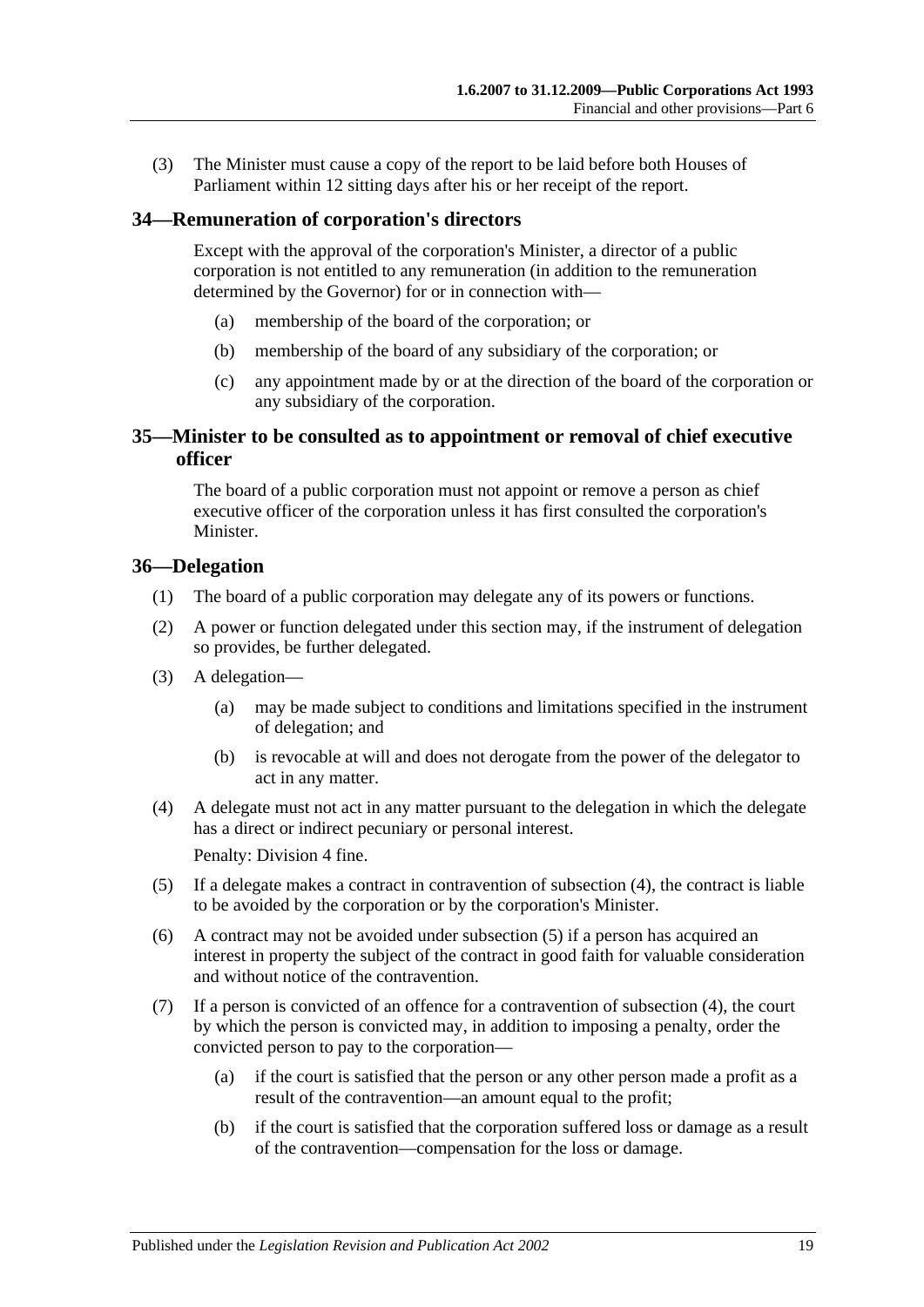- (8) If a person is guilty of a contravention of [subsection](#page-18-3) (4), the corporation or the corporation's Minister may (whether or not proceedings have been brought for the offence) recover from the person by action in a court of competent jurisdiction—
	- (a) if the person or any other person made a profit as a result of the contravention—an amount equal to the profit;
	- (b) if the corporation suffered loss or damage as a result of the contravention—compensation for the loss or damage.
- (9) Without limiting the effect of [subsection](#page-18-3) (4), a person will be taken to have an interest in a matter for the purposes of [subsection](#page-18-3) (4) if an associate of the person has an interest in the matter.
- (10) [Subsection](#page-18-3) (4) does not apply in relation to a matter in which a person has an interest if the person is unaware that he or she has an interest in the matter, but, in any proceedings against the person, the burden will lie on the person to prove that he or she was not, at the material time, aware of his or her interest.
- (11) A contravention of [subsection](#page-18-3) (4) by a person who is a director of the corporation constitutes a ground for removal of the director from the board.

#### <span id="page-19-2"></span><span id="page-19-0"></span>**36A—Duty of employees to act honestly**

(1) An employee of a public corporation must at all times act honestly in the performance of his or her duties, whether within or outside the State.

Penalty: Division 4 fine or division 4 imprisonment, or both.

- (2) [Subsection](#page-19-2) (1) does not apply to conduct that is merely of a trivial character and does not result in significant detriment to the public interest.
- (3) If a person is convicted of an offence against this section in relation to a public corporation, the court by which the person is convicted may, in addition to imposing a penalty, order the convicted person to pay to the corporation—
	- (a) if the court is satisfied that the person or any other person made a profit as a result of the contravention—an amount equal to the profit; and
	- (b) if the court is satisfied that the corporation or a subsidiary of the corporation suffered loss or damage as a result of the contravention—compensation for the loss or damage.
- (4) If a person contravenes this section in relation to a public corporation, the corporation or the corporation's Minister may (whether or not proceedings have been brought for the offence) recover from the person by action in a court of competent jurisdiction—
	- (a) if the person or any other person made a profit as a result of the contravention—an amount equal to the profit; and
	- (b) if the corporation or a subsidiary of the corporation suffered loss or damage as a result of the contravention—compensation for the loss or damage.

#### <span id="page-19-4"></span><span id="page-19-1"></span>**36B—Duty of senior executives with respect to conflict of interest**

- <span id="page-19-3"></span>(1) A senior executive of a public corporation must—
	- (a) on appointment as a senior executive, disclose his or her pecuniary interests to the board of the corporation in writing in accordance with the regulations; and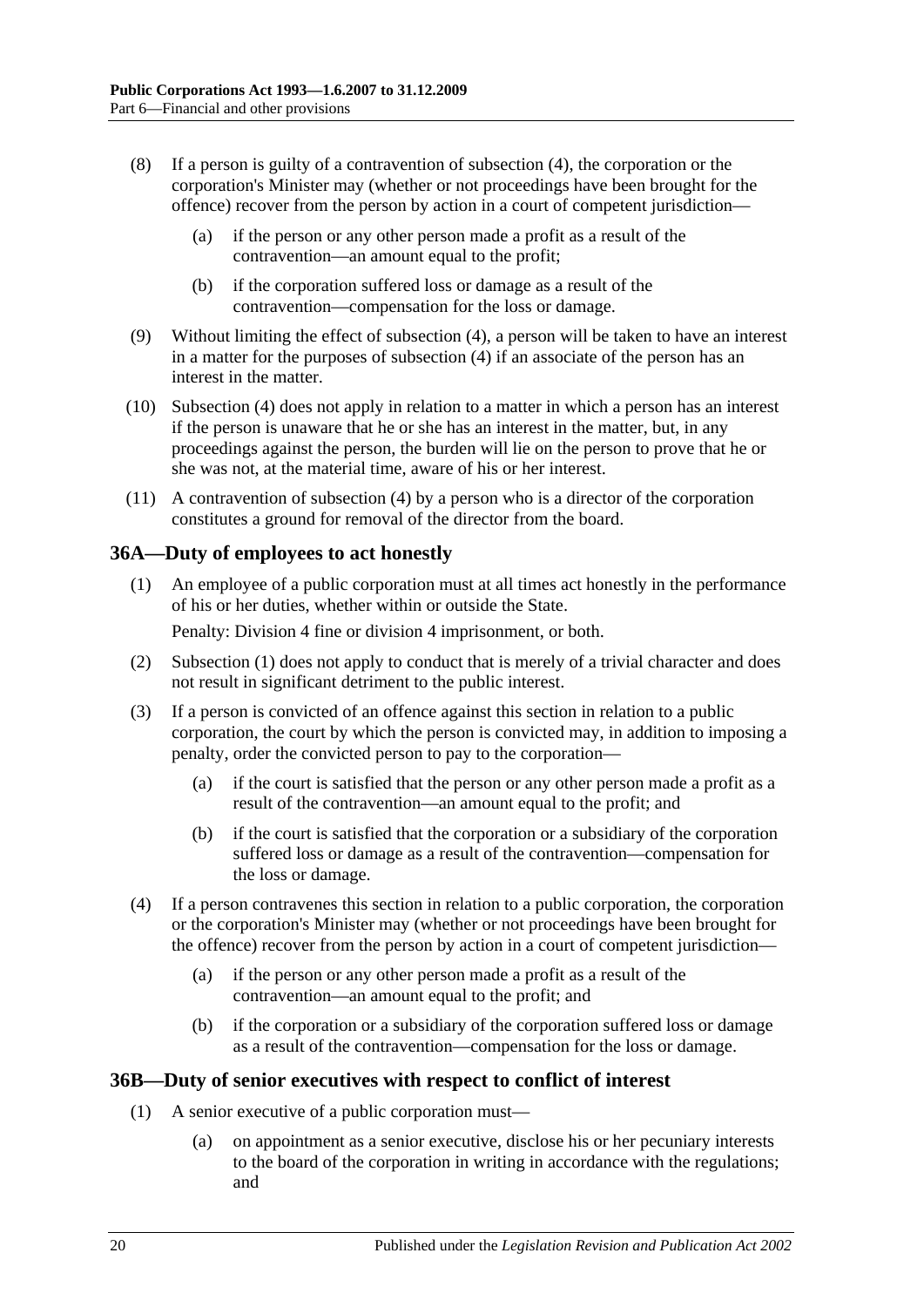- <span id="page-20-0"></span>(b) on acquiring any further pecuniary interest of a kind specified in the regulations, disclose the pecuniary interest to the board of the corporation in writing in accordance with the regulations; and
- <span id="page-20-1"></span>(c) if a pecuniary interest (whether or not required to be disclosed under [paragraph](#page-19-3) (a) or [\(b\)\)](#page-20-0) or other personal interest of the senior executive conflicts or may conflict with his or her duties—
	- (i) disclose in writing to the board of the corporation the nature of the interest and the conflict or potential conflict; and
	- (ii) not take action or further action in relation to the matter except as authorised in writing by the corporation's Minister.

Penalty: Division 4 fine.

- (2) [Subsection](#page-19-3)  $(1)(a)$  applies to a person who is a senior executive of a public corporation on the commencement of this section as if the requirement to disclose interests on appointment as a senior executive were a requirement to disclose the interests within one month after that commencement.
- (3) A senior executive of a public corporation must comply with any written directions given by the corporation's Minister to resolve a conflict between the executive's duties and a pecuniary or other personal interest.

Penalty: Division 4 fine.

- (4) Without limiting the effect of this section, a senior executive of a public corporation will be taken to have an interest in a matter for the purposes of this section if an associate of the executive has an interest in the matter.
- (5) A disclosure under [subsection](#page-20-1) (1)(c) must be reported to the corporation's Minister.
- (6) If a senior executive of a public corporation makes a disclosure of interest and complies with the other requirements of [subsection](#page-19-4) (1) in respect of a proposed contract—
	- (a) the contract is not liable to be avoided by the corporation; and
	- (b) the executive is not liable to account to the corporation for profits derived from the contract.
- <span id="page-20-2"></span>(7) If a senior executive of a public corporation fails to make a disclosure of interest or fails to comply with any other requirement of [subsection](#page-19-4) (1) in respect of a proposed contract, the contract is liable to be avoided by the corporation or the corporation's Minister.
- (8) A contract may not be avoided under [subsection](#page-20-2) (7) if a person has acquired an interest in property the subject of the contract in good faith for valuable consideration and without notice of the contravention.
- (9) If a person is convicted of an offence against this section in relation to a public corporation, the court by which the person is convicted may, in addition to imposing a penalty, order the convicted person to pay to the corporation—
	- (a) if the court is satisfied that the person or any other person made a profit as a result of the contravention—an amount equal to the profit; and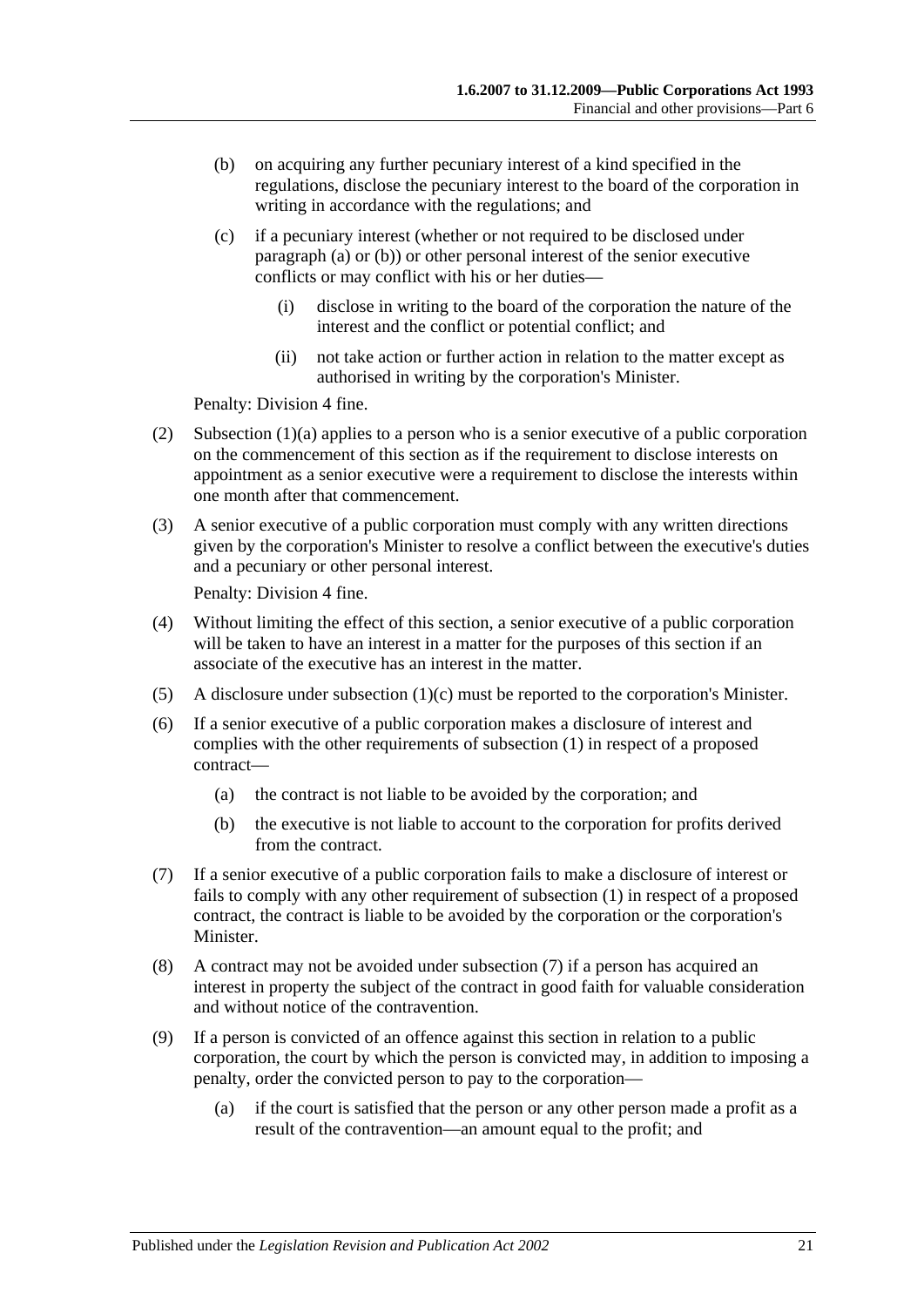- (b) if the court is satisfied that the corporation or a subsidiary of the corporation suffered loss or damage as a result of the contravention—compensation for the loss or damage.
- (10) If a person contravenes this section in relation to a public corporation, the corporation or the corporation's Minister may (whether or not proceedings have been brought for the offence) recover from the person by action in a court of competent jurisdiction—
	- (a) if the person or any other person made a profit as a result of the contravention—an amount equal to the profit; and
	- (b) if the corporation or a subsidiary of the corporation suffered loss or damage as a result of the contravention—compensation for the loss or damage.
- (11) This section does not apply in relation to a conflict or potential conflict between a senior executive's duties and a pecuniary or other personal interest while the executive remains unaware of the conflict or potential conflict, but in any proceedings against the executive the burden will lie on the executive to prove that he or she was not, at the material time, aware of the conflict or potential conflict.

#### <span id="page-21-1"></span><span id="page-21-0"></span>**37—Transactions with executives or associates of executives**

- (1) Neither an executive of a public corporation nor an associate of an executive of a public corporation may, without the approval of the corporation's Minister, be directly or indirectly involved in a transaction with the corporation or a subsidiary of the corporation.
- (2) A person will be treated as being indirectly involved in a transaction for the purposes of [subsection](#page-21-1) (1)—
	- (a) if the person initiates, promotes or takes any part in negotiations or steps leading to the making of the transaction with a view to that person or an associate of that person gaining some financial or other benefit (whether immediately or at a time after the making of the transaction); and
	- (b) despite the fact that neither that person nor an agent, nominee or trustee of that person becomes a party to the transaction.
- (3) [Subsection](#page-21-1) (1) does not apply—
	- $(a)$  to
		- (i) the receipt by the corporation or a subsidiary of the corporation of deposits of money or investments;
		- (ii) the provision of loans or other financial accommodation by the corporation or a subsidiary of the corporation for domestic or non-commercial purposes;
		- (iii) the provision of accident, health, life, property damage or income protection insurance or insurance against other risks (excluding credit or financial risks) by the corporation or a subsidiary of the corporation;
		- (iv) the provision of services (other than financial or insurance services) by the corporation or a subsidiary of the corporation,

in the ordinary course of its ordinary business and on ordinary commercial terms; or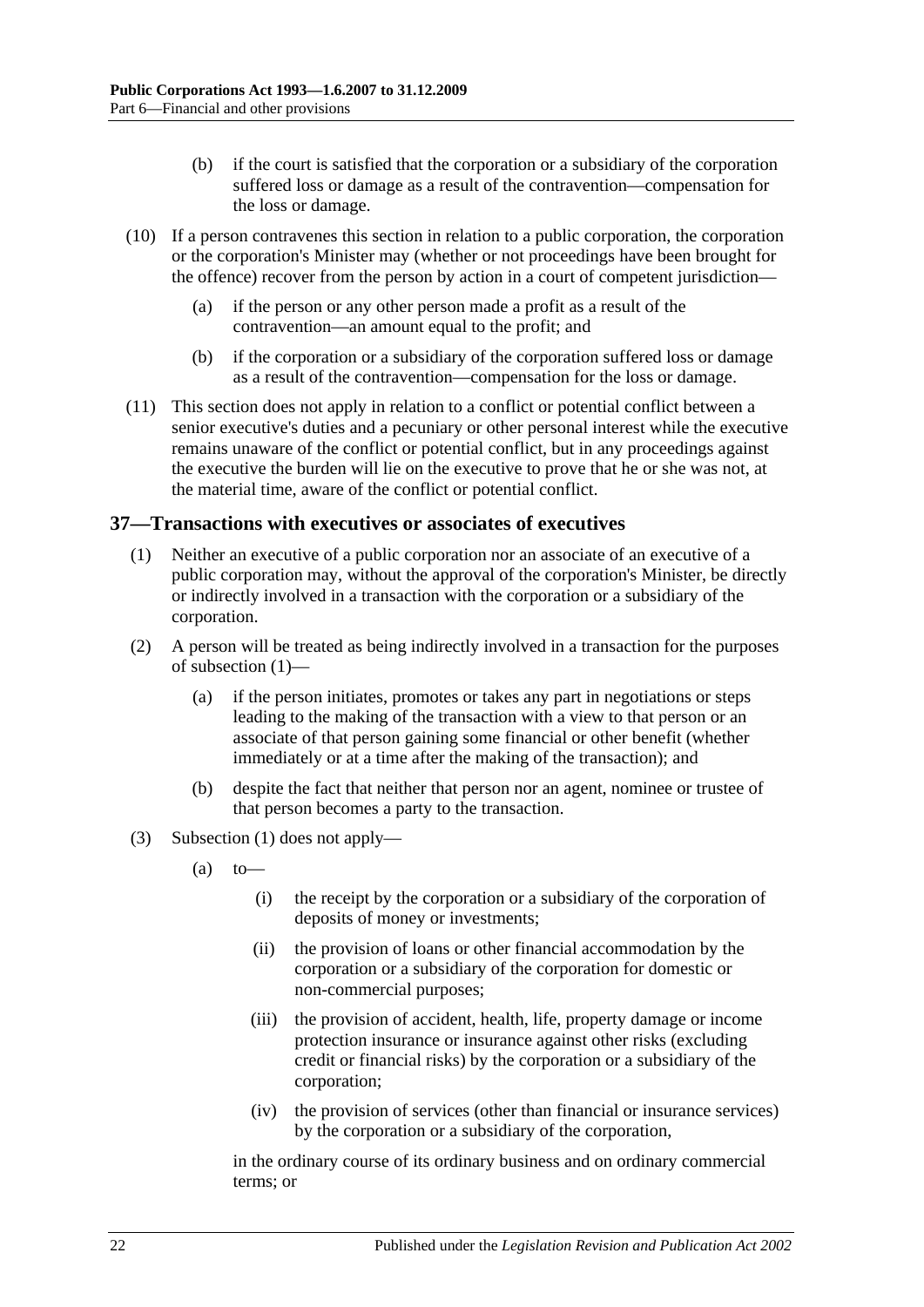- (b) to the employment of a person under a contract of service with the corporation or a subsidiary of the corporation or to a transaction that is ancillary or incidental to such employment; or
- (c) to transactions of a prescribed class.
- <span id="page-22-1"></span>(4) If a transaction is made with a public corporation or a subsidiary of a public corporation in contravention of [subsection](#page-21-1) (1), the transaction is liable to be avoided by the corporation or by the corporation's Minister.
- (5) A transaction may not be avoided under [subsection](#page-22-1) (4) if a person has acquired an interest in property the subject of the transaction in good faith for valuable consideration and without notice of the contravention.
- <span id="page-22-2"></span>(6) An executive of a public corporation must not counsel, procure, induce or be in any way (whether by act or omission or directly or indirectly) knowingly concerned in, or party to, a contravention of [subsection](#page-21-1) (1).

Penalty:

If an intention to deceive or defraud is proved—Division 4 fine or division 4 imprisonment, or both.

In any other case—Division 6 fine.

- (7) If a person is convicted of an offence for a contravention of [subsection](#page-22-2) (6), the court by which the person is convicted may, in addition to imposing a penalty, order the convicted person to pay to the corporation—
	- (a) if the court is satisfied that the person or any other person made a profit as a result of the contravention—an amount equal to the profit;
	- (b) if the court is satisfied that the corporation or a subsidiary of the corporation suffered loss or damage as a result of the contravention—compensation for the loss or damage.
- (8) If a person is guilty of a contravention of [subsection](#page-22-2) (6), the corporation or the corporation's Minister may (whether or not proceedings have been brought for the offence) recover from the person by action in a court of competent jurisdiction—
	- (a) if the person or any other person made a profit as a result of the contravention—an amount equal to the profit;
	- (b) if the corporation or a subsidiary of the corporation suffered loss or damage as a result of the contravention—compensation for the loss or damage.

#### <span id="page-22-3"></span><span id="page-22-0"></span>**38—Executives' and associates' interests in corporation or subsidiary**

- (1) Neither an executive of a public corporation nor an associate of an executive of a public corporation may, without the approval of the corporation's Minister—
	- (a) have or acquire a beneficial interest in shares in, debentures of or managed investment schemes of the corporation or any subsidiary of the corporation; or
	- (b) have or hold or acquire (whether alone or with another person or persons) a right or option in respect of the acquisition or disposal of shares in, debentures of or interests in managed investment schemes of the corporation or any of its subsidiaries; or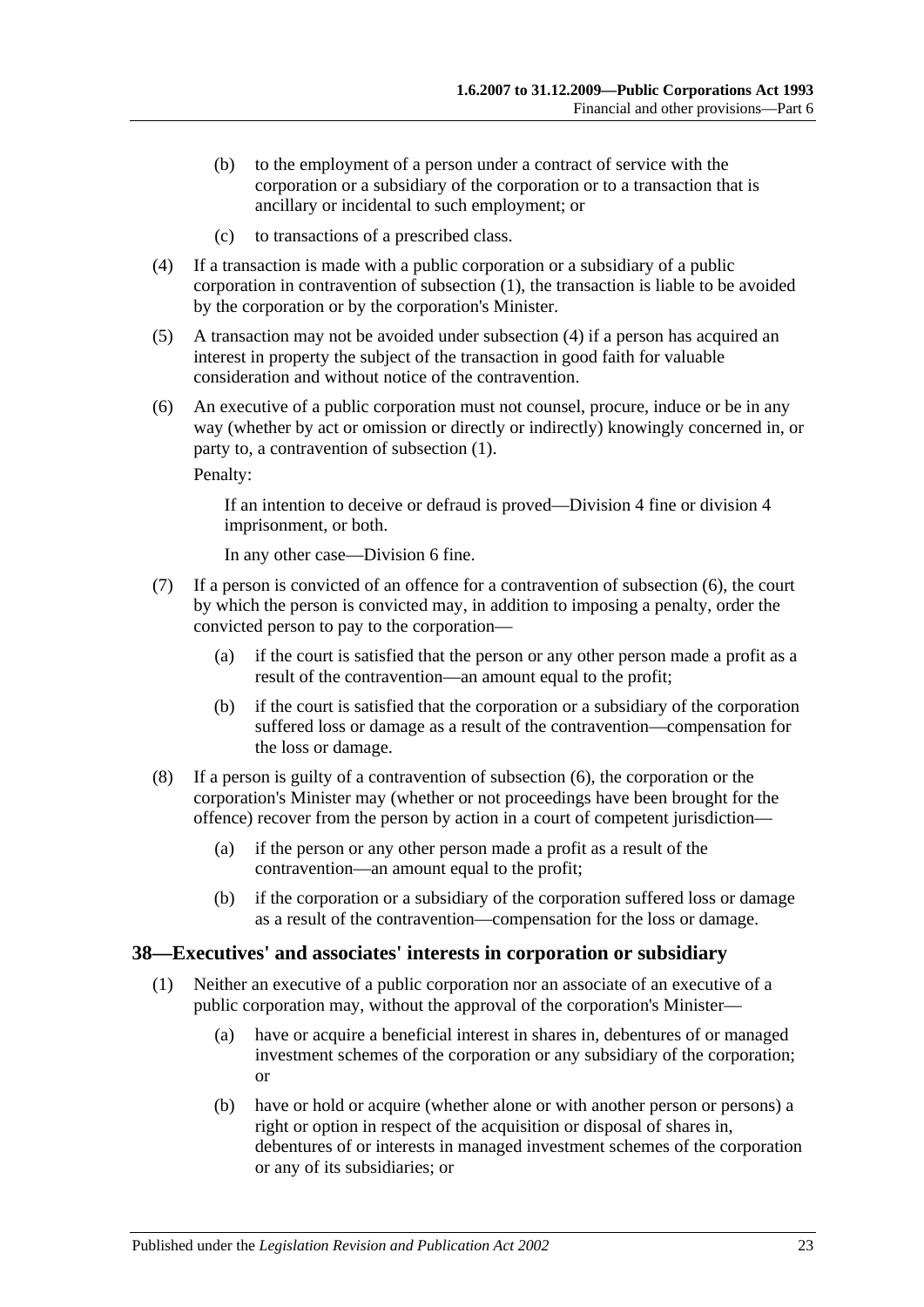- (c) be a party to, or entitled to a benefit under, a contract under which a person has a right to call for or make delivery of shares in, debentures of or interests in managed investment schemes of the corporation or any of its subsidiaries.
- <span id="page-23-1"></span>(2) An executive of a public corporation must not counsel, procure, induce or be in any way (whether by act or omission or directly or indirectly) knowingly concerned in, or party to, a contravention of [subsection](#page-22-3) (1).

Penalty:

If an intention to deceive or defraud is proved—Division 4 fine or division 4 imprisonment, or both.

In any other case—Division 6 fine.

- (3) If a person is convicted of an offence for a contravention of [subsection](#page-23-1) (2), the court by which the person is convicted may, in addition to imposing a penalty, order the convicted person to pay to the corporation—
	- (a) if the court is satisfied that the person or any other person made a profit as a result of the contravention—an amount equal to the profit;
	- (b) if the court is satisfied that the corporation or a subsidiary of the corporation suffered loss or damage as a result of the contravention—compensation for the loss or damage.
- (4) If a person is guilty of a contravention of [subsection](#page-23-1) (2), the corporation or the corporation's Minister may (whether or not proceedings have been brought for the offence) recover from the person by action in a court of competent jurisdiction—
	- (a) if the person or any other person made a profit as a result of the contravention—an amount equal to the profit;
	- (b) if the corporation or a subsidiary of the corporation suffered loss or damage as a result of the contravention—compensation for the loss or damage.

#### <span id="page-23-2"></span><span id="page-23-0"></span>**38A—Duty of employees with respect to conflict of interest**

- (1) If an employee of a public corporation has a pecuniary or other personal interest that conflicts or may conflict with the employee's duties, the employee must disclose in writing to the chief executive of the corporation the nature of the interest and the conflict or potential conflict.
- (2) An employee of a public corporation must comply with any written directions given by the chief executive of the corporation to resolve a conflict between the employee's duties and a pecuniary or other personal interest.
- (3) Without limiting the effect of this section, an employee of a public corporation will be taken to have an interest in a matter for the purposes of this section if an associate of the employee has an interest in the matter.
- (4) A disclosure under [subsection](#page-23-2) (1) must be reported to the board of the corporation and to the corporation's Minister.
- (5) Failure by an employee to comply with this section constitutes grounds for termination of the employee's employment (but this does not derogate from any statutory provisions or other law governing the process for discipline or termination of employment of an employee).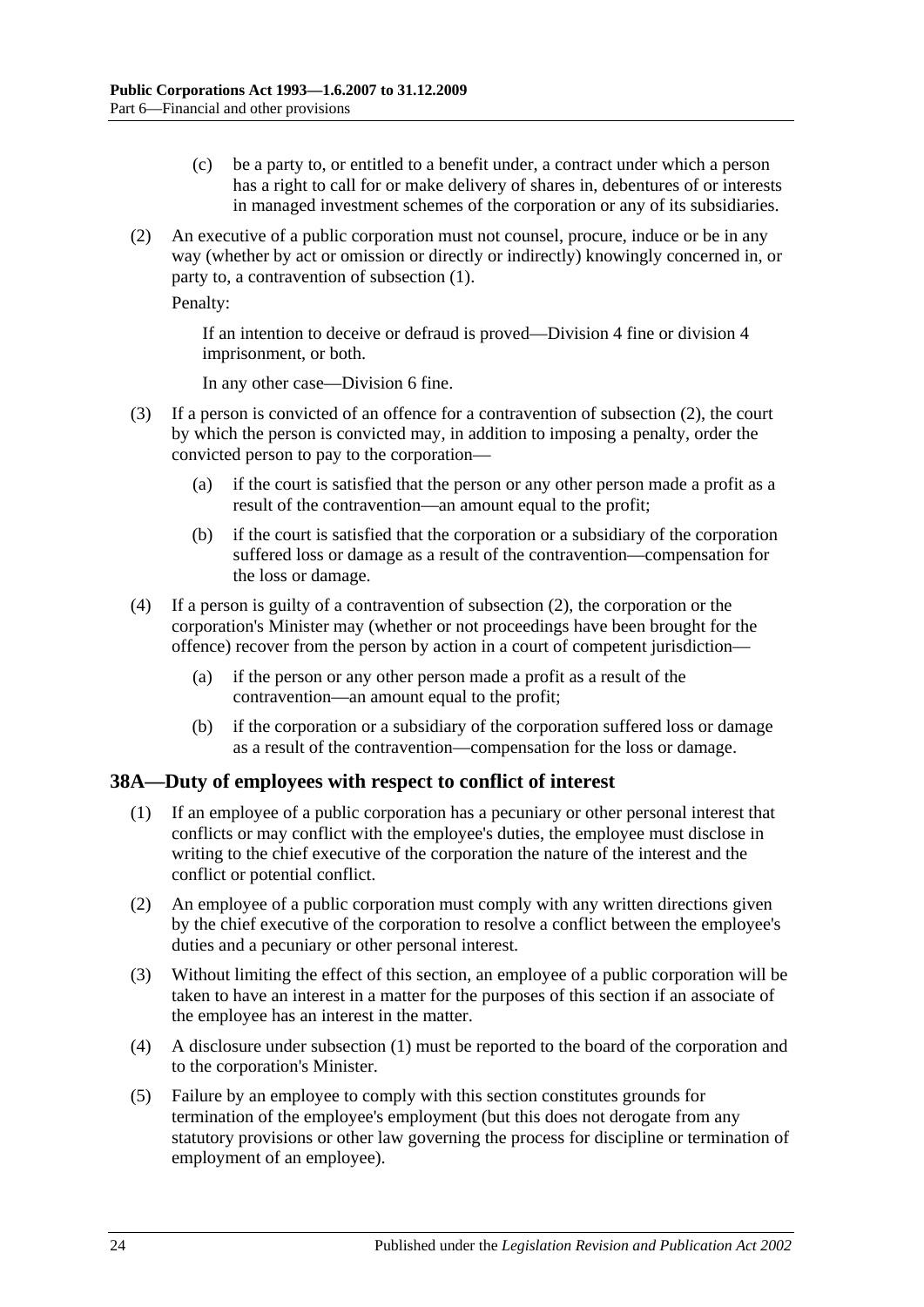- (6) If an employee of a public corporation makes a disclosure of interest under [subsection](#page-23-2) (1) in respect of a proposed contract—
	- (a) the contract is not liable to be avoided by the corporation; and
	- (b) the employee is not liable to account to the corporation for profits derived from the contract.
- <span id="page-24-2"></span>(7) If an employee of a public corporation fails to make a disclosure of interest under [subsection](#page-23-2) (1) in respect of a proposed contract, the contract is liable to be avoided by the corporation or the corporation's Minister.
- (8) A contract may not be avoided under [subsection](#page-24-2) (7) if a person has acquired an interest in property the subject of the contract in good faith for valuable consideration and without notice of the contravention.
- (9) If a person contravenes this section in relation to a public corporation, the corporation or the corporation's Minister may recover from the person by action in a court of competent jurisdiction—
	- (a) if the person or any other person made a profit as a result of the contravention—an amount equal to the profit; and
	- (b) if the corporation or a subsidiary of the corporation suffered loss or damage as a result of the contravention—compensation for the loss or damage.
- (10) This section does not apply in relation to a conflict or potential conflict between an employee's duties and a pecuniary or other personal interest while the employee remains unaware of the conflict or potential conflict, but in any proceedings against the employee the burden will lie on the employee to prove that he or she was not, at the material time, aware of the conflict or potential conflict.
- (11) This section does not apply to a senior executive of a public corporation.

#### <span id="page-24-0"></span>**39—Validity of transactions of corporation**

- (1) Subject to [subsection](#page-24-3) (2), a transaction to which a public corporation is a party or apparently a party (whether made or apparently made under the corporation's common seal or by a person with authority to bind the corporation) is not invalid because of—
	- (a) any deficiency of power on the part of the corporation; or
	- (b) any procedural irregularity on the part of the board or any director, employee or agent of the corporation; or
	- (c) any procedural irregularity affecting the appointment of a director, employee or agent of the corporation.
- <span id="page-24-3"></span>(2) This section does not validate a transaction in favour of a party—
	- (a) who enters into the transaction with actual knowledge of the deficiency or irregularity; or
	- (b) who has a connection or relationship with the corporation such that the person ought to know of the deficiency or irregularity.

#### <span id="page-24-1"></span>**40—Power to investigate corporation's or subsidiary's operations**

- (1) A public corporation's Minister may appoint—
	- (a) the Auditor-General; or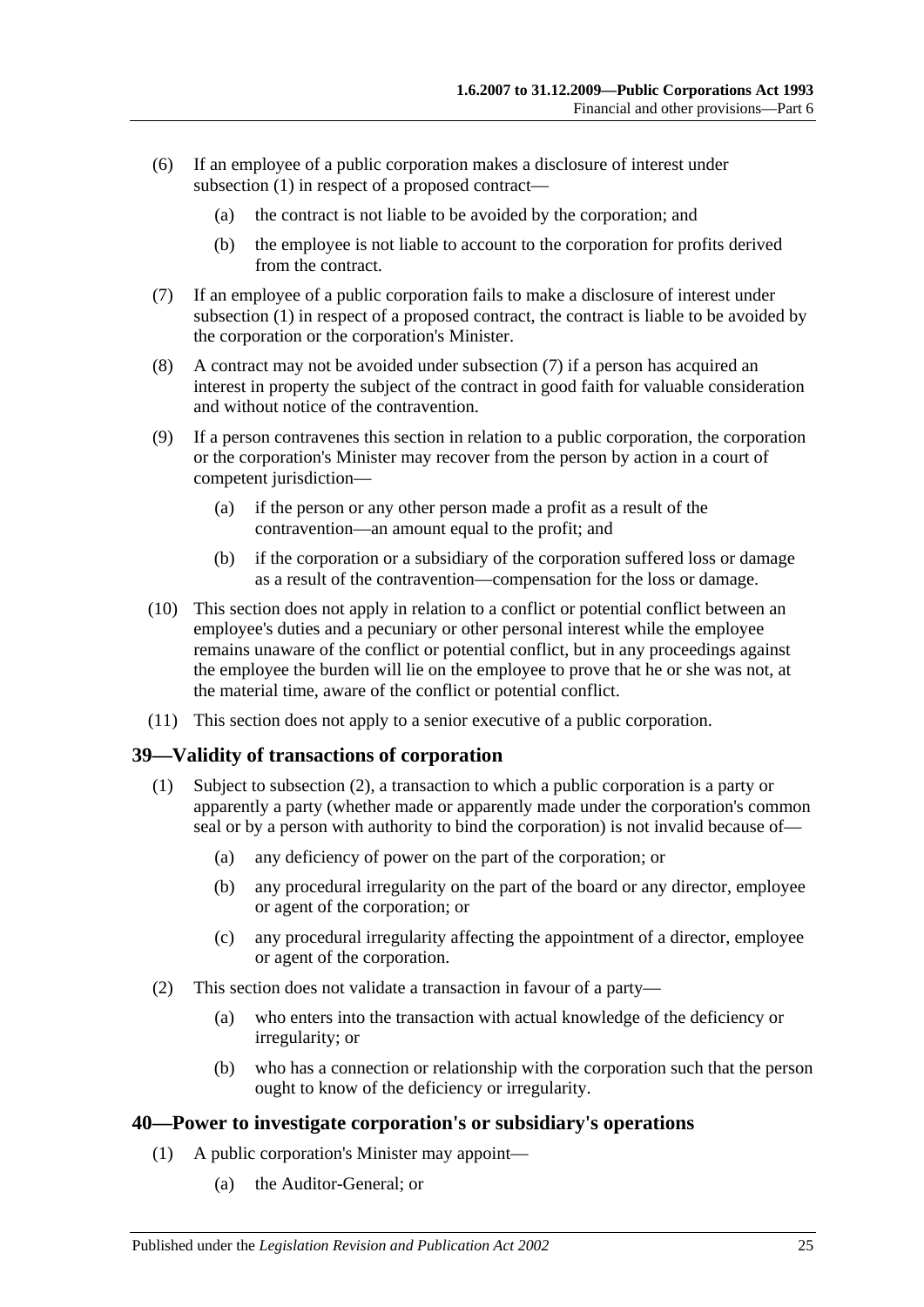(b) some other suitable person,

to make an investigation and report under this section.

- <span id="page-25-2"></span><span id="page-25-0"></span>(2) An investigator so appointed—
	- (a) must investigate such matters relating to the operations and financial position of the corporation or any of its subsidiaries as are determined by the Minister, which matters may include—
		- (i) any possible conflict of interest or breach of duty or other unlawful, corrupt or improper activity on the part of a director or employee of the corporation or any of its subsidiaries; or
		- (ii) any possible failure to exercise reasonable care and diligence on the part of a director or employee of the corporation or any of its subsidiaries;
	- (b) may investigate a matter of a kind referred to in [subparagraph](#page-25-0) (i) or [\(ii\)](#page-25-1) that the investigator has not been required by the Minister to investigate if, in his or her opinion, the matter should be investigated and it is practicable to do so.
- <span id="page-25-3"></span><span id="page-25-1"></span>(3) The investigator must—
	- (a) report to the Minister on the results of an investigation or investigations under [subsection](#page-25-2) (2) and advise the Minister whether, in his or her opinion, any matter should be the subject of further action; and
	- (b) where, in the case of a matter referred to in [subsection](#page-25-3) (2)(b), the investigator decided not to investigate or complete investigation of the matter—report on the matter to the Minister and advise whether, in his or her opinion, the matter should be the subject of any or further investigation or other action.
- (4) The investigator must comply with any directions of the Minister as to the manner in which the investigation is to be conducted and the manner in which the results of the investigation are to be reported, including any direction requiring reports to be presented to a specified person or body in addition to the Minister.
- (5) Subject to any directions of the Minister, the investigator may, if he or she sees fit to do so in connection with the investigation, make public statements as to the nature and conduct of the investigation and may invite and receive information or submissions as to any matter relevant to the investigation from such persons as he or she thinks fit.
- (6) The investigator must, when presenting to the Minister any report that the investigator considers need not remain confidential, also present copies of the report to the President of the Legislative Council and the Speaker of the House of Assembly who must in turn, not later than the first sitting day after receipt of the reports, lay them before their respective Houses.
- (7) For the purposes of an investigation under this section, the investigator and authorised persons have the same powers as the Auditor-General and authorised officers have under Division 3 of Part 3 of the *[Public Finance and Audit Act](http://www.legislation.sa.gov.au/index.aspx?action=legref&type=act&legtitle=Public%20Finance%20and%20Audit%20Act%201987) 1987* for an audit or examination under that Act, and the provisions of that Division (including section 34(2) and (3)) apply in relation to the investigation and the exercise of those powers as if the investigator or authorised person were the Auditor-General or an authorised officer exercising those powers under that Division.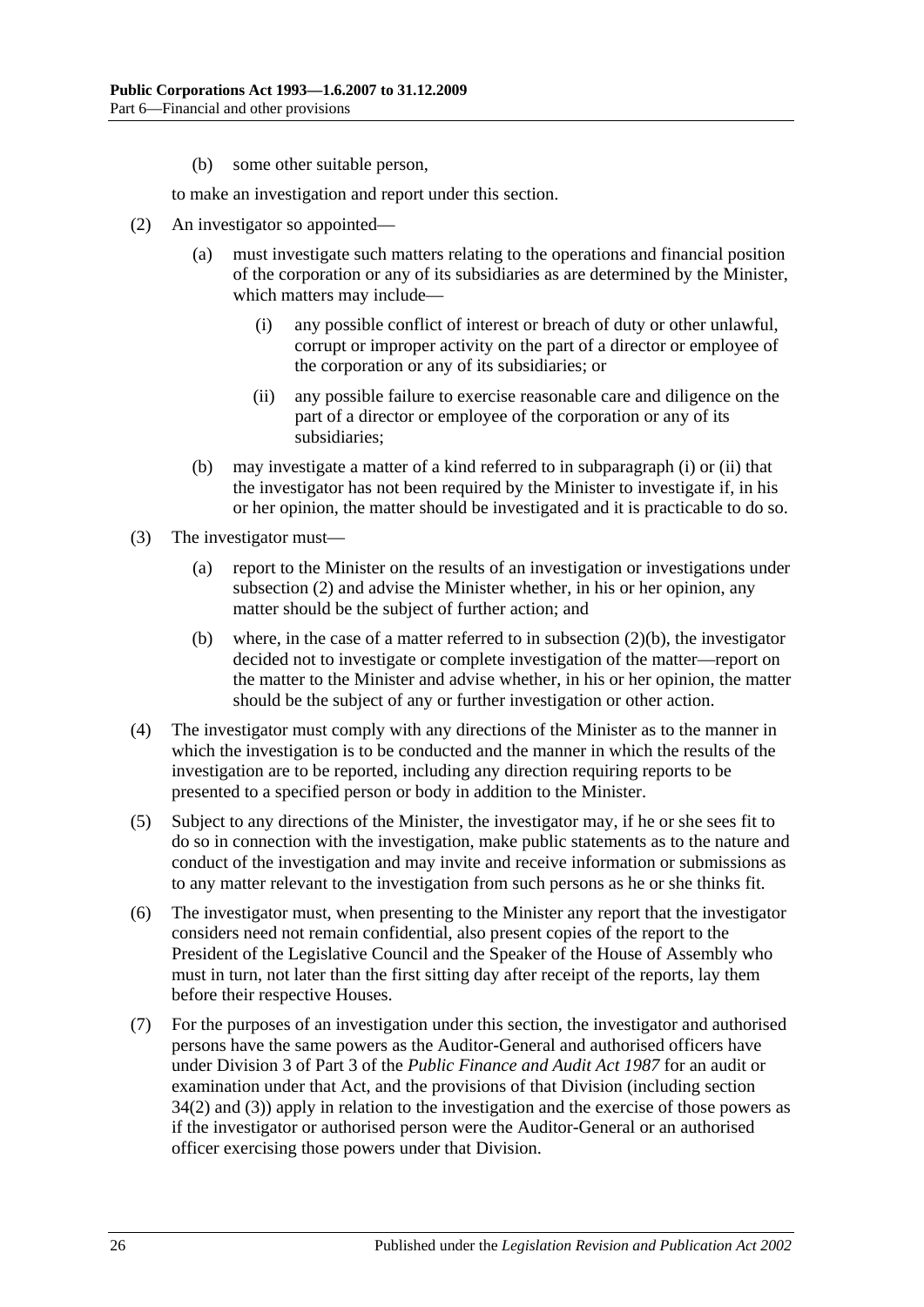- (8) Without limiting the effect of any other provisions of this section, a magistrate may, on application by the investigator—
	- (a) if satisfied that there are reasonable grounds to believe that a person has information, or possession or control of records, relevant to the investigation, issue a summons requiring the person to appear before the investigator and answer questions or produce the records;
	- (b) if satisfied that a person has been served with such a summons and paid or tendered a reasonable sum for the person's expenses but has failed (without reasonable excuse) to appear or produce records in obedience to the summons, issue a warrant directed to all members of the police force for the person to be apprehended and brought before the investigator.
- (9) The grounds of an application for a summons or warrant must be verified by affidavit.
- (10) A person who—
	- (a) is served with a summons under this section and paid or tendered a reasonable sum for the person's expenses; but
	- (b) fails (without reasonable excuse) to obey the summons,

is guilty of a summary offence.

Penalty: Division 6 fine or division 6 imprisonment.

- (11) An investigator or authorised person incurs no civil or criminal liability for an honest act or omission in the exercise or purported exercise of a power conferred by this section.
- (12) A person incurs no civil or criminal liability for anything done honestly in compliance or purported compliance with a requirement of an investigator or authorised person under this section.
- (13) In this section—

*authorised person* in relation to an investigation under this section, means a person authorised by the investigator to exercise the powers conferred by this section for the purposes of the investigation.

#### <span id="page-26-0"></span>**41—Approvals and exemptions**

- (1) An approval or exemption given by a Minister under this Act may be—
	- (a) specific or general; and
	- (b) conditional or unconditional.
- (2) An approval or exemption or a condition of an approval or exemption given by a Minister under this Act may be varied or revoked by the Minister at any time.

#### <span id="page-26-1"></span>**42—Proceedings for offences**

- (1) A complaint for an offence against this Act may not be made except with the consent of the Director of Public Prosecutions.
- (2) Notwithstanding any other Act, proceedings for a summary offence against this Act may be brought within the period of three years after the date on which the offence is alleged to have been committed or, with the consent of the Director of Public Prosecutions, at any later time.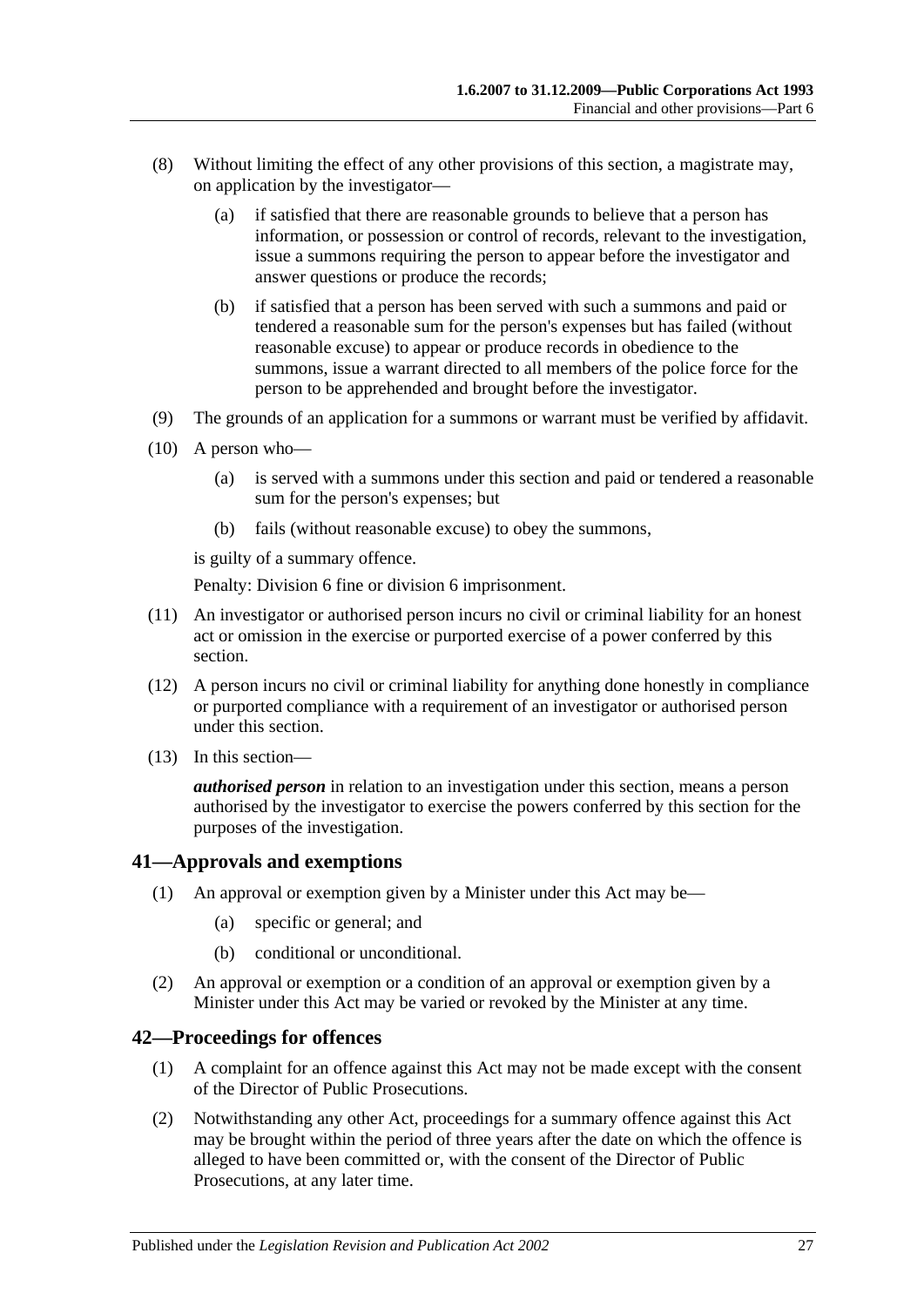(3) A document purporting to be a consent of the Director of Public Prosecutions given under this section is, in the absence of proof to the contrary, proof of the consent.

#### <span id="page-27-0"></span>**43—Regulations**

The Governor may make such regulations as are contemplated by this Act or necessary or expedient for the purposes of this Act.

### <span id="page-27-1"></span>**Schedule—Provisions applicable to subsidiaries**

#### <span id="page-27-2"></span>**1—Application and interpretation**

- (1) This Schedule applies—
	- (a) to a body corporate established by regulation under [Part 5](#page-13-3) as a subsidiary of a public corporation; and
	- (b) subject to the regulations, to a company that is a subsidiary of a public corporation.
- (2) In this Schedule—

**board** in relation to a subsidiary, means the board of directors of the subsidiary;

*director* in relation to a subsidiary, means a person appointed as a member of the board of the subsidiary;

*parent corporation* in relation to a subsidiary, means the public corporation of which the subsidiary is a subsidiary.

#### <span id="page-27-3"></span>**2—Direction by board of parent corporation**

A subsidiary is subject to control and direction by the board of its parent corporation.

#### <span id="page-27-5"></span><span id="page-27-4"></span>**3—General management duties of board**

- (1) The board of a subsidiary is responsible to its parent corporation for overseeing the operations of the subsidiary with the goal of—
	- (a) securing continuing improvements of performance; and
	- (b) protecting the long term viability of the subsidiary and the Crown's financial interests in the subsidiary.
- (2) Without limiting the effect of [subclause](#page-27-5) (1), the board must for that purpose ensure as far as practicable—
	- (a) that the subsidiary establishes or observes all such plans, targets, structures, systems and practices as are required or applied to the subsidiary by its parent corporation; and
	- (b) that the subsidiary operates within the limits imposed by its parent corporation's incorporating Act and charter and complies with the requirements imposed by or under this or any other Act or law; and
	- (c) that the subsidiary observes high standards of corporate and business ethics; and
	- (d) that its parent corporation receives regular reports on the performance of the subsidiary and on the initiatives of the board; and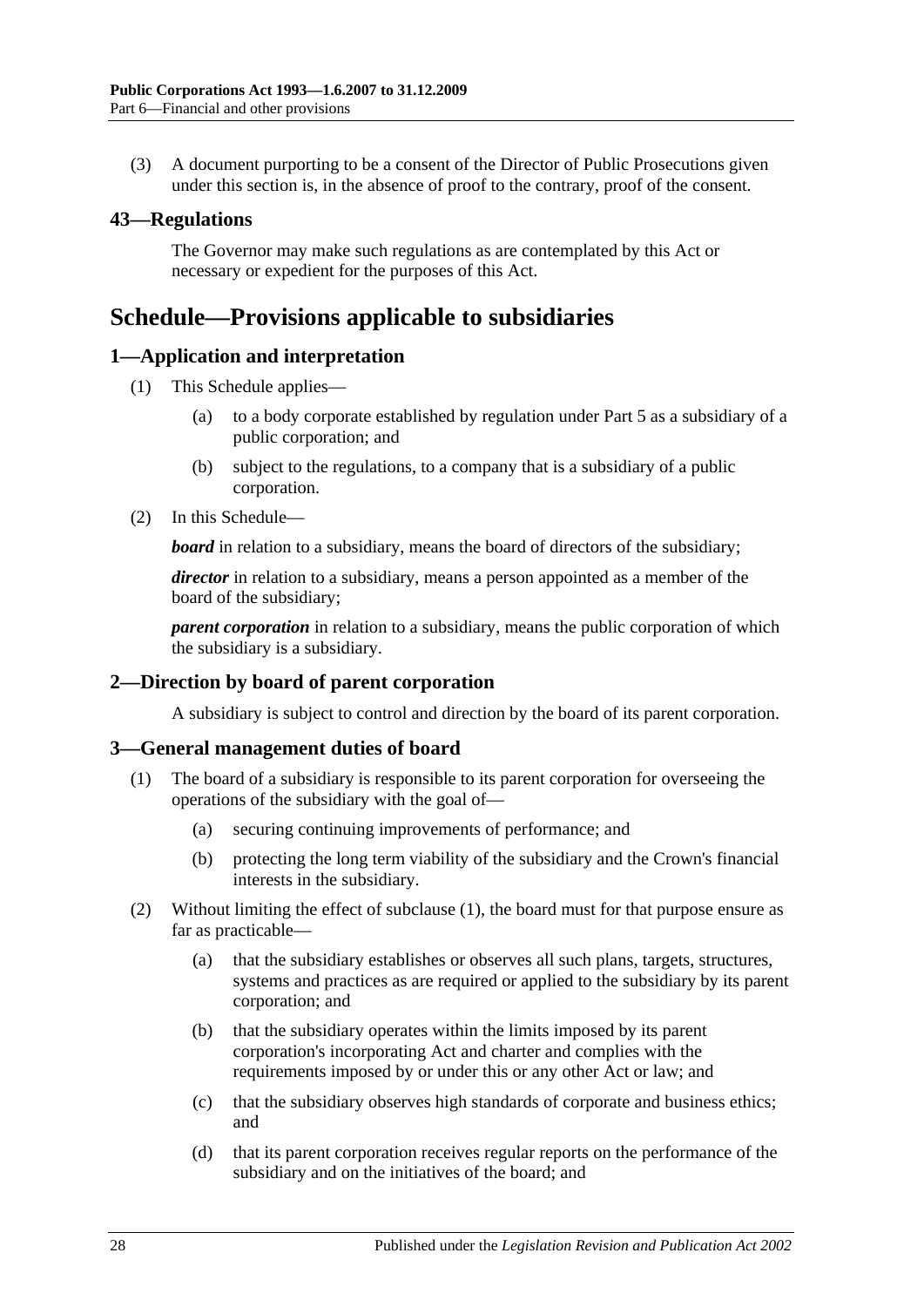- (e) that its parent corporation is advised, as soon as practicable, of any material development that affects the financial or operating capacity of the subsidiary or gives rise to an expectation that the subsidiary may not be able to meet its debts as and when they fall due; and
- (f) that all information furnished to its parent corporation by the subsidiary is accurate and comprehensive.

#### <span id="page-28-0"></span>**4—Directors' duties of care etc**

- (1) A director of a subsidiary must at all times exercise a reasonable degree of care and diligence in the performance of his or her functions, and (without limiting the effect of the foregoing) for that purpose—
	- (a) must take reasonable steps to inform himself or herself about the subsidiary, its parent corporation and the other subsidiaries of its parent corporation, their businesses and activities and the circumstances in which they operate; and
	- (b) must take reasonable steps through the processes of the board to obtain sufficient information and advice about all matters to be decided by the board or pursuant to a delegation to enable him or her to make conscientious and informed decisions; and
	- (c) must exercise an active discretion with respect to all matters to be decided by the board or pursuant to a delegation.
- (2) A director is not bound to give continuous attention to the affairs of the subsidiary but is required to exercise reasonable diligence in attendance at and preparation for board meetings.
- (3) In determining the degree of care and diligence required to be exercised by a director, regard must be had to the skills, knowledge or acumen possessed by the director and to the degree of risk involved in any particular circumstances.
- (4) If a director of a subsidiary is culpably negligent in the performance of his or her functions, the director is guilty of an offence.

Penalty: Division 4 fine.

- (5) A director is not culpably negligent for the purposes of subclause (5) unless the court is satisfied the director's conduct fell sufficiently short of the standards required under this Schedule of the director to warrant the imposition of a criminal sanction.
- (6) A director of a subsidiary does not commit any breach of duty under this clause by acting in accordance with a direction of the board of its parent corporation.

#### <span id="page-28-2"></span><span id="page-28-1"></span>**5—Directors' duties of honesty**

- (1) A director of a subsidiary must at all times act honestly in the performance of the functions of his or her office, whether within or outside the State. Penalty: Division 4 fine or division 4 imprisonment, or both.
- (2) [Subclause](#page-28-2) (1) does not apply to conduct that is merely of a trivial character and does not result in significant detriment to the public interest.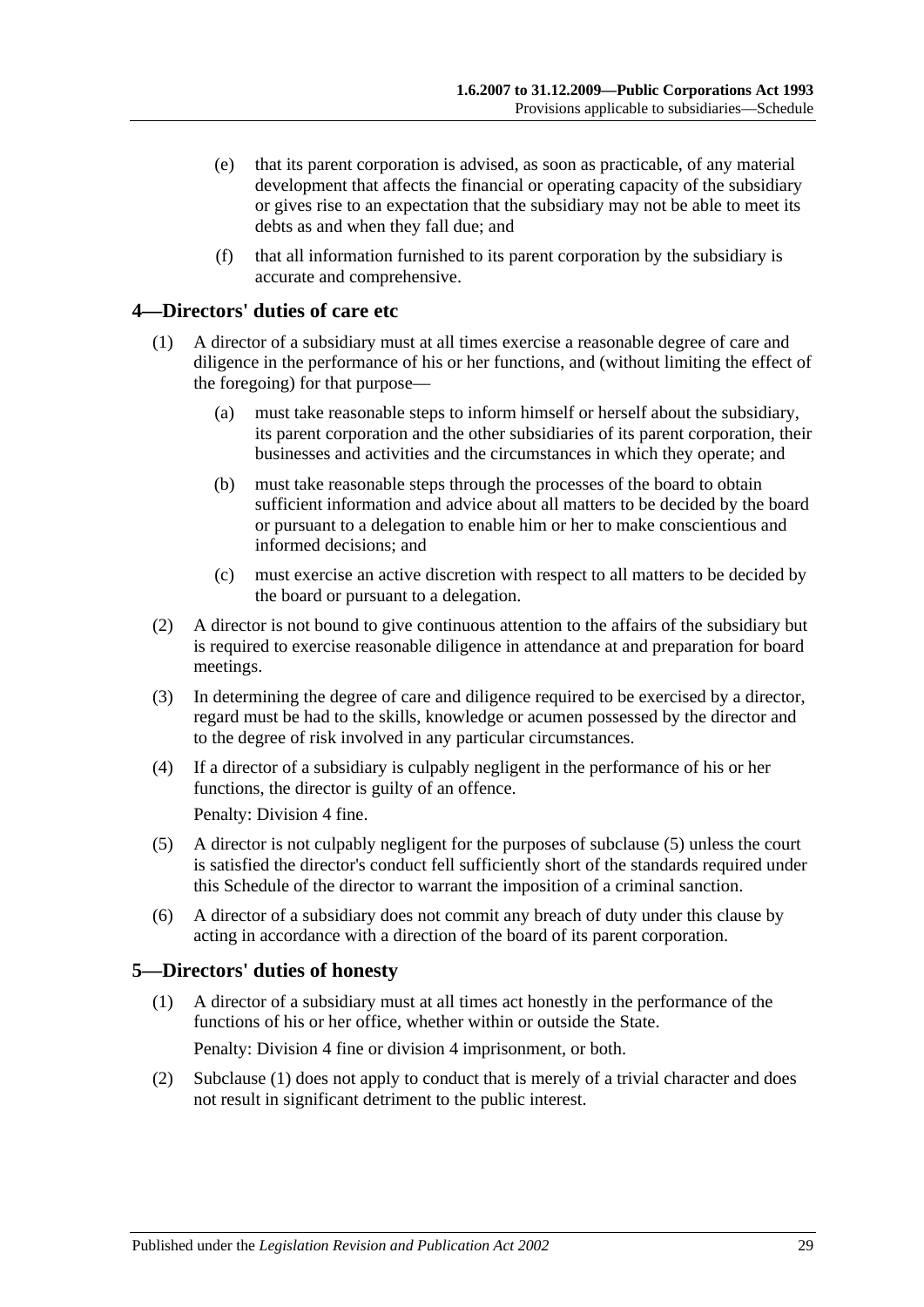#### <span id="page-29-1"></span><span id="page-29-0"></span>**6—Transactions with directors or associates of directors**

- (1) Neither a director of a subsidiary nor an associate of a director of a subsidiary may, without the approval of the parent corporation's Minister, be directly or indirectly involved in a transaction with the subsidiary, its parent corporation or any other subsidiary of its parent corporation.
- (2) A person will be treated as being indirectly involved in a transaction for the purposes of [subclause](#page-29-1) (1)—
	- (a) if the person initiates, promotes or takes any part in negotiations or steps leading to the making of the transaction with a view to that person or an associate of that person gaining some financial or other benefit (whether immediately or at a time after the making of the transaction); and
	- (b) despite the fact that neither that person nor an agent, nominee or trustee of that person becomes a party to the transaction.
- (3) [Subclause](#page-29-1) (1) does not apply to—
	- $(a)$  to
		- (i) the receipt by the subsidiary, its parent corporation or any other subsidiary of the corporation of deposits of money or investments;
		- (ii) the provision of loans or other financial accommodation by the subsidiary, its parent corporation or any other subsidiary of the corporation for domestic or non-commercial purposes;
		- (iii) the provision of accident, health, life, property damage or income protection insurance or insurance against other risks (excluding credit or financial risks) by the subsidiary, its parent corporation or any other subsidiary of the corporation;
		- (iv) the provision of services (other than financial or insurance services) by the subsidiary, its parent corporation or any other subsidiary of the corporation,

in the ordinary course of its ordinary business and on ordinary commercial terms; or

- (ab) to the employment of a person under a contract of service with the subsidiary, its parent corporation or any other subsidiary of the corporation or to a transaction that is ancillary or incidental to such employment; or
- (b) to transactions of a prescribed class.
- <span id="page-29-2"></span>(4) If a transaction is made with the subsidiary, its parent corporation or any other subsidiary of its parent corporation in contravention of [subclause](#page-29-1) (1), the transaction is liable to be avoided by the subsidiary or by its parent corporation or its parent corporation's Minister.
- (5) A transaction may not be avoided under [subclause](#page-29-2) (4) if a person has acquired an interest in property the subject of the transaction in good faith for valuable consideration and without notice of the contravention.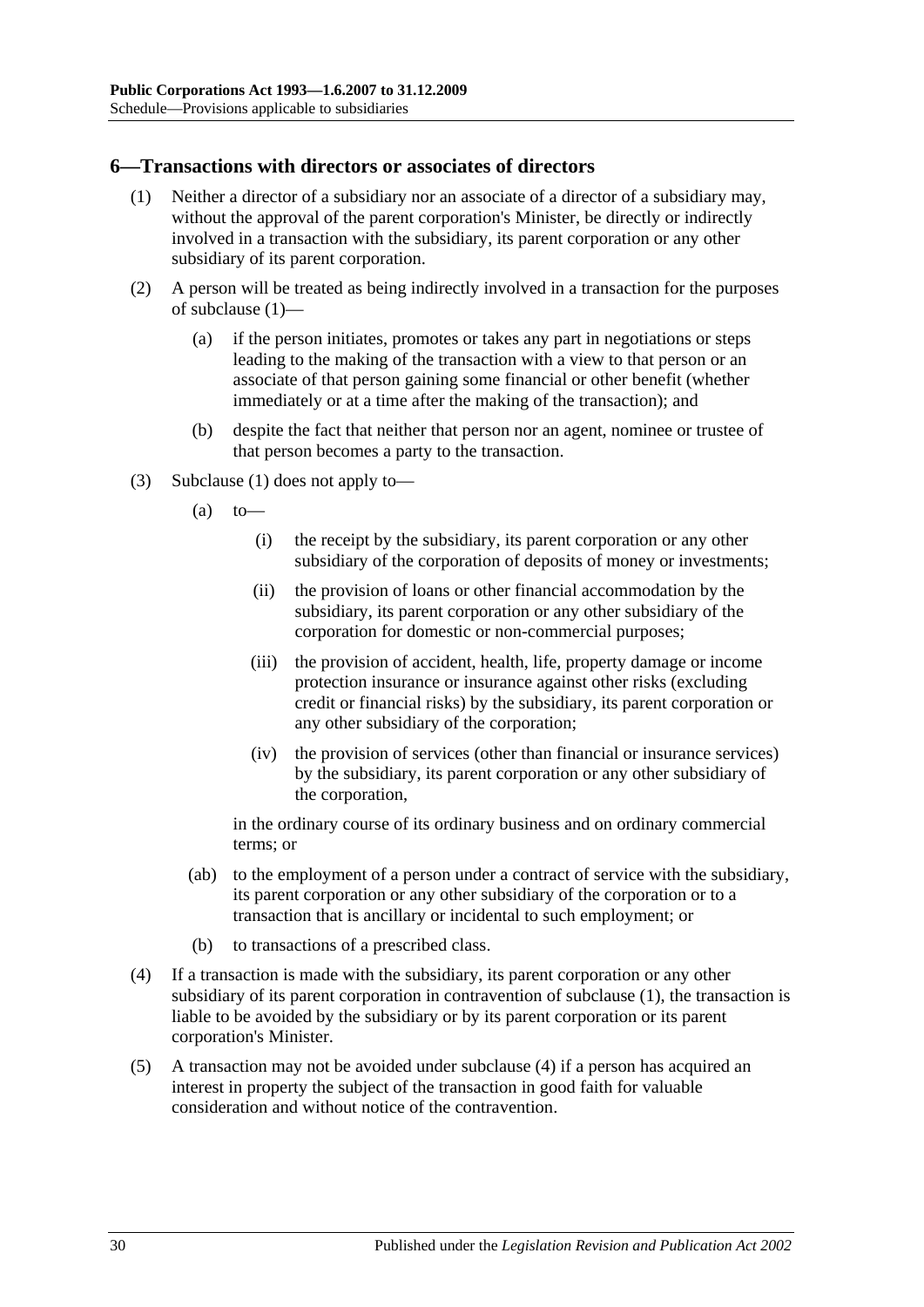(6) A director of a subsidiary must not counsel, procure, induce or be in any way (whether by act or omission or directly or indirectly) knowingly concerned in, or party to, a contravention of [subclause](#page-29-1) (1).

Penalty:

If an intention to deceive or defraud is proved—Division 4 fine or division 4 imprisonment, or both.

In any other case—Division 6 fine.

#### <span id="page-30-2"></span><span id="page-30-0"></span>**7—Directors' and associates' interests in subsidiary or parent corporation**

- (1) Neither a director of a subsidiary nor an associate of a director of a subsidiary may, without the approval of the parent corporation's Minister—
	- (a) have or acquire a beneficial interest in shares in, debentures of or managed investment schemes of the subsidiary, its parent corporation or any other subsidiary of its parent corporation; or
	- (b) have or hold or acquire (whether alone or with another person or persons) a right or option in respect of the acquisition or disposal of shares in, debentures of or interests in managed investment schemes of the subsidiary, its parent corporation or any other subsidiary of its parent corporation; or
	- (c) be a party to, or entitled to a benefit under, a contract under which a person has a right to call for or make delivery of shares in, debentures of or interests in managed investment schemes of the subsidiary, its parent corporation or any other subsidiary of its parent corporation.
- (2) A director of a subsidiary must not counsel, procure, induce or be in any way (whether by act or omission or directly or indirectly) knowingly concerned in, or party to, a contravention of [subclause](#page-30-2) (1).

Penalty:

If an intention to deceive or defraud is proved—Division 4 fine or division 4 imprisonment, or both.

In any other case—Division 6 fine.

#### <span id="page-30-3"></span><span id="page-30-1"></span>**8—Conflict of interest**

- (1) A director of a subsidiary who has a direct or indirect personal or pecuniary interest in a matter decided or under consideration by the board—
	- (a) must, as soon as reasonably practicable, disclose in writing to the board full and accurate details of the interest; and
	- (b) must not take part in any discussion by the board relating to that matter; and
	- (c) must not vote in relation to that matter; and
	- (d) must be absent from the meeting room when any such discussion or voting is taking place.

Penalty: Division 4 fine.

- (2) If a director makes a disclosure of interest and complies with the other requirements of [subclause](#page-30-3) (1) in respect of a proposed contract—
	- (a) the contract is not liable to be avoided by the subsidiary; and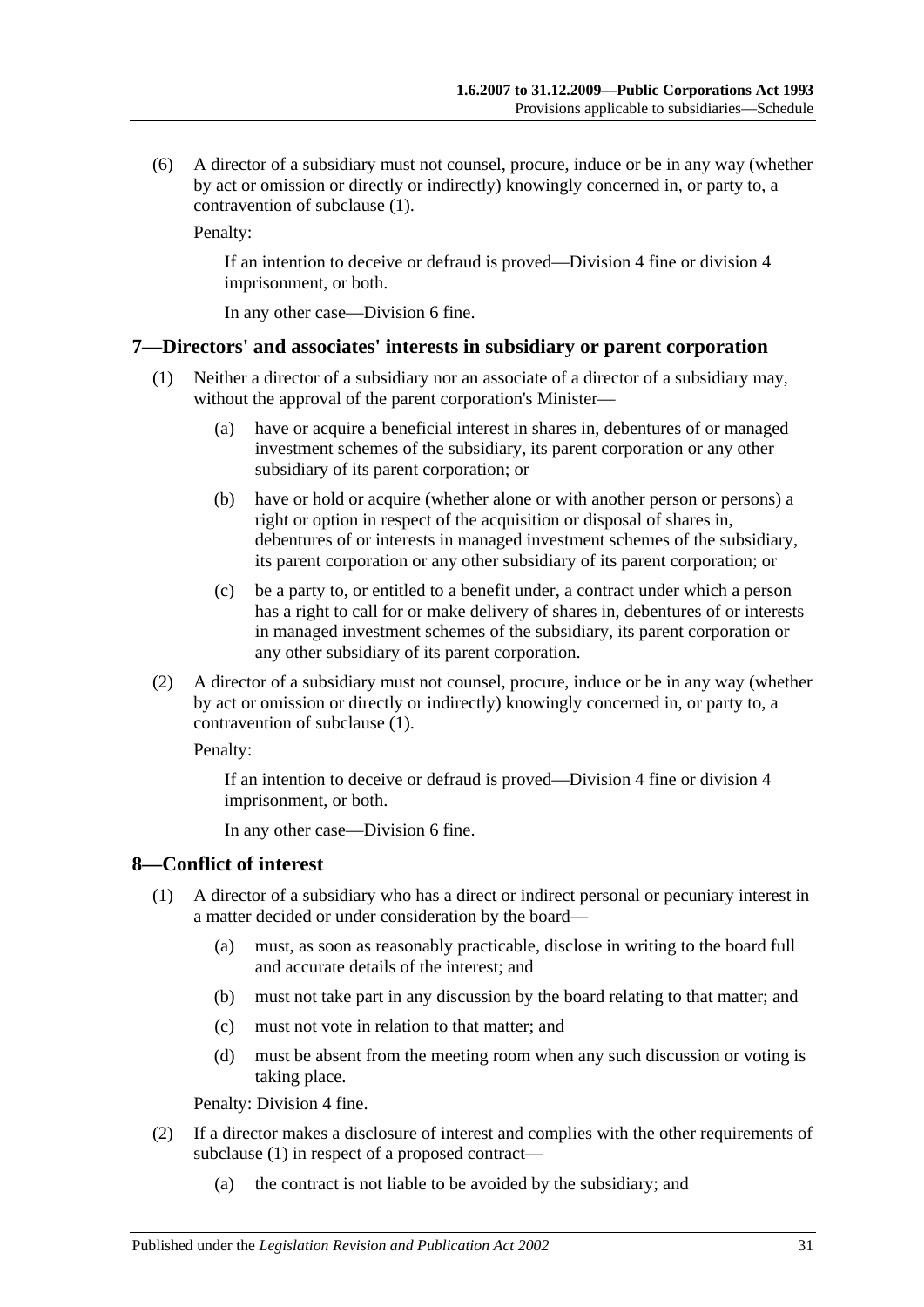- (b) the director is not liable to account to the subsidiary for profits derived from the contract.
- <span id="page-31-2"></span>(3) If a director fails to make a disclosure of interest or fails to comply with any other requirement of [subclause](#page-30-3) (1) in respect of a proposed contract, the contract is liable to be avoided by the subsidiary or by its parent corporation or its parent corporation's Minister.
- (4) A contract may not be avoided under [subclause](#page-31-2) (3) if a person has acquired an interest in property the subject of the contract in good faith for valuable consideration and without notice of the contravention.
- (5) Where a director of a subsidiary has or acquires a personal or pecuniary interest, or is or becomes the holder of an office, such that it is reasonably foreseeable that a conflict might arise with his or her duties as a director of the subsidiary, the director must, as soon as reasonably practicable, disclose in writing to the board of the subsidiary full and accurate details of the interest or office.

Penalty: Division 4 fine.

- (6) A disclosure under this clause must be recorded in the minutes of the board and reported to the board of the parent corporation and the parent corporation's Minister.
- (7) If, in the opinion of the parent corporation's Minister, a particular interest or office of a director is of such significance that the holding of the interest or office is not consistent with the proper discharge of the duties of the director, the Minister may require the director either to divest himself or herself of the interest or office or to resign from the board (and non-compliance with the requirement constitutes misconduct and hence a ground for removal of the director from the board).
- (8) Without limiting the effect of this clause, a director will be taken to have an interest in a matter for the purposes of this clause if an associate of the director has an interest in the matter.
- (9) This clause does not apply in relation to a matter in which a director has an interest while the director remains unaware that he or she has an interest in the matter, but in any proceedings against the director the burden will lie on the director to prove that he or she was not, at the material time, aware of his or her interest.

#### <span id="page-31-0"></span>**9—Removal of director or board**

Non-compliance by a director of a subsidiary with a duty imposed by this Schedule constitutes a ground for removal of the director from office.

#### <span id="page-31-1"></span>**10—Civil liability if director or former director of subsidiary contravenes this Schedule**

- (1) If a person who is a director or former director of a subsidiary is convicted of an offence for a contravention of any of the preceding provisions of this Schedule (other than an offence consisting of culpable negligence), the court by which the person is convicted may, in addition to imposing a penalty, order the convicted person to pay to the parent corporation of the subsidiary—
	- (a) if the court is satisfied that the person or any other person made a profit as a result of the contravention—an amount equal to the profit; and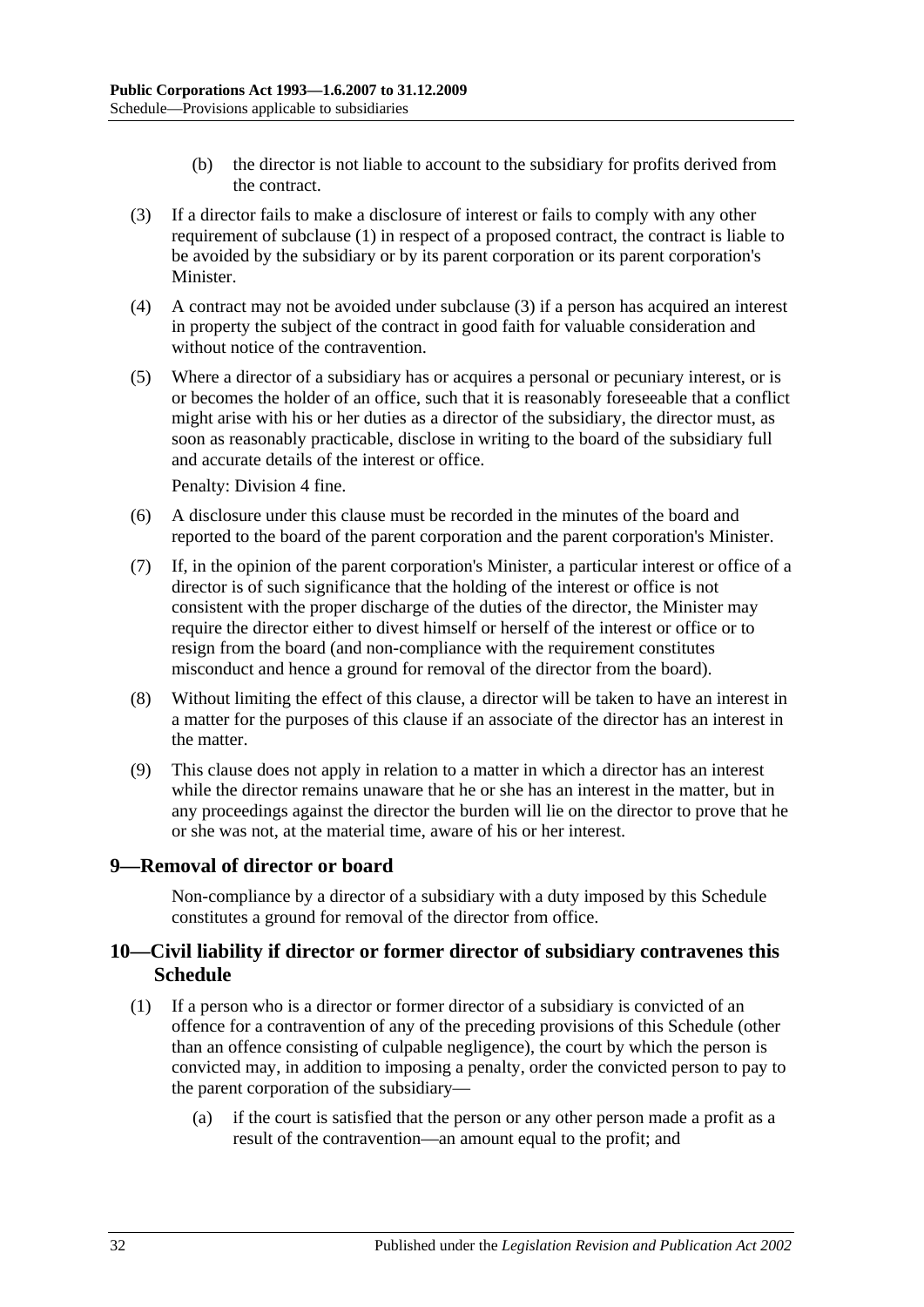- (b) if the court is satisfied that the subsidiary, the parent corporation or any other subsidiary of the parent corporation suffered loss or damage as a result of the contravention—compensation for the loss or damage.
- (2) If a person who is a director or former director of a subsidiary is guilty of a contravention of any of the preceding provisions of this Schedule for which a criminal penalty is fixed (other than a contravention consisting of culpable negligence), the parent corporation or the parent corporation's Minister may (whether or not proceedings have been brought for the offence) recover from the person by action in a court of competent jurisdiction—
	- (a) if the person or any other person made a profit as a result of the contravention—an amount equal to the profit; and
	- (b) if the subsidiary, the parent corporation or any other subsidiary of the parent corporation suffered loss or damage as a result of the contravention—compensation for the loss or damage.

#### <span id="page-32-3"></span><span id="page-32-0"></span>**11—Immunity for directors of subsidiaries**

- (1) Except as otherwise provided by this Schedule, a director of a subsidiary incurs no civil liability for an honest act or omission in the performance or discharge, or purported performance or discharge, of functions or duties as such a director.
- (2) A liability that would, but for [subclause](#page-32-3) (1), lie against a director of a subsidiary lies instead against the subsidiary.

#### <span id="page-32-1"></span>**12—Tax and other liabilities of subsidiary**

- (1) Except as otherwise determined by the Treasurer, a subsidiary is liable to all such rates (other than rates that would be payable to a council), duties, taxes and imposts and has all such other liabilities and duties as would apply under the law of the State if the subsidiary were not an instrumentality of the Crown.
- <span id="page-32-4"></span>(2) Except as otherwise determined by the Treasurer, a subsidiary is liable to pay to the Treasurer, for the credit of the Consolidated Account, such amounts as the Treasurer from time to time determines to be equivalent to—
	- (a) income tax and any other taxes or imposts that the subsidiary does not pay to the Commonwealth but would be liable to pay under the law of the Commonwealth if it were constituted and organised in such manner as the Treasurer determines to be appropriate for the purposes of this subclause as a public company or group of public companies carrying on the business carried on by the subsidiary; and
	- (b) rates that the subsidiary would be liable to pay to a council if the subsidiary were not an instrumentality of the Crown.
- (3) Amounts determined by the Treasurer to be payable under [subclause](#page-32-4) (2) must be paid by the subsidiary at the times and in the manner determined by the Treasurer.
- (4) This clause does not affect any liability that the subsidiary would have apart from this clause to pay rates to a council.

#### <span id="page-32-2"></span>**13—Accounts and external audit**

(1) A subsidiary must cause proper accounts to be kept of its financial affairs and financial statements to be prepared in respect of each financial year.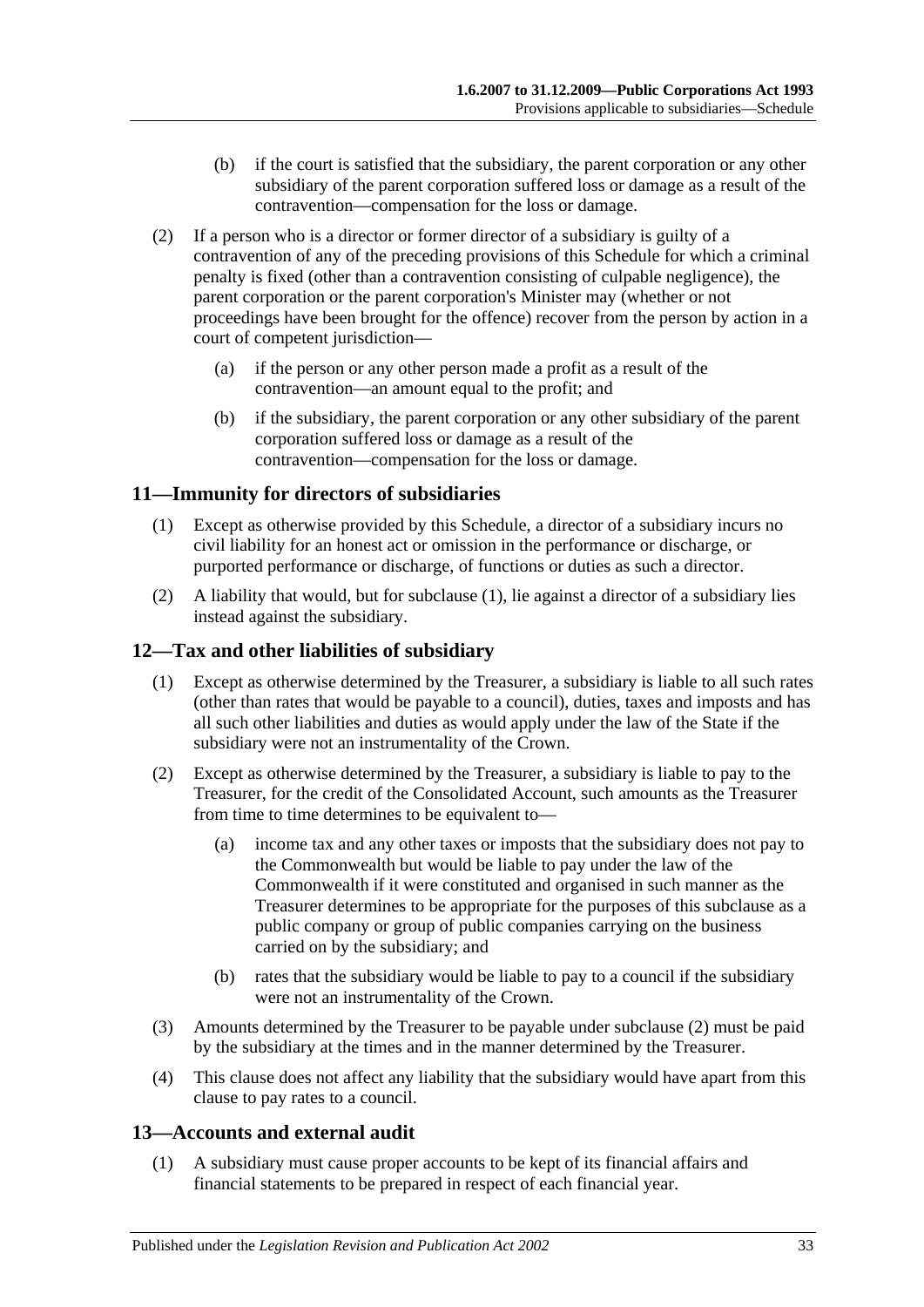- (2) The accounts and financial statements must comply with—
	- (a) the requirements of the Treasurer contained in its parent corporation's charter; and
	- (b) any applicable instructions of the Treasurer issued under the *[Public Finance](http://www.legislation.sa.gov.au/index.aspx?action=legref&type=act&legtitle=Public%20Finance%20and%20Audit%20Act%201987)  [and Audit Act](http://www.legislation.sa.gov.au/index.aspx?action=legref&type=act&legtitle=Public%20Finance%20and%20Audit%20Act%201987) 1987*.
- (3) The Auditor-General may at any time, and must in respect of each financial year, audit the accounts and financial statements of the subsidiary.

#### <span id="page-33-0"></span>**14—Delegation**

- (1) The board of a subsidiary may delegate any of its powers or functions.
- (2) A power or function delegated under this clause may, if the instrument of delegation so provides, be further delegated.
- (3) A delegation—
	- (a) may be made subject to conditions and limitations specified in the instrument of delegation; and
	- (b) is revocable at will and does not derogate from the power of the delegator to act in any matter.
- <span id="page-33-1"></span>(4) A delegate must not act in any matter pursuant to the delegation in which the delegate has a direct or indirect pecuniary or personal interest.

Penalty: Division 4 fine.

- <span id="page-33-2"></span>(5) If a delegate makes a contract in contravention of [subclause](#page-33-1) (4), the contract is liable to be avoided by the subsidiary or by its parent corporation or its parent corporation's Minister.
- (6) A contract may not be avoided under [subclause](#page-33-2) (5) if a person has acquired an interest in property the subject of the contract in good faith for valuable consideration and without notice of the contravention.
- (7) If a person is convicted of an offence for a contravention of [subclause](#page-33-1) (4), the court by which the person is convicted may, in addition to imposing a penalty, order the convicted person to pay to the subsidiary—
	- (a) if the court is satisfied that the person or any other person made a profit as a result of the contravention—an amount equal to the profit;
	- (b) if the court is satisfied that the subsidiary suffered loss or damage as a result of the contravention—compensation for the loss or damage.
- (8) If a person is guilty of a contravention of [subclause](#page-33-1) (4), the subsidiary or the subsidiary's parent corporation or the parent corporation's Minister may (whether or not proceedings have been brought for the offence) recover from the person by action in a court of competent jurisdiction—
	- (a) if the person or any other person made a profit as a result of the contravention—an amount equal to the profit;
	- (b) if the subsidiary suffered loss or damage as a result of the contravention—compensation for the loss or damage.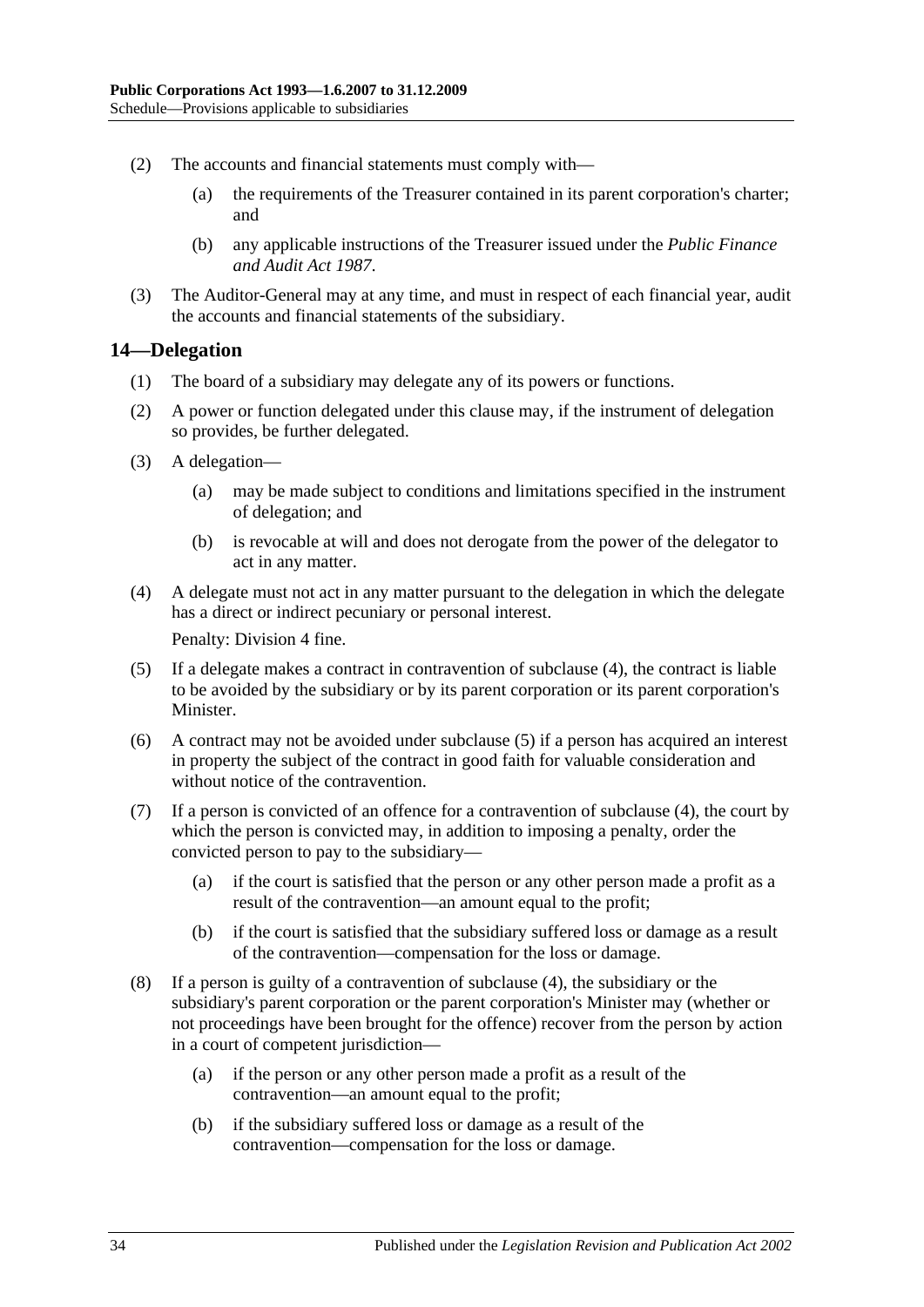- (9) Without limiting the effect of [subclause](#page-33-1) (4), a person will be taken to have an interest in a matter for the purposes of [subclause](#page-33-1) (4) if an associate of the person has an interest in the matter.
- (10) [Subclause](#page-33-1) (4) does not apply in relation to a matter in which a person has an interest if the person is unaware that he or she has an interest in the matter, but, in any proceedings against the person, the burden will lie on the person to prove that he or she was not, at the material time, aware of his or her interest.
- (11) A contravention of [subclause](#page-33-1) (4) by a person who is a director of the subsidiary constitutes a ground for removal of the director from the board of the subsidiary.

#### <span id="page-34-2"></span><span id="page-34-0"></span>**14A—Duty of employees to act honestly**

(1) An employee of a subsidiary must at all times act honestly in the performance of his or her duties, whether within or outside the State.

Penalty: Division 4 fine or division 4 imprisonment, or both.

- (2) [Subclause](#page-34-2) (1) does not apply to conduct that is merely of a trivial character and does not result in significant detriment to the public interest.
- (3) If a person is convicted of an offence against this clause in relation to a subsidiary, the court by which the person is convicted may, in addition to imposing a penalty, order the convicted person to pay to the parent corporation of the subsidiary—
	- (a) if the court is satisfied that the person or any other person made a profit as a result of the contravention—an amount equal to the profit; and
	- (b) if the court is satisfied that the subsidiary, the parent corporation or any other subsidiary of the parent corporation suffered loss or damage as a result of the contravention—compensation for the loss or damage.
- (4) If a person contravenes this clause in relation to a subsidiary, the parent corporation or the parent corporation's Minister may (whether or not proceedings have been brought for the offence) recover from the person by action in a court of competent jurisdiction—
	- (a) if the person or any other person made a profit as a result of the contravention—an amount equal to the profit; and
	- (b) if the subsidiary, the parent corporation or any other subsidiary of the parent corporation suffered loss or damage as a result of the contravention compensation for the loss or damage.

#### <span id="page-34-5"></span><span id="page-34-1"></span>**14B—Duty of senior executives with respect to conflict of interest**

- <span id="page-34-4"></span><span id="page-34-3"></span>(1) A senior executive of a subsidiary must—
	- (a) on appointment as a senior executive, disclose his or her pecuniary interests to the board of the subsidiary in writing in accordance with the regulations; and
	- (b) on acquiring any further pecuniary interest of a kind specified in the regulations, disclose the pecuniary interest to the board of the subsidiary in writing in accordance with the regulations; and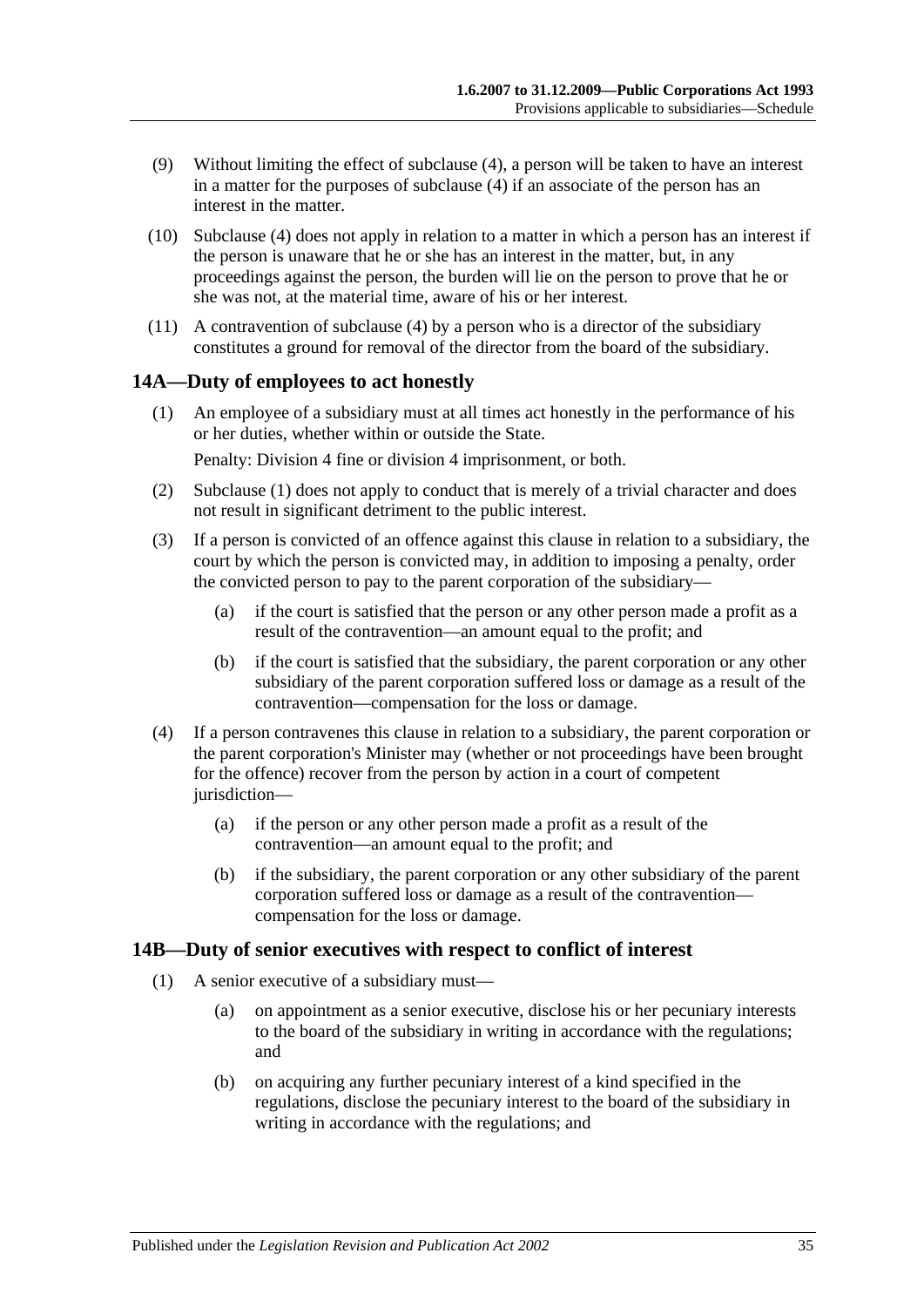- <span id="page-35-0"></span>(c) if a pecuniary interest (whether or not required to be disclosed under [paragraph](#page-34-3) (a) or [\(b\)\)](#page-34-4) or other personal interest of the senior executive conflicts or may conflict with his or her duties—
	- (i) disclose in writing to the board of the subsidiary the nature of the interest and the conflict or potential conflict; and
	- (ii) not take action or further action in relation to the matter except as authorised in writing by the subsidiary's parent corporation's Minister.

Penalty: Division 4 fine.

- (2) [Subclause](#page-34-3) (1)(a) applies to a person who is a senior executive of a subsidiary on the commencement of this clause as if the requirement to disclose interests on appointment as a senior executive were a requirement to disclose the interests within one month after that commencement.
- (3) A senior executive of a subsidiary must comply with any written directions given by the subsidiary's parent corporation's Minister to resolve a conflict between the executive's duties and a pecuniary or other personal interest.

Penalty: Division 4 fine.

- (4) Without limiting the effect of this clause, a senior executive of a subsidiary will be taken to have an interest in a matter for the purposes of this clause if an associate of the executive has an interest in the matter.
- (5) A disclosure under [subclause](#page-35-0)  $(1)(c)$  must be reported to the board of the parent corporation and the parent corporation's Minister.
- (6) If a senior executive of a subsidiary makes a disclosure of interest and complies with the other requirements of [subclause](#page-34-5) (1) in respect of a proposed contract—
	- (a) the contract is not liable to be avoided by the subsidiary; and
	- (b) the executive is not liable to account to the subsidiary for profits derived from the contract.
- <span id="page-35-1"></span>(7) If a senior executive of a subsidiary fails to make a disclosure of interest or fails to comply with any other requirement of [subclause](#page-34-5) (1) in respect of a proposed contract, the contract is liable to be avoided by the subsidiary or by its parent corporation or its parent corporation's Minister.
- (8) A contract may not be avoided under [subclause](#page-35-1) (7) if a person has acquired an interest in property the subject of the contract in good faith for valuable consideration and without notice of the contravention.
- (9) If a person is convicted of an offence against this clause in relation to a subsidiary, the court by which the person is convicted may, in addition to imposing a penalty, order the convicted person to pay to the parent corporation of the subsidiary—
	- (a) if the court is satisfied that the person or any other person made a profit as a result of the contravention—an amount equal to the profit; and
	- (b) if the court is satisfied that the subsidiary, the parent corporation or any other subsidiary of the parent corporation suffered loss or damage as a result of the contravention—compensation for the loss or damage.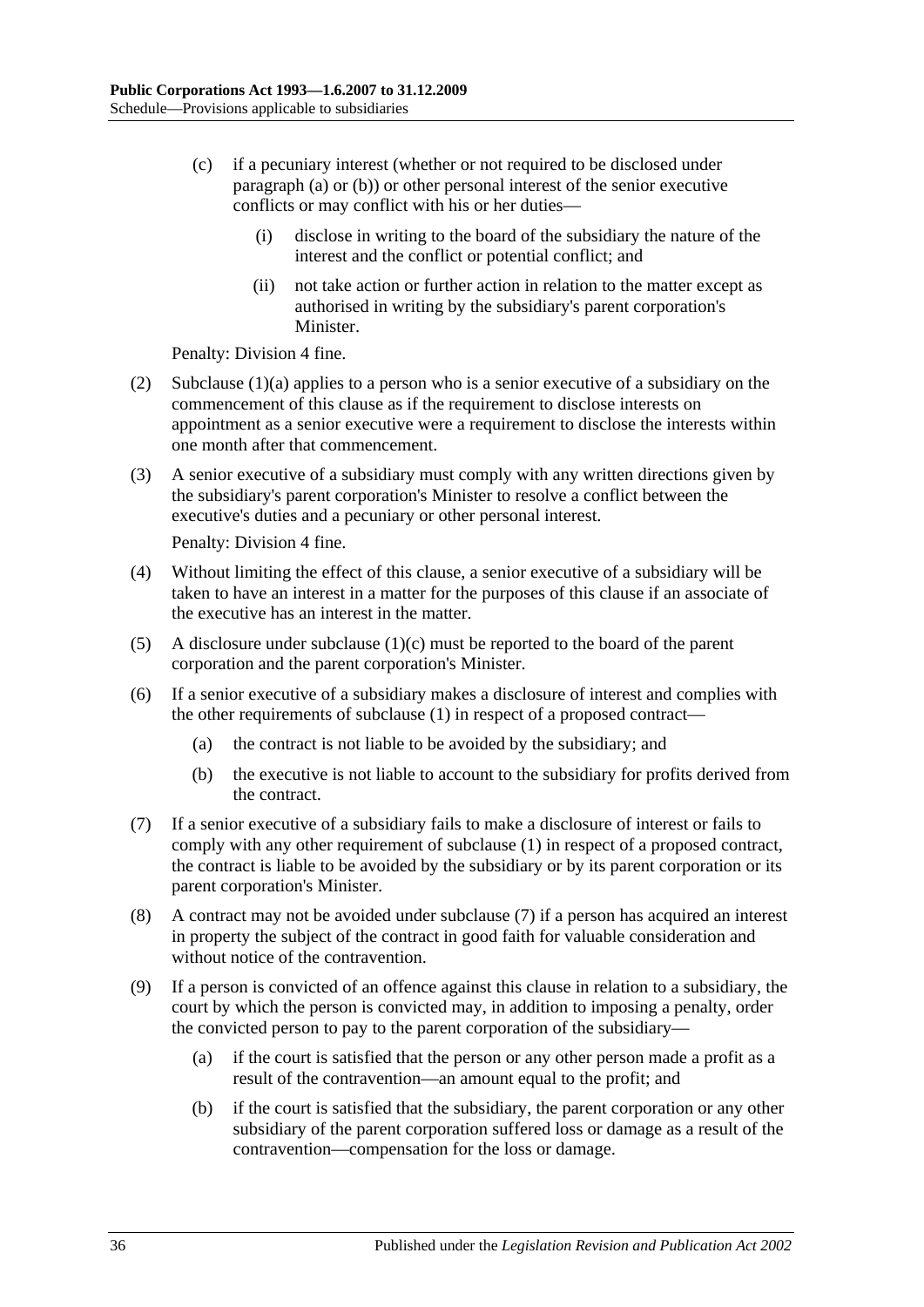- (10) If a person contravenes this clause in relation to a subsidiary, the parent corporation or the parent corporation's Minister may (whether or not proceedings have been brought for the offence) recover from the person by action in a court of competent jurisdiction—
	- (a) if the person or any other person made a profit as a result of the contravention—an amount equal to the profit; and
	- (b) if the subsidiary, the parent corporation or any other subsidiary of the parent corporation suffered loss or damage as a result of the contravention compensation for the loss or damage.
- (11) This clause does not apply in relation to a conflict or potential conflict between a senior executive's duties and a pecuniary or other personal interest while the executive remains unaware of the conflict or potential conflict, but in any proceedings against the executive the burden will lie on the executive to prove that he or she was not, at the material time, aware of the conflict or potential conflict.

#### <span id="page-36-1"></span><span id="page-36-0"></span>**15—Transactions with executives or associates of executives**

- (1) Neither an executive of a subsidiary nor an associate of an executive of a subsidiary may, without the approval of the parent corporation's Minister, be directly or indirectly involved in a transaction with the subsidiary, its parent corporation or any other subsidiary of its parent corporation.
- (2) A person will be treated as being indirectly involved in a transaction for the purposes of [subclause](#page-36-1) (1)—
	- (a) if the person initiates, promotes or takes any part in negotiations or steps leading to the making of the transaction with a view to that person or an associate of that person gaining some financial or other benefit (whether immediately or at a time after the making of the transaction); and
	- (b) despite the fact that neither that person nor an agent, nominee or trustee of that person becomes a party to the transaction.
- (3) [Subclause](#page-36-1) (1) does not apply—
	- $(a)$  to
		- (i) the receipt by the subsidiary, its parent corporation or any other subsidiary of the corporation of deposits of money or investments;
		- (ii) the provision of loans or other financial accommodation by the subsidiary, its parent corporation or any other subsidiary of the corporation for domestic or non-commercial purposes;
		- (iii) the provision of accident, health, life, property damage or income protection insurance or insurance against other risks (excluding credit or financial risks) by the subsidiary, its parent corporation or any other subsidiary of the corporation;
		- (iv) the provision of services (other than financial or insurance services) by the subsidiary, its parent corporation or any other subsidiary of the corporation,

in the ordinary course of its ordinary business and on ordinary commercial terms; or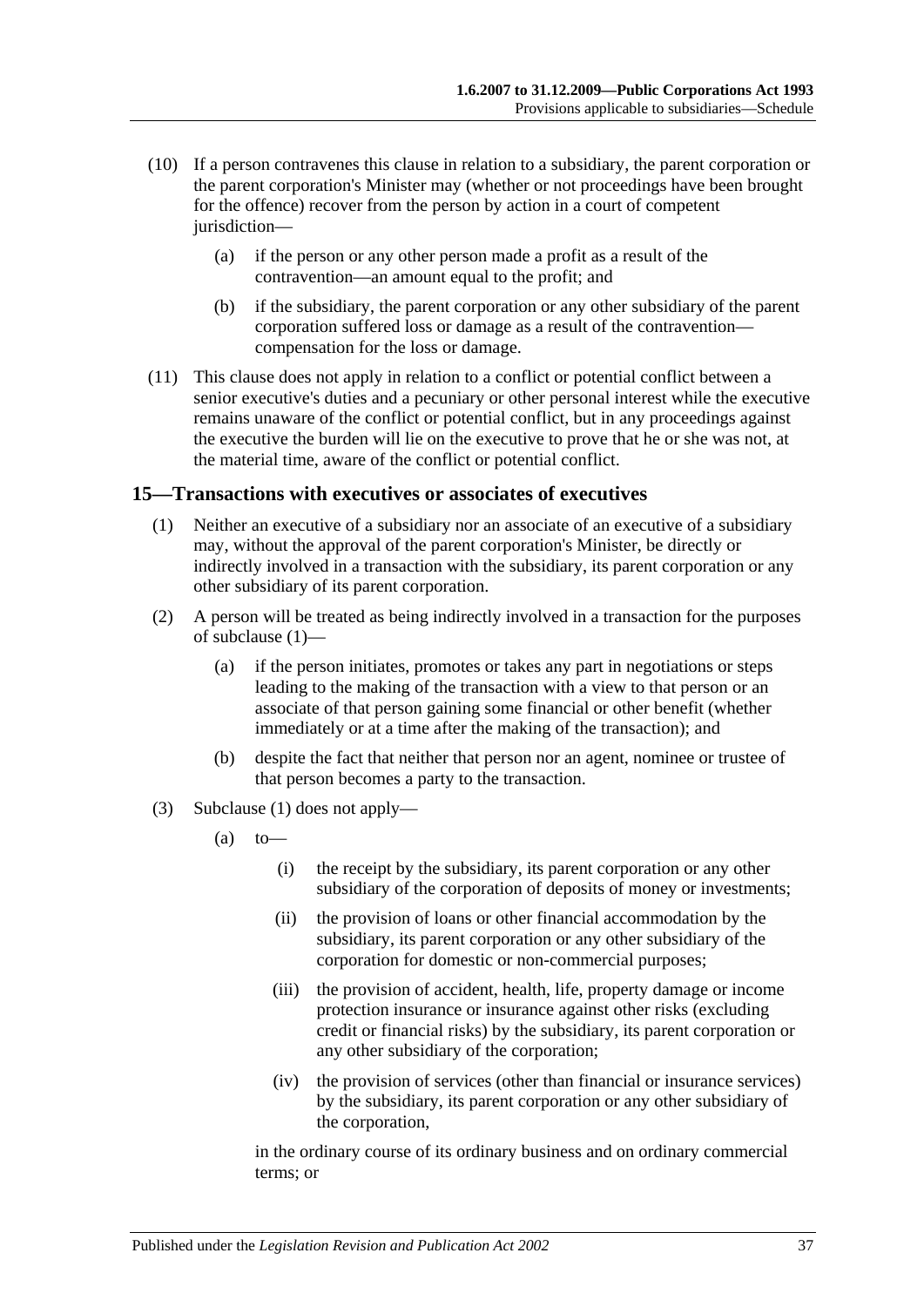- (b) to the employment of a person under a contract of service with the subsidiary, its parent corporation or any other subsidiary of the corporation or to a transaction that is ancillary or incidental to such employment; or
- (c) to transactions of a prescribed class.
- <span id="page-37-1"></span>(4) If a transaction is made with the subsidiary, its parent corporation or any other subsidiary of its parent corporation in contravention of [subclause](#page-36-1) (1), the transaction is liable to be avoided by the subsidiary or by its parent corporation or its parent corporation's Minister.
- (5) A transaction may not be avoided under [subclause](#page-37-1) (4) if a person has acquired an interest in property the subject of the transaction in good faith for valuable consideration and without notice of the contravention.
- <span id="page-37-2"></span>(6) An executive of a subsidiary must not counsel, procure, induce or be in any way (whether by act or omission or directly or indirectly) knowingly concerned in, or party to, a contravention of [subclause](#page-36-1) (1).

Penalty:

If an intention to deceive or defraud is proved—Division 4 fine or division 4 imprisonment, or both.

In any other case—Division 6 fine.

- (7) If a person is convicted of an offence for a contravention of [subclause](#page-37-2) (6), the court by which the person is convicted may, in addition to imposing a penalty, order the convicted person to pay to the parent corporation of the subsidiary—
	- (a) if the court is satisfied that the person or any other person made a profit as a result of the contravention—an amount equal to the profit;
	- (b) if the court is satisfied that the subsidiary, its parent corporation or any other subsidiary of the parent corporation suffered loss or damage as a result of the contravention—compensation for the loss or damage.
- (8) If a person is guilty of a contravention of [subclause](#page-37-2) (6), the parent corporation or the parent corporation's Minister may (whether or not proceedings have been brought for the offence) recover from the person by action in a court of competent jurisdiction—
	- (a) if the person or any other person made a profit as a result of the contravention—an amount equal to the profit;
	- (b) if the subsidiary, its parent corporation or any other subsidiary of the parent corporation suffered loss or damage as a result of the contravention—compensation for the loss or damage.

#### <span id="page-37-3"></span><span id="page-37-0"></span>**16—Executives' and associates' interests in subsidiary or parent corporation**

- (1) Neither an executive of a subsidiary nor an associate of an executive of a subsidiary may, without the approval of the parent corporation's Minister—
	- (a) have or acquire a beneficial interest in shares in, debentures of or managed investment schemes of the subsidiary, its parent corporation or any other subsidiary of its parent corporation; or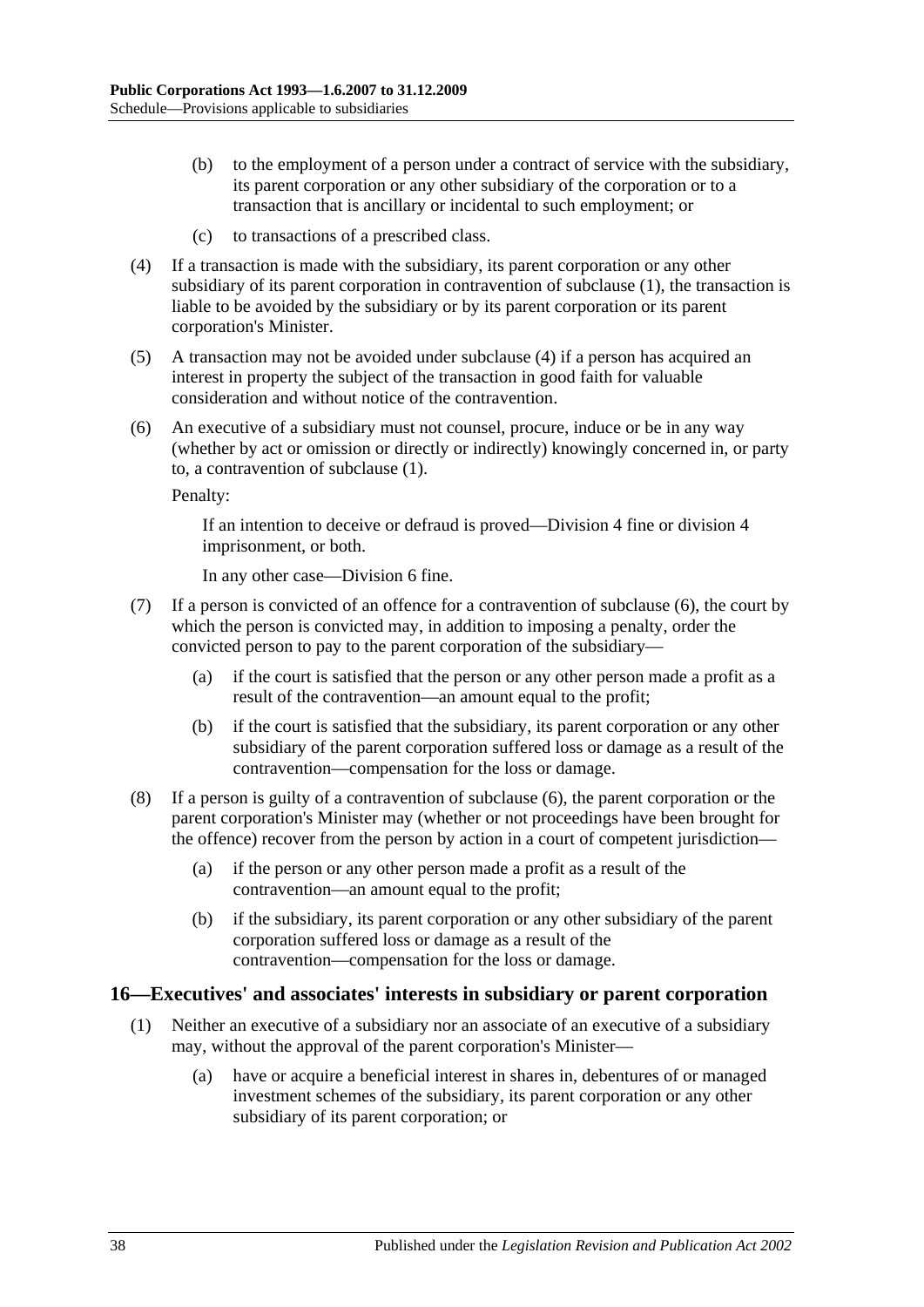- (b) have or hold or acquire (whether alone or with another person or persons) a right or option in respect of the acquisition or disposal of shares in, debentures of or interests in managed investment schemes of the subsidiary, its parent corporation or any other subsidiary of its parent corporation; or
- (c) be a party to, or entitled to a benefit under, a contract under which a person has a right to call for or make delivery of shares in, debentures of or interests in managed investment schemes of the subsidiary, its parent corporation or any other subsidiary of its parent corporation.
- <span id="page-38-1"></span>(2) An executive of a subsidiary must not counsel, procure, induce or be in any way (whether by act or omission or directly or indirectly) knowingly concerned in, or party to, a contravention of [subclause](#page-37-3) (1).

Penalty:

If an intention to deceive or defraud is proved—Division 4 fine or division 4 imprisonment, or both.

In any other case—Division 6 fine.

- (3) If a person is convicted of an offence for a contravention of [subclause](#page-38-1) (2), the court by which the person is convicted may, in addition to imposing a penalty, order the convicted person to pay to the parent corporation of the subsidiary—
	- (a) if the court is satisfied that the person or any other person made a profit as a result of the contravention—an amount equal to the profit;
	- (b) if the court is satisfied that the subsidiary, its parent corporation or any other subsidiary of the parent corporation suffered loss or damage as a result of the contravention—compensation for the loss or damage.
- (4) If a person is guilty of a contravention of [subclause](#page-38-1) (2), the parent corporation or the parent corporation's Minister may (whether or not proceedings have been brought for the offence) recover from the person by action in a court of competent jurisdiction—
	- (a) if the person or any other person made a profit as a result of the contravention—an amount equal to the profit;
	- (b) if the subsidiary, its parent corporation or any other subsidiary of the parent corporation suffered loss or damage as a result of the contravention—compensation for the loss or damage.

#### <span id="page-38-2"></span><span id="page-38-0"></span>**16A—Duty of employees with respect to conflict of interest**

- (1) If an employee of a subsidiary has a pecuniary or other personal interest that conflicts or may conflict with the employee's duties, the employee must disclose in writing to the chief executive of the subsidiary the nature of the interest and the conflict or potential conflict.
- (2) An employee of a subsidiary must comply with any written directions given by the chief executive of the subsidiary to resolve a conflict between the employee's duties and a pecuniary or other personal interest.
- (3) Without limiting the effect of this clause, an employee of a subsidiary will be taken to have an interest in a matter for the purposes of this clause if an associate of the employee has an interest in the matter.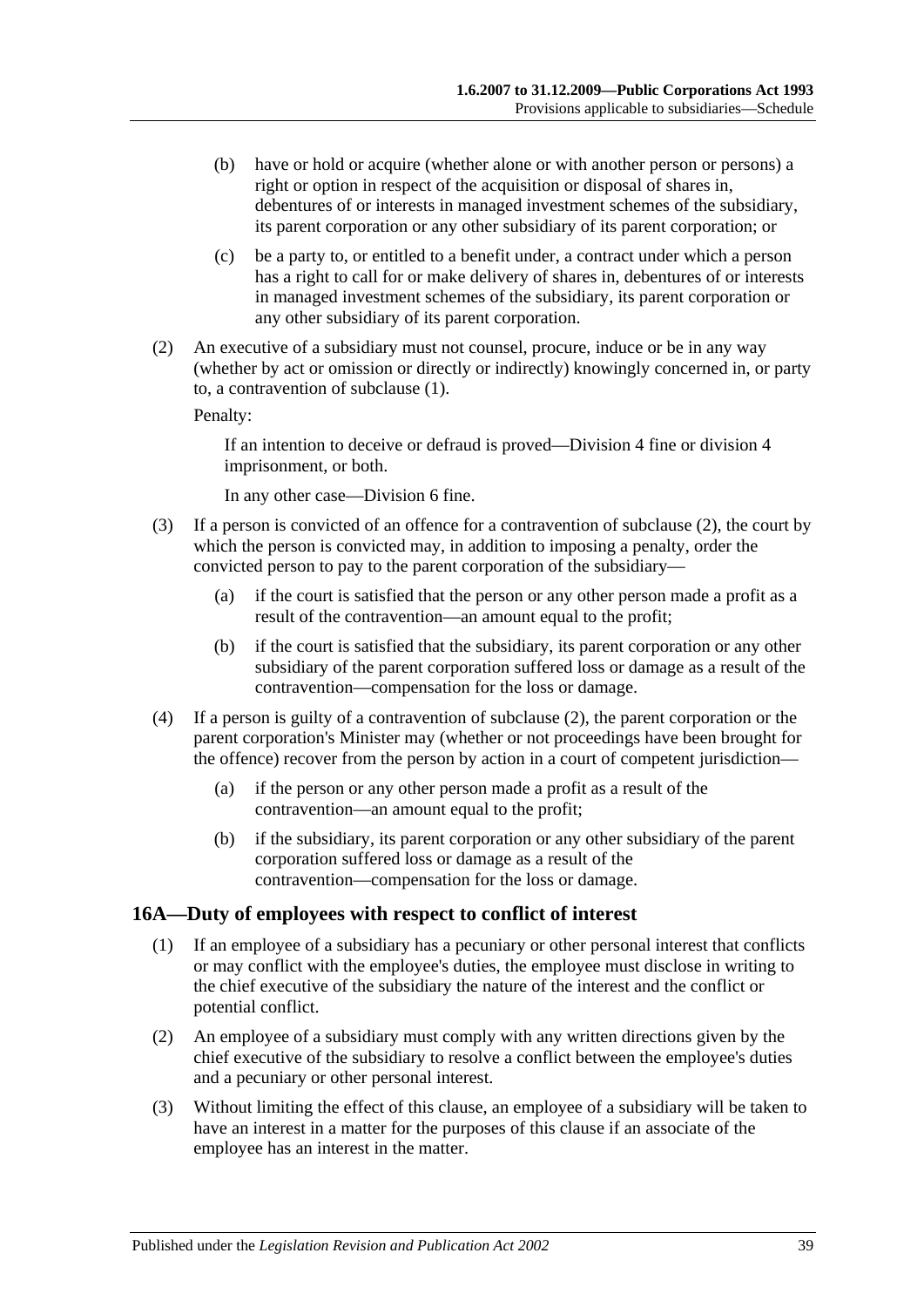- (4) A disclosure under [subclause](#page-38-2) (1) must be reported to the board of the subsidiary, the board of the parent corporation and the parent corporation's Minister.
- (5) Failure by an employee to comply with this clause constitutes grounds for termination of the employee's employment (but this does not derogate from any statutory provisions or other law governing the process for discipline or termination of employment of an employee).
- (6) If an employee of a subsidiary makes a disclosure of interest under [subclause](#page-38-2) (1) in respect of a proposed contract—
	- (a) the contract is not liable to be avoided by the subsidiary; and
	- (b) the employee is not liable to account to the subsidiary for profits derived from the contract.
- <span id="page-39-1"></span>(7) If an employee of a subsidiary fails to make a disclosure of interest under [subclause](#page-38-2) (1) in respect of a proposed contract, the contract is liable to be avoided by the subsidiary or by its parent corporation or its parent corporation's Minister.
- (8) A contract may not be avoided under [subclause](#page-39-1) (7) if a person has acquired an interest in property the subject of the contract in good faith for valuable consideration and without notice of the contravention.
- (9) If a person contravenes this clause in relation to a subsidiary, the parent corporation or the parent corporation's Minister may recover from the person by action in a court of competent jurisdiction—
	- (a) if the person or any other person made a profit as a result of the contravention—an amount equal to the profit; and
	- (b) if the subsidiary, the parent corporation or any other subsidiary of the parent corporation suffered loss or damage as a result of the contravention compensation for the loss or damage.
- (10) This clause does not apply in relation to a conflict or potential conflict between an employee's duties and a pecuniary or other personal interest while the employee remains unaware of the conflict or potential conflict, but in any proceedings against the employee the burden will lie on the employee to prove that he or she was not, at the material time, aware of the conflict or potential conflict.
- (11) This clause does not apply to a senior executive of a subsidiary.

#### <span id="page-39-0"></span>**17—Validity of transactions of subsidiary**

- (1) Subject to [subclause](#page-40-0) (2), a transaction to which a subsidiary is a party or apparently a party (whether made or apparently made under the subsidiary's common seal or by a person with authority to bind the subsidiary) is not invalid because of—
	- (a) any deficiency of power on the part of the subsidiary; or
	- (b) any procedural irregularity on the part of the board or any director, employee or agent of the subsidiary; or
	- (c) any procedural irregularity affecting the appointment of a director, employee or agent of the subsidiary.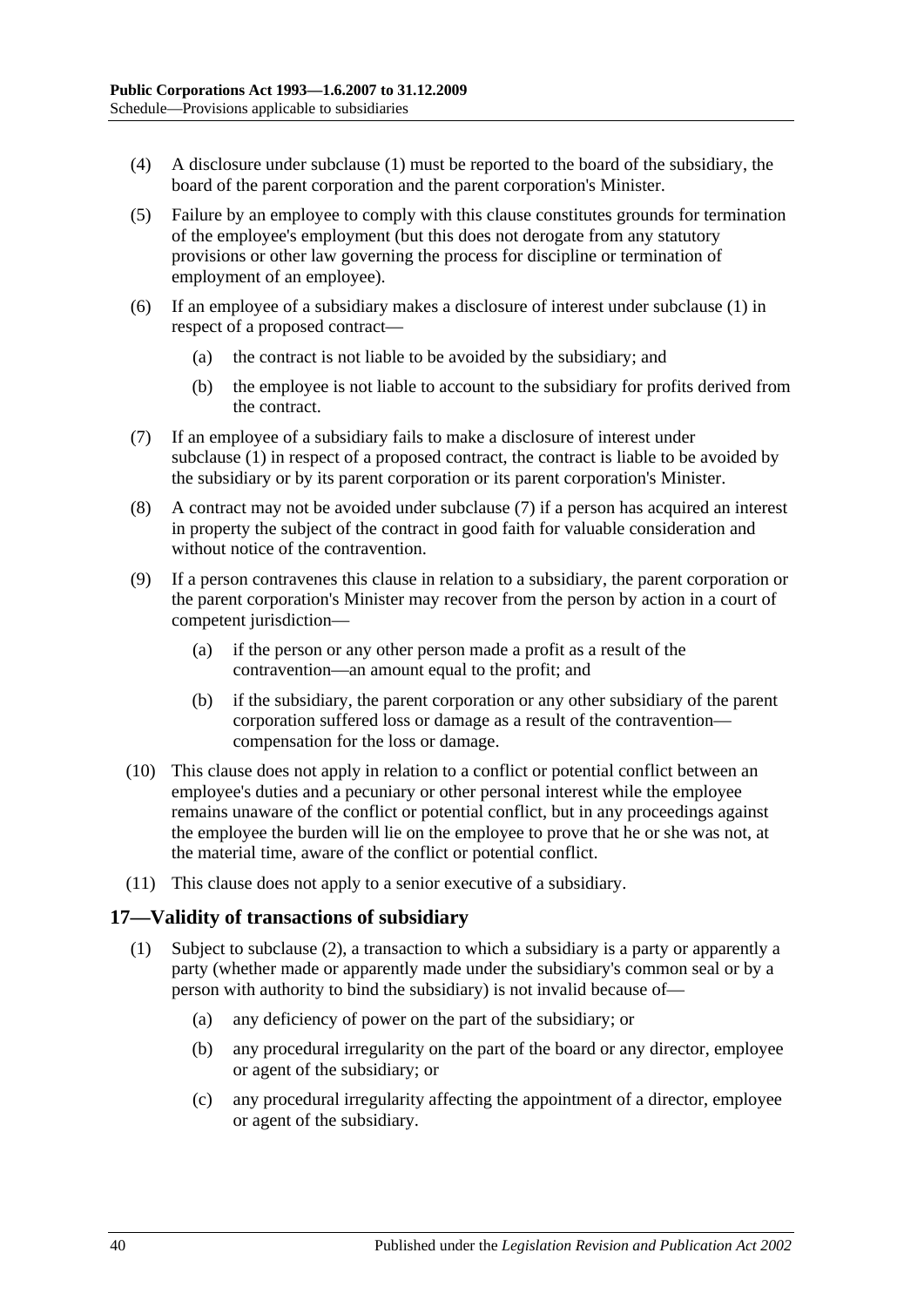- <span id="page-40-0"></span>(2) This clause does not validate a transaction in favour of a party—
	- (a) who enters into the transaction with actual knowledge of the deficiency or irregularity; or
	- (b) who has a connection or relationship with the corporation such that the person ought to know of the deficiency or irregularity.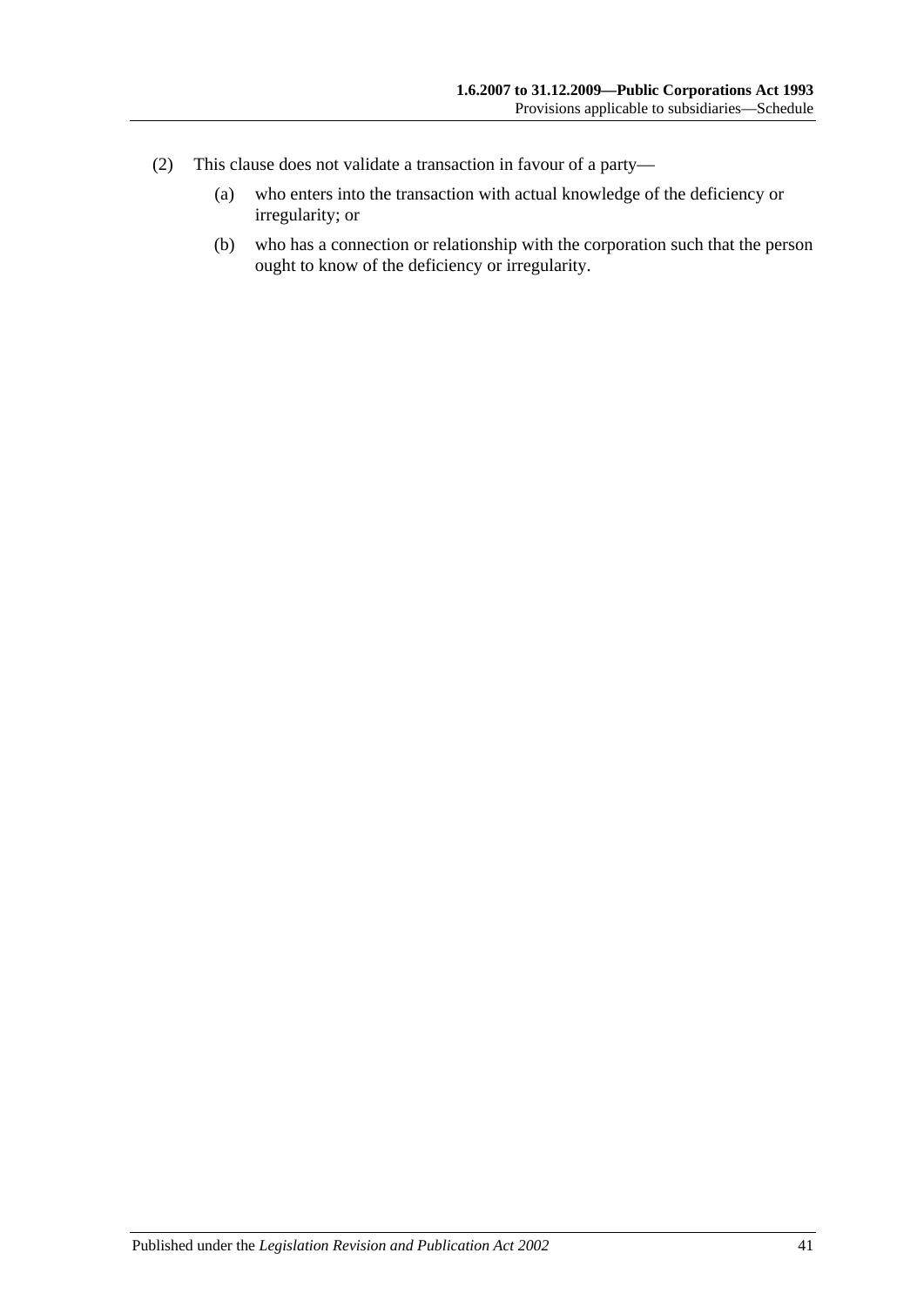# <span id="page-41-0"></span>**Legislative history**

#### **Notes**

- Amendments of this version that are uncommenced are not incorporated into the text.
- Please note—References in the legislation to other legislation or instruments or to titles of bodies or offices are not automatically updated as part of the program for the revision and publication of legislation and therefore may be obsolete.
- Earlier versions of this Act (historical versions) are listed at the end of the legislative history.
- For further information relating to the Act and subordinate legislation made under the Act see the Index of South Australian Statutes or www.legislation.sa.gov.au.

# **Principal Act and amendments**

New entries appear in bold.

| Year | N <sub>0</sub> | Title                                                                          | Assent     | Commencement                                                     |
|------|----------------|--------------------------------------------------------------------------------|------------|------------------------------------------------------------------|
| 1993 | 36             | <b>Public Corporations Act 1993</b>                                            | 13.5.1993  | 1.9.1993 (Gazette 19.8.1993 p868)                                |
| 2003 | 36             | Statutes Amendment (Honesty and<br>Accountability in Government) Act<br>2003   | 31.7.2003  | Pt 4 (ss $8-17$ )-29.4.2004 ( <i>Gazette</i><br>29.4.2004 p1173) |
| 2006 | 43             | <b>Statutes Amendment (Domestic</b><br>Partners) Act 2006                      | 14.12.2006 | Pt 69 (s 179)-1.6.2007 (Gazette<br>26.4.2007 p1352)              |
| 2009 | .58            | <b>Statutes Amendment (National</b><br>Industrial Relations System) Act 2009   | 26.11.2009 | Pt 11 (s $39$ )-1.1.2010 ( <i>Gazette</i><br>17.12.2009 p6351    |
| 2009 | 84             | <b>Statutes Amendment (Public Sector</b><br>Consequential Amendments) Act 2009 | 10.12.2009 | Pt 125 (ss $285 \& 286$ )—uncommenced                            |

# **Provisions amended**

New entries appear in bold.

Entries that relate to provisions that have been deleted appear in italics.

| Provision                    | How varied                                                            | Commencement |
|------------------------------|-----------------------------------------------------------------------|--------------|
| Pt1                          |                                                                       |              |
| s <sub>2</sub>               | omitted under Legislation Revision and<br><b>Publication Act 2002</b> | 29.4.2004    |
| s <sub>3</sub>               |                                                                       |              |
| s(3(1))                      |                                                                       |              |
| debenture                    | amended by $36/2003$ s $8(a)$                                         | 29.4.2004    |
|                              | domestic partner inserted by $43/2006$ s $179(1)$                     | 1.6.2007     |
| managed<br>investment scheme | inserted by $36/2003$ s $8(b)$                                        | 29.4.2004    |
|                              | prescribed interest deleted by $36/2003$ s $8(c)$                     | 29.4.2004    |
| relative                     | amended by 43/2006 s 179(2)                                           | 1.6.2007     |
| relevant interest            | amended by $36/2003$ s $8(d)$                                         | 29.4.2004    |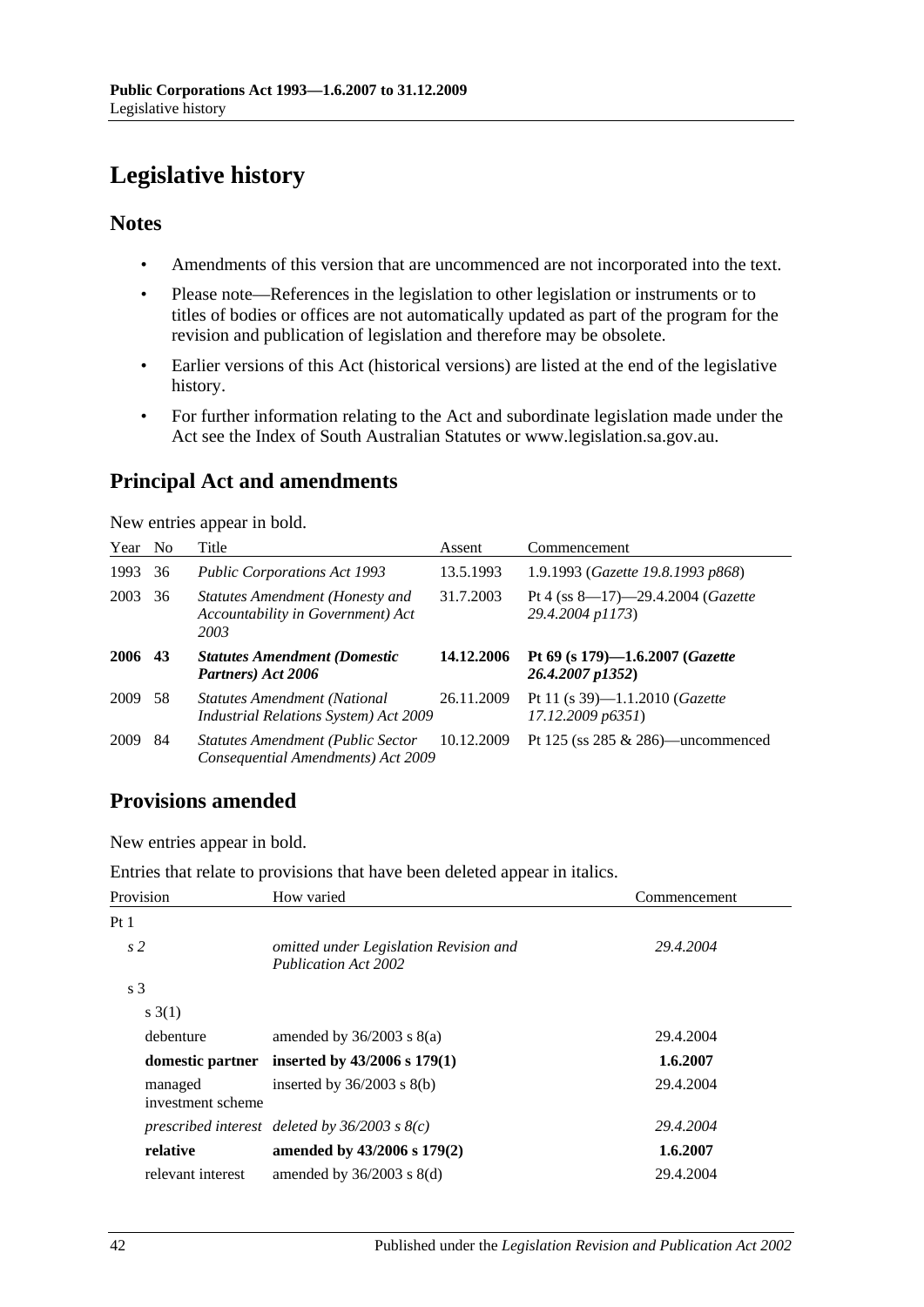| senior executive | inserted by $36/2003$ s $8(e)$      | 29.4.2004 |
|------------------|-------------------------------------|-----------|
| spouse           | substituted by 43/2006 s 179(3)     | 1.6.2007  |
| subsidiary       | amended by $36/2003$ s $8(f)$       | 29.4.2004 |
| s(3(2))          | amended by 43/2006 s 179(4)         | 1.6.2007  |
| s <sub>5</sub>   |                                     |           |
| $s\,5(1a)$       | inserted by $36/2003$ s $9(a)$      | 29.4.2004 |
| $s\ 5(3)$        | amended by $36/2003$ s $9(b)$       | 29.4.2004 |
| Pt 4             |                                     |           |
| s 16             |                                     |           |
| s 16(2)          | substituted by 36/2003 s 10         | 29.4.2004 |
| $s\,16(3)$       | deleted by 36/2003 s 10             | 29.4.2004 |
| s 17             |                                     |           |
| s 17(3)          | amended by 36/2003 s 11             | 29.4.2004 |
| s 18             |                                     |           |
| s 18(1)          | amended by 36/2003 s 12             | 29.4.2004 |
| s 19             |                                     |           |
| s 19(1)          | amended by $36/2003$ s $13(a)$      | 29.4.2004 |
| s 19(5)          | amended by 36/2003 s 13(b)          | 29.4.2004 |
| Pt 6             |                                     |           |
| ss 36A and 36B   | inserted by 36/2003 s 14            | 29.4.2004 |
| s 38             |                                     |           |
| $s \ 38(1)$      | amended by 36/2003 s 15             | 29.4.2004 |
| 38A              | inserted by 36/2003 s 16            | 29.4.2004 |
| Sch              |                                     |           |
| cl 5             |                                     |           |
| cl $5(2)$        | substituted by $36/2003$ s $17(a)$  | 29.4.2004 |
| cl 5(3)          | deleted by $36/2003 s 17(a)$        | 29.4.2004 |
| cl <sub>6</sub>  |                                     |           |
| cl $6(3)$        | amended by 36/2003 s 17(b)          | 29.4.2004 |
| cl 7             |                                     |           |
| cl $7(1)$        | amended by $36/2003$ s $17(c)$ —(e) | 29.4.2004 |
| cl 8             |                                     |           |
| cl $8(1)$        | amended by 36/2003 s 17(f)          | 29.4.2004 |
| cl $8(5)$        | amended by $36/2003$ s $17(g)$      | 29.4.2004 |
| cll 14A and 14B  | inserted by 36/2003 s 17(h)         | 29.4.2004 |
| cl 16            |                                     |           |
| cl $16(1)$       | amended by $36/2003$ s $17(i)$ —(k) | 29.4.2004 |
| cl 16A           | inserted by 36/2003 s 17(1)         | 29.4.2004 |

### **Historical versions**

29.4.2004